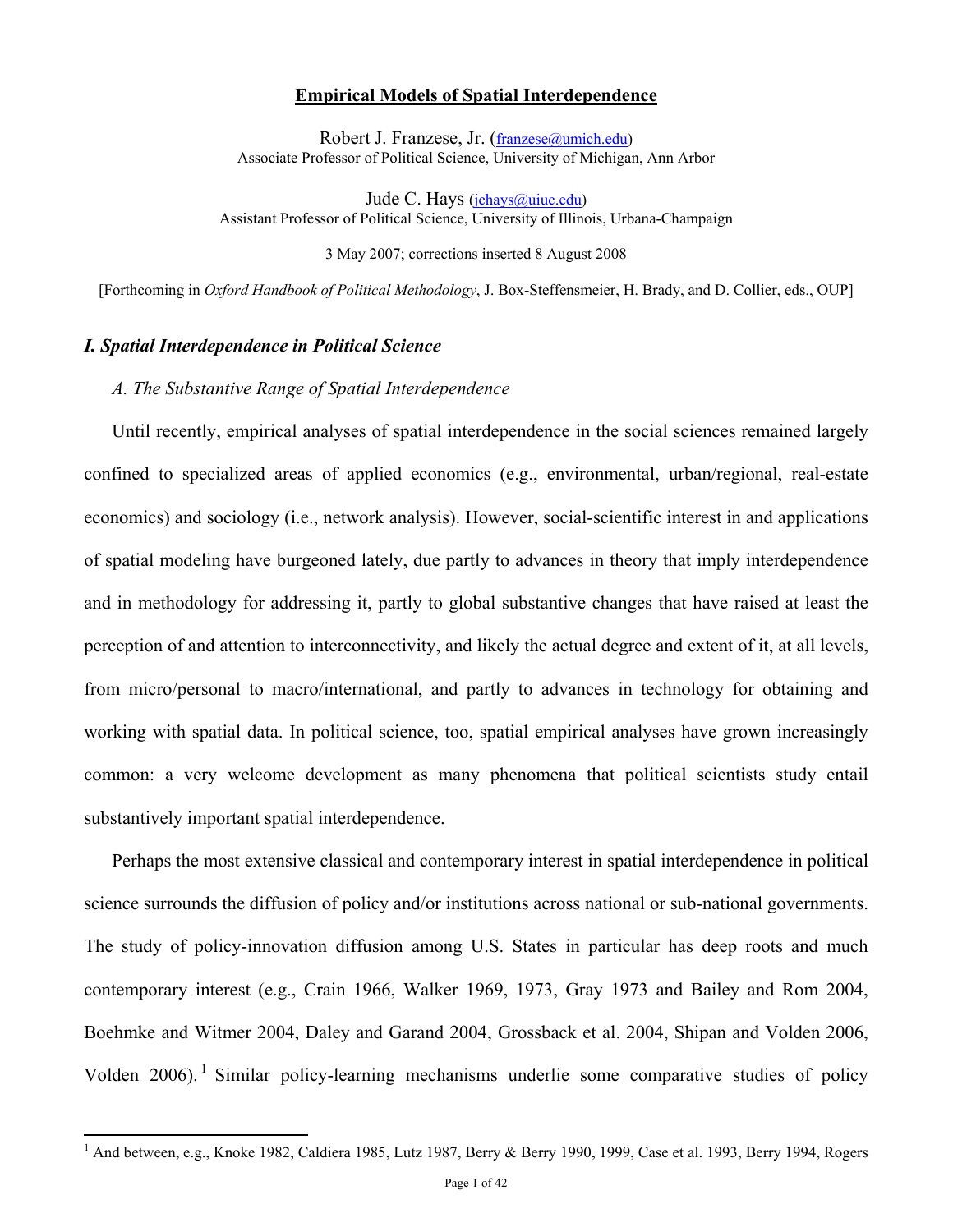diffusion (e.g., Schneider and Ingram 1988, Rose 1993, Meseguer 2004, 2005, Gilardi 2005). Interest in institutional or even regime diffusion is likewise long-standing and recently much reinvigorated in comparative and international politics. Dahl's (1971) classic *Polyarchy*, for instance, (implicitly) references international diffusion among the eight causes of democracy he lists; Starr's (1991) "Democratic Dominoes" and Huntington's (1991) *Third Wave* accord it a central role; and, finally, O'Loughlin et al. (1998) and Gleditsch and Ward (2006, 2007) empirically estimate the international diffusion of democracy. Simmons and Elkins (2004), Elkins et al. (2006), and Simmons et al. (2006) similarly stress international diffusion as the force behind recent economic liberalizations, as do Eising (2002), Brune et al. (2004), Brooks (2005), and many others in recent years.

The substantive range of important spatial-interdependence effects extends well beyond these moreobvious contexts of intergovernmental diffusion, however, spanning the subfields and substance of political science. Inside democratic legislatures, e.g., representatives' votes certainly depend on others' votes or expected votes; in electoral studies, election outcomes or candidate qualities or strategies in some contests surely depend on those in others. Outside legislative and electoral arenas, the probabilities and outcomes of coups (Li and Thompson 1975), riots (Govea and West 1981), and/or revolutions (Brinks and Coppedge 2006) in one unit depend in substantively crucial ways on those in others. In micro-behavioral work, too, some of the recently surging interest in *contextual effects* surrounds the effects on each respondent's behaviors or opinions of aggregates of others' behaviors and opinions—e.g., those of the respondent's region, community, or social network. Within the mammoth literature on contextual effects in political behavior (Huckfeldt and Sprague (1993) review), recent contributions that stress interdependence include Braybeck and Huckfeldt (2002ab), Cho (2003), Huckfeldt et al. (2005), Cho and Gimpel (2007), Cho and Rudolph (2007), Lin et al (2006). In international relations, meanwhile, the interdependence of states' actions essentially defines the subject. States' entry decisions in wars, alliances, or international organizations, e.g., heavily depend on how many and who (are expected to)

 <sup>1995,</sup> Mintrom 1997ab, Mintrom & Vergari 1998, Mossberger 1999, Godwin & Schroedel 2000, Balla 2001, Mooney 2001.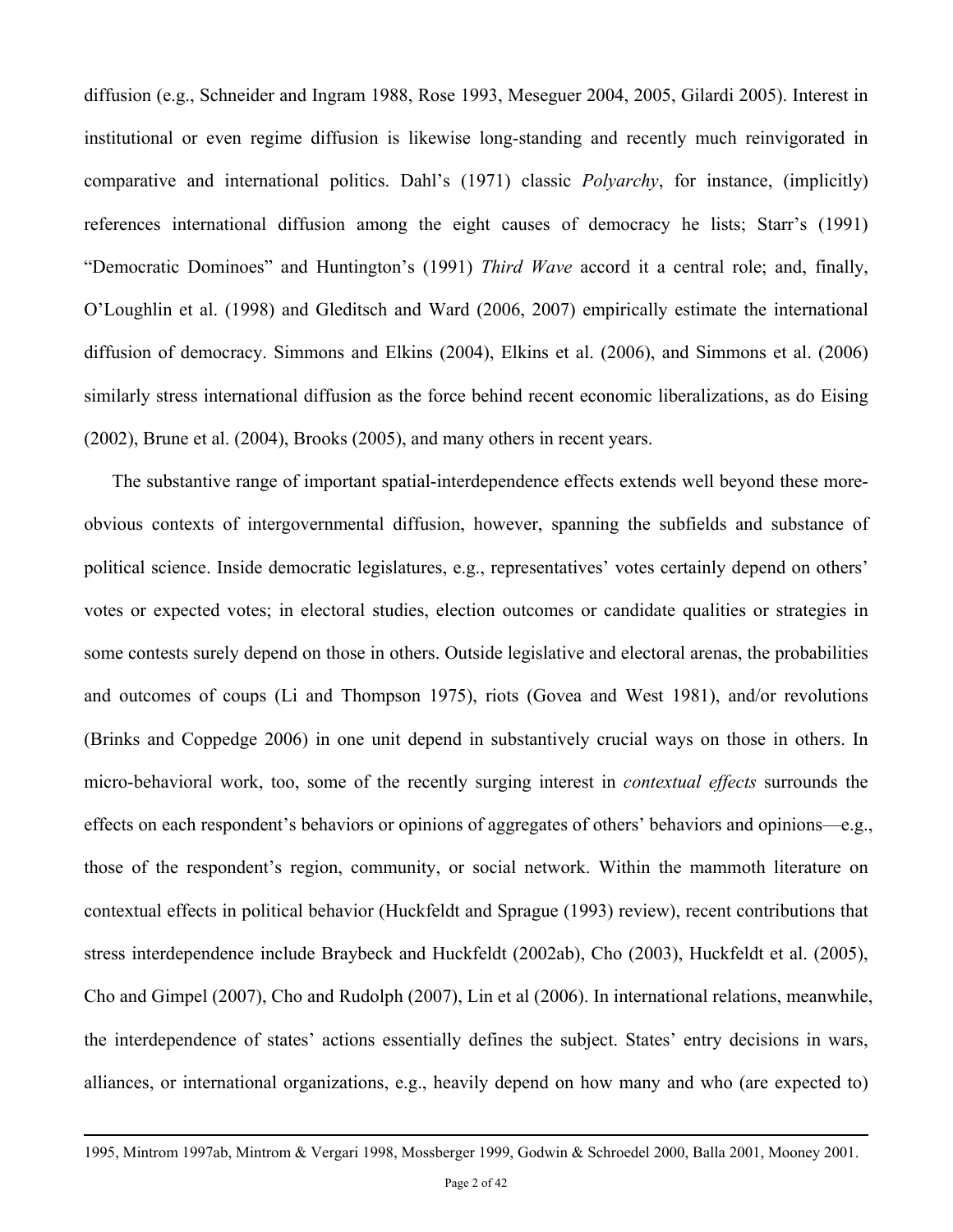enter.<sup>2</sup> Empirical attention to the inherent spatial interdependence of international relations has been greatest in the work of Ward, Gleditsch, and colleagues (e.g., Shin and Ward 1999, Gleditsch and Ward 2000, Gleditsch 2002, Ward and Gleditsch 2002, Hoff and Ward 2004, Gartzke and Gleditsch 2006, Salehyan and Gleditsch 2006, Gleditsch 2007). In comparative and international political economy also, interdependence is perhaps especially frequently substantively large and central. Simmons and Elkins (2004), Elkins et al. (2006), and Simmons et al. (2006) stress cross-national diffusion as the main force behind recent economic liberalizations, for examples, as do Eising (2002), Brune et al. (2004), Brooks (2005), and many others. In fact, globalization and international economic integration, arguably today's most-notable (and indisputably most-noted) political-economic phenomena, imply strategic and/or nonstrategic interdependence of domestic politics, policymakers, and policies. Empirical work emphasizing such globalization-induced interdependencies includes Genschel (2002), Basinger and Hallerberg (2004), Knill (2005), Jahn (2006), Swank (2006), Franzese and Hays (2006b, 2007abc), and Kayser (2007).

## *B. Mechanisms of Spatial Interdependence*

1

Spatial interdependence is, in summary, ubiquitous and often quite central throughout the substance of political science. Geographer Waldo Tobler (1930-) puts it simply: *everything is related to everything else, but near things are more related than distant things*. Moreover, as Beck et al. (2006) pithily stress titularly: *space is more than geography*. I.e., the substantive content of *proximity* in *Tobler's Law*, and so the pathways along which interdependence between units may operate, extend well beyond simple physical distance and bordering (as several examples above illustrate). Elkins and Simmons (2005) and Simmons et al. (2006), e.g., define and discuss four mechanisms by which interdependence may arise: coercion, competition, learning, and emulation. *Coercion*, which may be direct or indirect and hard (force) or soft (suasion), encompasses a generally "vertical" pathway by which the powerful induce actions among the weaker. *Competition* refers to interdependence stemming from economic pressures that the actions of each unit place upon others in competition with it or as substitutes for or complements

<sup>&</sup>lt;sup>2</sup> Signorino (1999,2002) and Signorino & Tarar (2006) also stress the strategic interdependence of international relations in specifying empirical models, as do Signorino and Yilmaz (2003) and Signorino (2003) regarding strategic choice broadly.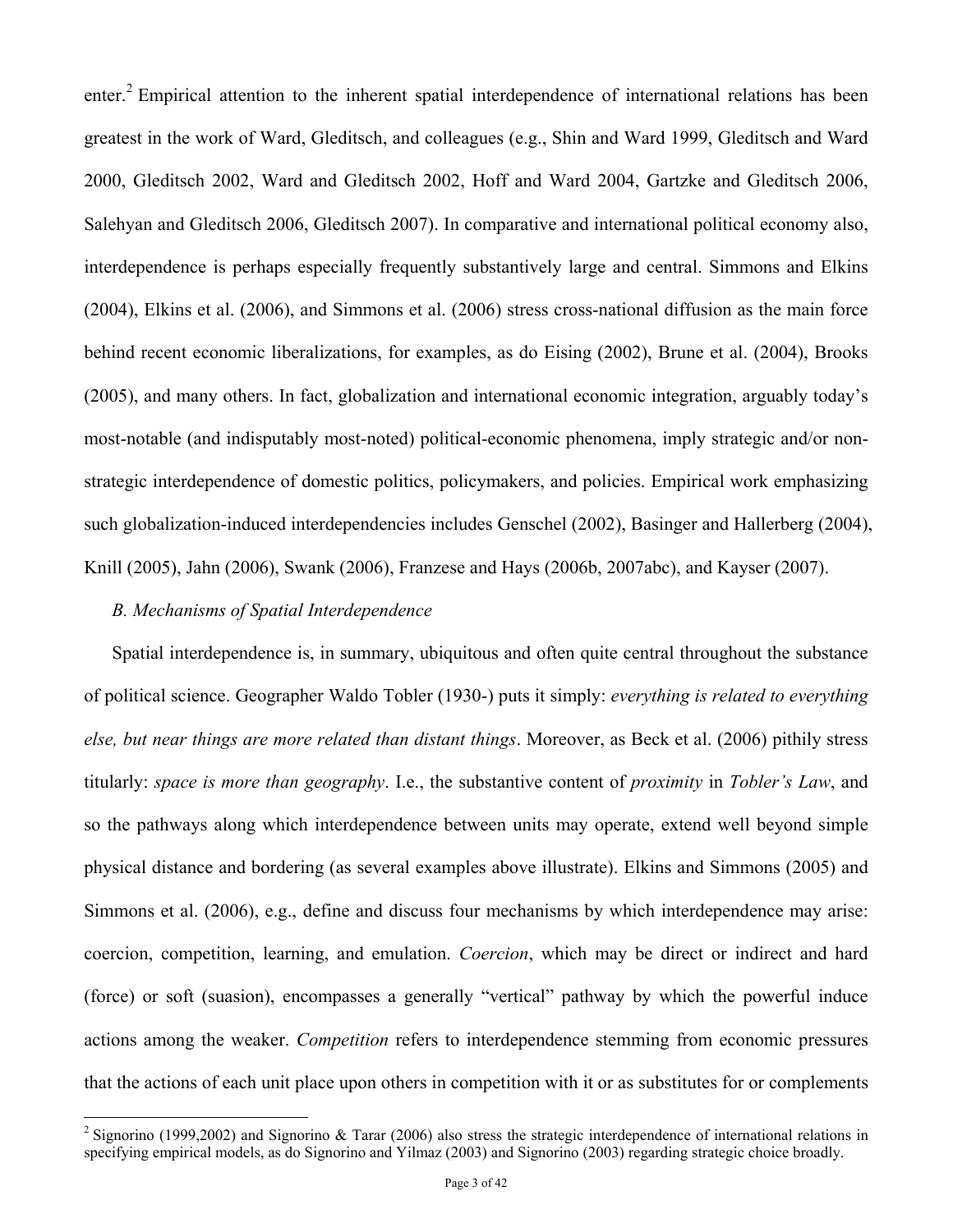to it. *Learning* entails situations where actors learn from others' actions, in rational-Bayesian or other fashion, something regarding the net appeal of their own alternatives.<sup>3</sup> *Emulation*, lastly, is ritualistic (i.e., neither coerced nor responsive to competition or to learning) following or doing oppositely of others (e.g., leaders, co-ethnics, co-partisans). Although enumerated specifically for contexts of crossnational diffusion, these four categories nicely span most possible channels of spatial interdependence across its broader substantive domain. We would add a fifth channel, *migration*, wherein components of some units move directly into others, the most obvious example being human im-/emigration, which will tend to generate a direct, mechanical interdependence in addition to strategic ones, only some of which pathways *competition* or *emulation* could cover in Simmons et al.'s (2006) schema.

## *C. A General Theoretical Model of Interdependence*

1

More general-theoretically, one can show that strategic interdependence arises whenever the actions of some unit(s) affect the marginal utility of alternative actions for some other unit(s). (We follow Brueckner 2003 here; see also Braun and Gilardi 2006.) Consider two units (*i*,*j*) with (indirect) utilities,  $(U^i, U^j)$ , from their alternative actions or policies,  $(p_i, p_j)$ . Due to externalities, *i*'s utility depends on its policy and that of *j*. E.g., imagine two countries with (homogenous) population preferences regarding, say, the economy and environment. Due to environmental externalities (e.g., pollution spillovers) and economic ones (e.g., regulatory-cost competition), domestic welfare (i.e., net political-economic benefits/utilities to policymakers) in each country will depend on both countries' actions:

$$
U^{i} \equiv U^{i}(p_{i}, p_{j}) \quad ; \quad U^{j} \equiv U^{j}(p_{j}, p_{i}) \tag{1}.
$$

When unit *i* chooses its policy, *pi*, to maximize its own welfare, this alters the optimal policy in *j*, and *vice versa*. For example, *i* implementing more (less) effective anti-pollution policy reduces (increases) the need for effective anti-pollution policy in *j* due to environmental spillovers. We can express such strategic interdependence between *i* and *j* with a pair of best-response functions that give *i*'s optimal policies,  $p_i^*$ , as a function of *j*'s chosen policies, and *vice versa*:

 $3$  For interdependence to arise, what is learned must affect the utilities of actors' choices, but it may be objective or subjective, true/correct or false/incorrect, and may regard the politics, economics, sociology, or any other aspect of those choices.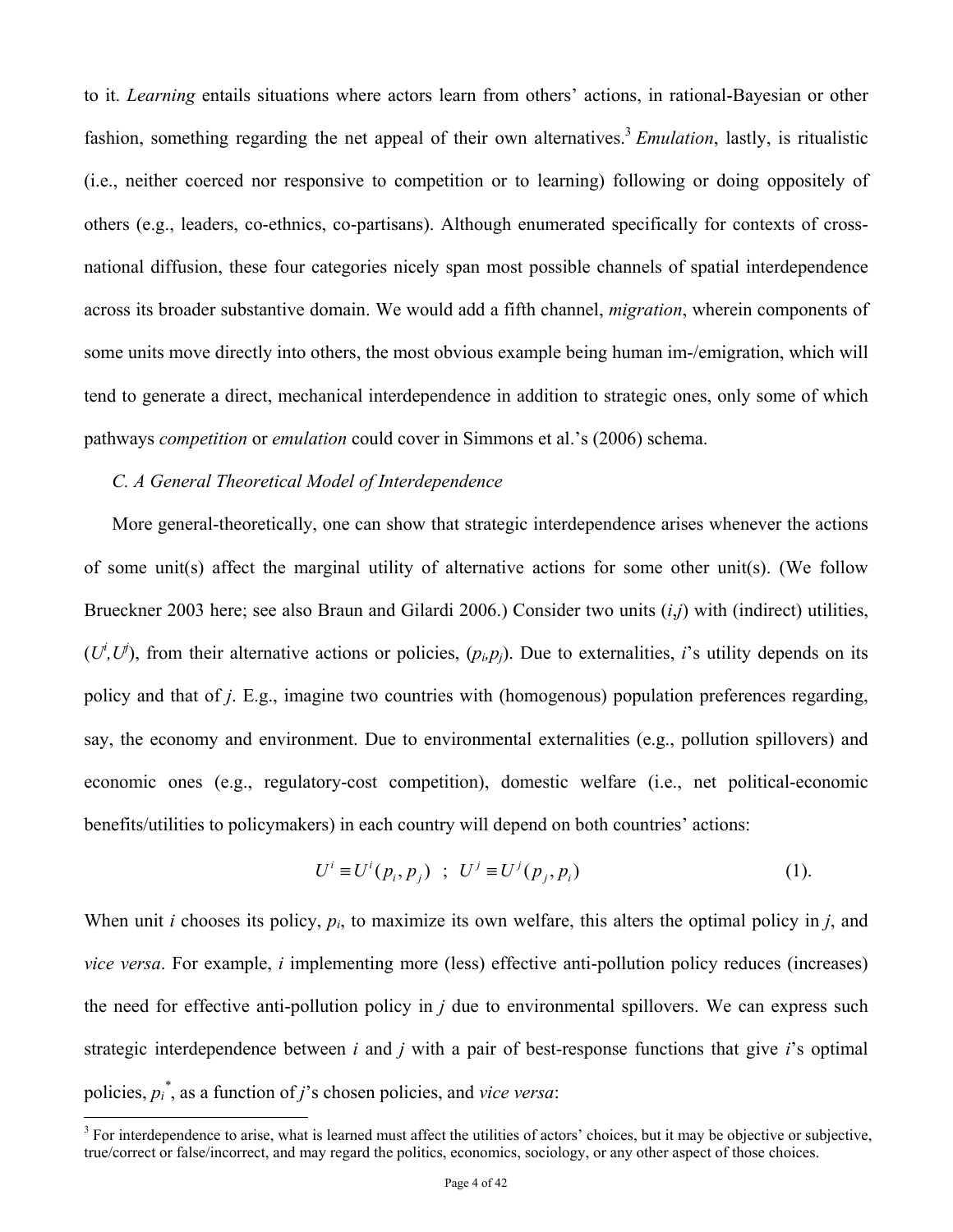$$
p_i^* \equiv \text{Argmax}_{p_i} U^i(p_i, p_j) \equiv R^i(p_j) \; ; \; p_j^* \equiv \text{Argmax}_{p_j} U^j(p_j, p_i) \equiv R^j(p_i) \tag{2}.
$$

The slopes of these best-response functions indicate whether actions by *i* induce *j* to move in the same direction, making *i* and *j strategic complements*, or in opposite directions as *strategic substitutes*. For instance, anti-pollution policies are strategic substitutes in their environmental effects as described above. The best-response functions' slopes depend on these ratios of second cross-partial derivatives:

$$
\frac{\partial p_i^*}{\partial p_j} = -U_{p_i p_j}^i / U_{p_i p_i}^i \quad ; \quad \frac{\partial p_j^*}{\partial p_i} = -U_{p_j p_i}^j / U_{p_j p_j}^j \tag{3}.
$$

If the units maximize their utilities, the second-order conditions imply negative denominators in (3). Thus, the slopes depend directly on the signs of the second cross-partial derivatives (i.e., the numerators). If  $U_{p_i p_j}^{i,j} > 0$ , i.e., if policies are strategic complements, reaction functions slope upward. Regarding any competitive costs of anti-pollution regulation, e.g., increased (reduced) regulation in *i* lowers (raises) the costs of regulation in competitors *j*, and so spurs *j* to increase (reduce) regulation too. If  $U_{p_i p_j}^{i,j} < 0$ , policies are strategic substitutes, so reaction functions slope downward, as noted regarding in the environmental benefits of anti-pollution regulation. If the second cross-partial derivative is zero, strategic interdependence does not materialize and best-response functions are flat.

Generally speaking, then, positive externalities induce strategic-substitute relations, with policies moving in opposite directions as *free-rider* dynamics obtain. Franzese and Hays (2006b) argue and find such free-riding dynamics in EU active-labor-market policies, for instance. Notice, furthermore, that free-rider advantages also confer late-mover advantages and so war-of-attrition (strategic delay and inaction) dynamics are likely. Conversely, negative externalities induce strategic complementarity, with policies moving in the same direction. The common example of tax-competition has these features. Tax cuts in one jurisdiction have negative externalities for competitors, thereby spurring them to cut taxes as well. These situations advantage early movers, so *competitive races* can unfold.<sup>4</sup> Other good examples

1

<sup>4</sup> We eschew the labels *races to the bottom* (or *top*) and *convergence* because these competitive races need not foster convergence on any top, bottom, or mean, and could further divergence (see, e.g., Plümper and Schneider 2006).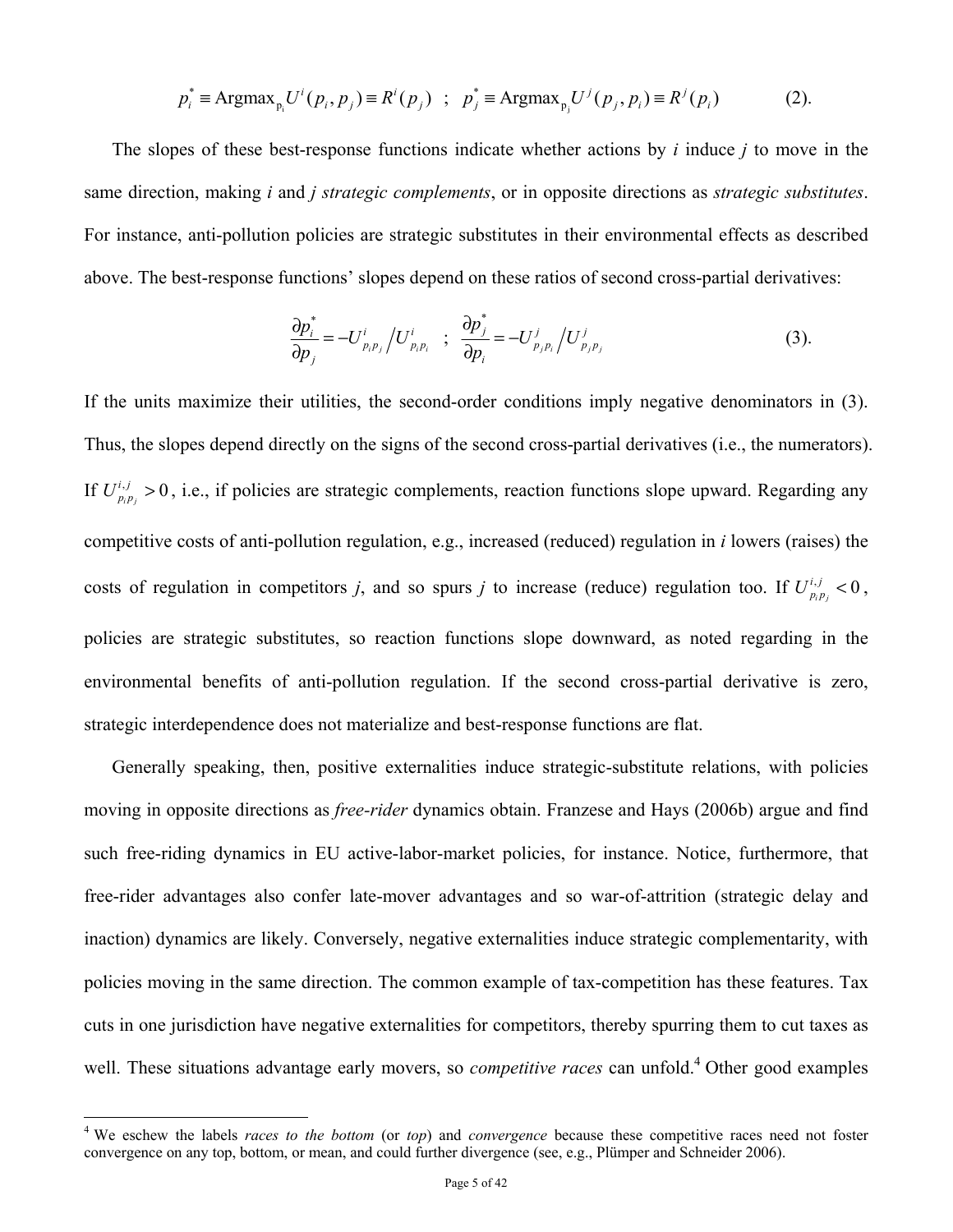are competitive currency-devaluations or trade-protection. Early movers in these contexts reap greater economic benefits, so races to move first or earlier are likely. Thus, positive and negative externalities induce strategic-complement and -substitute relations, respectively, which spur competitive-races and free-riding, respectively, with their corresponding early- and late-mover advantages that foster strategic rush to go first on the one hand and delays and inaction on the other.

## *C. The Empirical-Methodological Challenges of Spatial Interdependence*

A crucial challenge for empirical research, known as *Galton's Problem*,<sup>5</sup> is the great difficulty distinguishing true *interdependence* of units' actions, on the one hand, from the impacts of spatially correlated unit-level factors, of common or spatially correlated exogenous-external factors, and of context-conditional factors involving interactions of unit-level and exogenous-external explanators on the other (call these latter, non-spatial components of the model, this complex of correlated responses to correlated unit-level, contextual, or context-conditional factors: *common shocks*). On the one hand, ignoring or inadequately modeling interdependence processes tends to induce overestimation of the importance of common shocks, thereby privileging unit-level/domestic, contextual/exogenous-external, or context-conditional explanations. On the other hand, if the inherent simultaneity of interdependence is insufficiently redressed, then spatial-lag models (see below) yield misestimates (usually overestimates) of interdependence at the expense of common shocks, especially insofar as such common shocks are inadequately modeled. In other words, summarizing analyses in Franzese and Hays (2004,2006a,2007b), obtaining good estimates (unbiased, consistent, efficient) in substantive contexts having any appreciable

<u>.</u>

<sup>&</sup>lt;sup>5</sup> Sir Francis Galton originally raised the issue thus: "[F]ull information should be given as to the degree in which the customs of the tribes and races which are compared together are independent. It might be that some of the tribes had derived them from a common source, so that they were duplicate copies of the same original...It would give a useful idea of the distribution of the several customs and of their relative prevalence in the world, if a map were so marked by shadings and colour as to present a picture of their geographical ranges" (*The Journal of the Anthropological Institute of Great Britain and Ireland* 18:270, quoted in Darmofal (2007).) In http://en.wikipedia.org/wiki/Galton's problem, we find further historical context: "In [1888], Galton was present when Sir Edward Tylor presented a paper at the Royal Anthropological Institute. Tylor had compiled information on institutions of marriage and descent for 350 cultures and examined the correlations between these institutions and measures of societal complexity. Tylor interpreted his results as indications of a general evolutionary sequence, in which institutions change focus from the maternal line to the paternal line as societies become increasingly complex. Galton disagreed, pointing out that similarity between cultures could be due to borrowing, could be due to common descent, or could be due to evolutionary development; he maintained that without controlling for borrowing and common descent one cannot make valid inferences regarding evolutionary development. Galton's critique has become the eponymous *Galton's Problem*, as named by Raoul Naroll (1961, 1965), who proposed [some of] the first statistical solutions."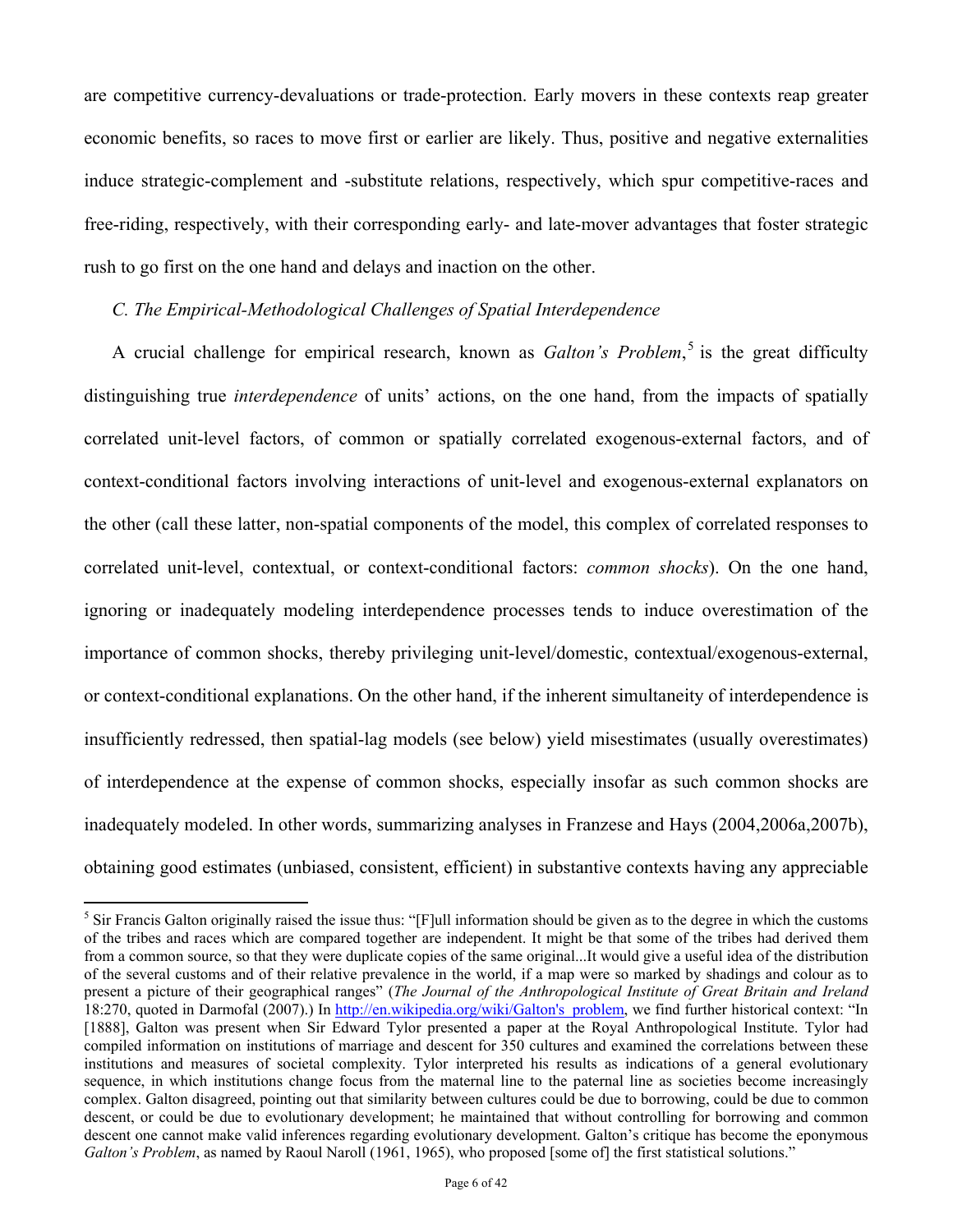interdependence of coefficients and standard errors and, *a fortiori*, distinguishing domestic/unit-level, exogenous-external/contextual, and context-conditional factor explanations from interdependence ones, *by any empirical-methodological means*, whether qualitative or quantitative, is *not* straightforward.

The first and primary consideration, as we have previously shown analytically for simple cases and via simulations in more realistic ones, are the relative and absolute theoretical and empirical precisions of the spatial and non-spatial parts of the model, i.e., of the *interdependence* part(s) and the *commonshocks* part(s). To elaborate: the relative and absolute accuracy and power with which the empirical specification of the spatial interdependence reflects and can gain leverage in the data upon the actual interdependence mechanisms operating and with which the domestic, exogenous-external, and/or context-conditional parts of the model reflect and gain leverage upon *common-shocks* alternatives crucially affect the empirical attempt to distinguish and evaluate their relative strength because the two mechanisms produce similar effects. This is the crux of *Galton's Problem.* Inadequacies or omissions in specifying the non-interdependence components of the model tend, intuitively, to induce overestimates of the importance of interdependence and *vice versa*. Secondarily, even if the *common-shocks* and *interdependence* mechanisms are specified properly into the spatial-lag, that (those) regressor(s) will be endogenous (i.e., will covary with residuals), so regression estimates of interdependence-strength (or, equally for that matter, attempts to distinguish interdependence from common shocks qualitatively) will suffer simultaneity biases. Conversely to the primary omitted-variable/misspecification biases described first, these secondary simultaneity biases favor overestimating interdependence-strength, which induces biases in the other direction for, i.e., under-estimation of, non-spatial factors' effects (*common shocks*).

Methodologically, one can discern two approaches to spatial analysis: spatial statistics and spatial econometrics (Anselin 2006). The distinction regards the relative emphasis in spatial-econometric approaches to theoretical models of interdependence processes (e.g., Brueckner 2003, Braun and Gilardi 2006, Franzese and Hays 2007abc) wherein space may often have broad meaning (Beck et al. 2006), well beyond geography and geometry across all manner of social, economic, or political connection that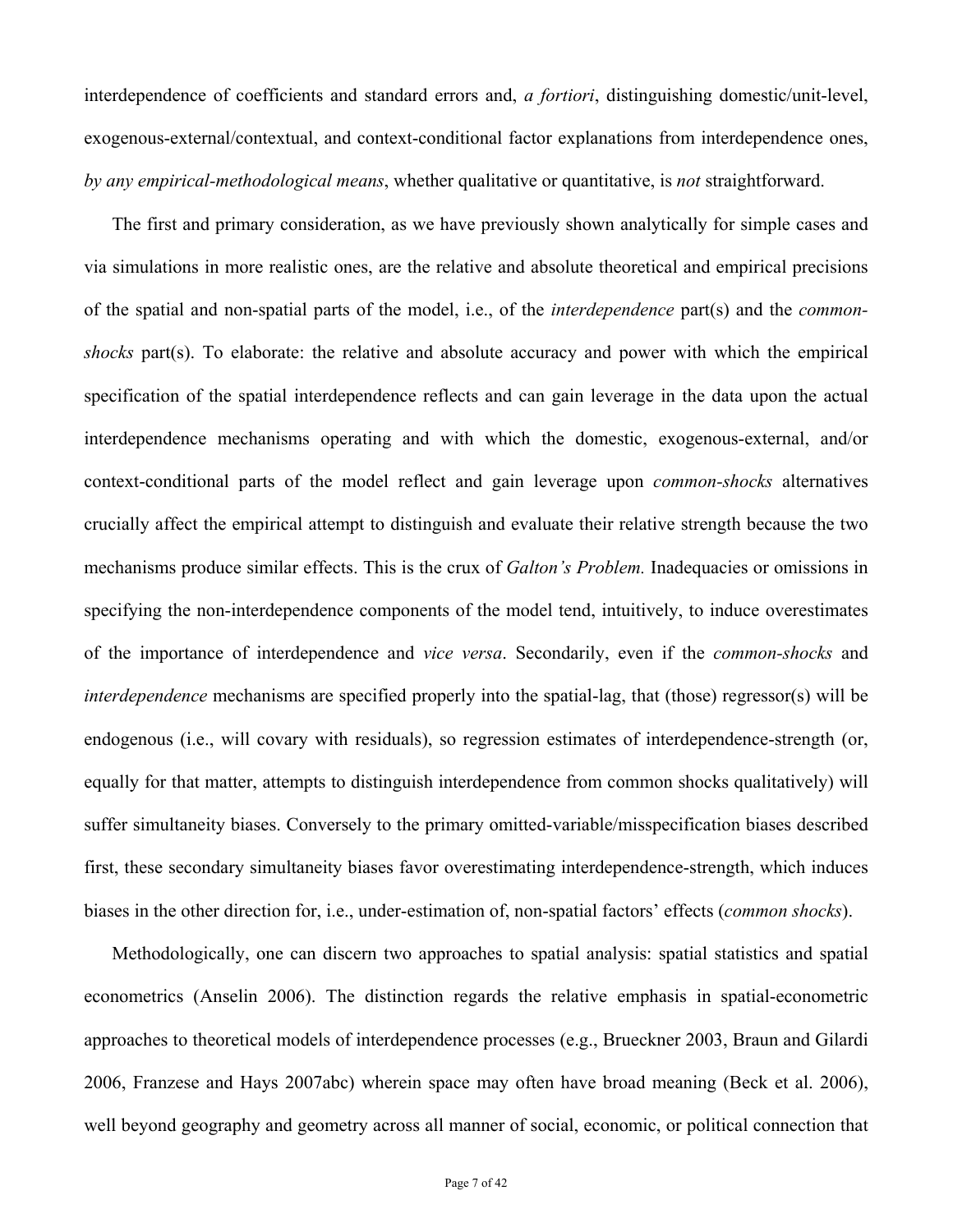induces effects from outcomes in some units on outcomes in others. The spatial-lag regression model plays a starring role in that tradition (Hordijk 1974; Paelinck and Klaassen 1979; Anselin 1980, 1988, 1992; Haining 1990; LeSage 1999). Anselin (2002) notes that such theory driven models deal centrally with *substantive* spatial correlation, which suggests a corresponding approach to model specification and estimation wherein the importance of spatial interdependence is explored primarily by Wald tests upon the unrestricted spatial-lag model. Spatial-error models, analysis of spatial-correlation patterns, spatial kriging, spatial smoothing, and the like, characterize the more-exclusively data-driven approach and the typically narrower conception of space in solely geographic/geometric terms in the longer spatialstatistics tradition (initially inspired by Sir Galton's famous comments (see note 5), and reaching crucial methodological milestones in Whittle 1954; Naroll 1965, 1970; Cliff and Ord 1973, 1981; Besag 1974; Ord 1975; Ripley 1981; Cressie 1993). Anselin (2002) notes that this approach is often more driven by data problems like measurement error, with spatial correlation often seen as a *nuisance*, which suggests a different approach to model specification and estimation wherein the restricted spatial-error model and Lagrange-multiplier tests are dominant. However, the distinctions are subtle, with considerable and often fruitful cross-fertilization, and both approaches stress the dangers of ignoring spatial interdependence, namely overconfidence and bias, even for those interested primarily or even solely in domestic/unit-level or exogenous-external/contextual matters. Minimally, one should test for spatial interdependence and not proceed non-spatially unless it truly is negligible; otherwise, estimates of domestic/unit-level, exogenous-external/contextual, and/or context-conditional phenomena will be exaggerated. Finally, the most important task in any empirical spatial analysis, by either approach, is the pre-specification of the  $N \times N$  spatial-weighting matrix, **W**,<sup>6</sup> whose elements,  $w_{ij}$ , reflect the relative connectivity from unit *j* to *i*. As just emphasized: the relative and absolute accuracy and power with which the spatial-lag weights,  $w_{ij}$ , reflect and can gain leverage upon the interdependence mechanisms actually operating empirically and with which the domestic, exogenous-external, and/or context-

 $\overline{a}$ 

<sup>&</sup>lt;sup>6</sup> Strategies for parameterizing W and estimating such models are of great interest but as yet mostly remain for future work.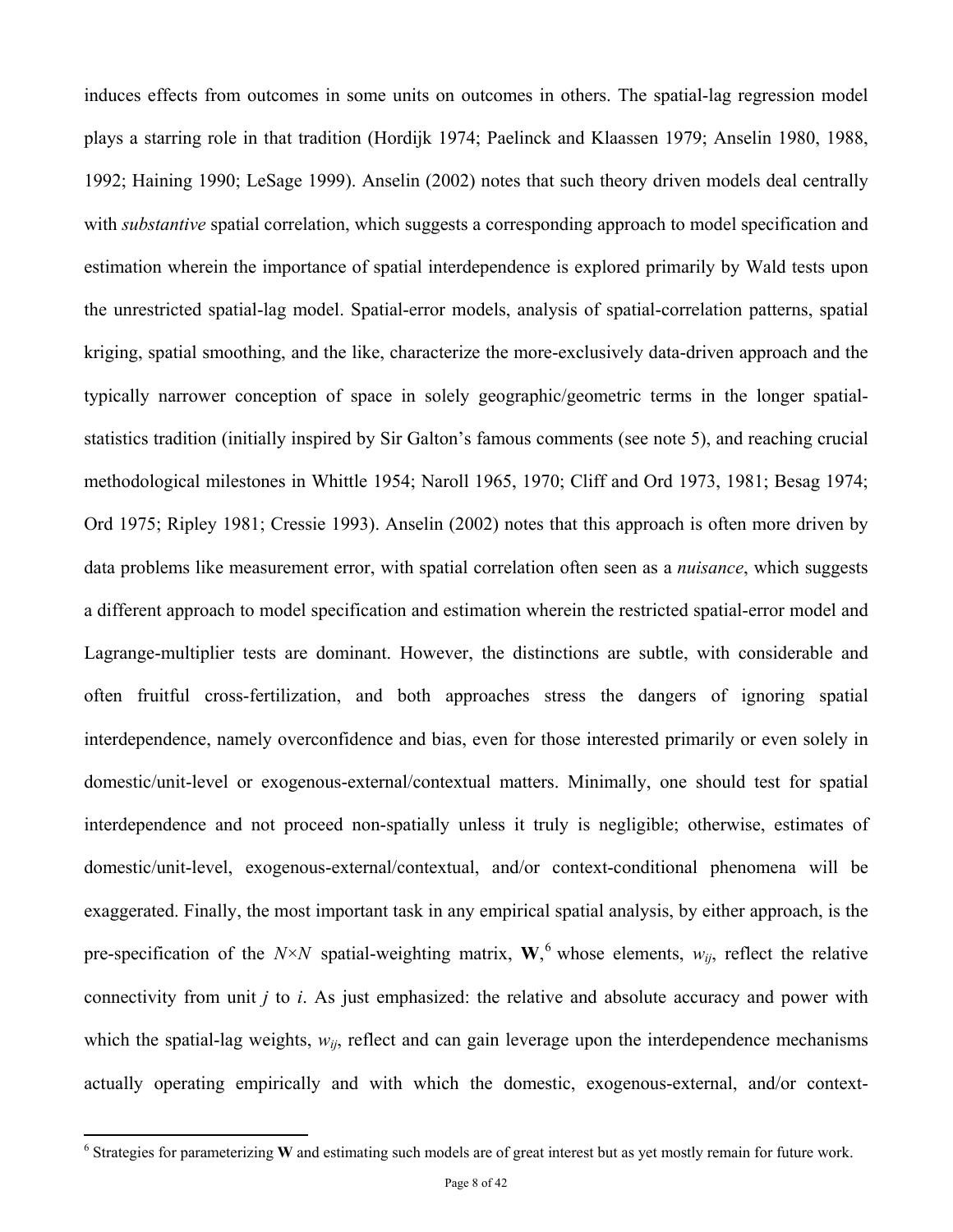conditional parts of the model can reflect and gain leverage upon the *common-shocks* alternatives critically affect the empirical attempt to distinguish and evaluate their relative strength because the two mechanisms produce similar effects.

#### *II. Spatial Autoregressive Models*

There are two workhorse regression models in empirical spatial analysis: spatial lag and spatial error models.

#### *A. Spatial Lag Models*

Spatial lag models imply spatial externalities in both modeled and unmodeled effects (i.e., the systematic and stochastic components) and are typically motivated by a theoretical model.

$$
y = \rho Wy + X\beta + \varepsilon
$$
 (4);

$$
\mathbf{y} = (\mathbf{I} - \rho \mathbf{W})^{-1} \mathbf{X} \boldsymbol{\beta} + (\mathbf{I} - \rho \mathbf{W})^{-1} \boldsymbol{\epsilon}
$$
 (5).

Note that the multipliers are restricted to be the same. This restriction can be relaxed (discussion below). In the cross-sectional context, the dependent variable, **y**, is an  $N \times 1$  vector observations;  $\rho$  is the spatial autoregressive coefficient, reflecting the overall or average strength of interdependence; and **W** is an  $N \times N$  spatial-weighting matrix, with the elements  $w_{ij}$  reflecting the relative connectivity from unit *j* to *i*. Wy is a *spatial lag*; i.e., for each observation  $y_i$ , Wy gives a weighted sum of the  $y_i$ , with weights  $w_{ii}$ .

#### *B. Spatial Error Models*

Spatial error models imply that the pattern of spatial dependence is attributable to unmeasured covariates (i.e., the stochastic component) only. Spatial error specifications are rarely theory-driven.

$$
\mathbf{y} = \mathbf{X}\boldsymbol{\beta} + \boldsymbol{\epsilon}
$$
  
\n
$$
\boldsymbol{\epsilon} = \lambda \mathbf{W}\boldsymbol{\epsilon} + \mathbf{u}
$$
 (6);

$$
\mathbf{y} = \mathbf{X}\boldsymbol{\beta} + (\mathbf{I} - \lambda \mathbf{W})^{-1}\mathbf{u}
$$
 (7).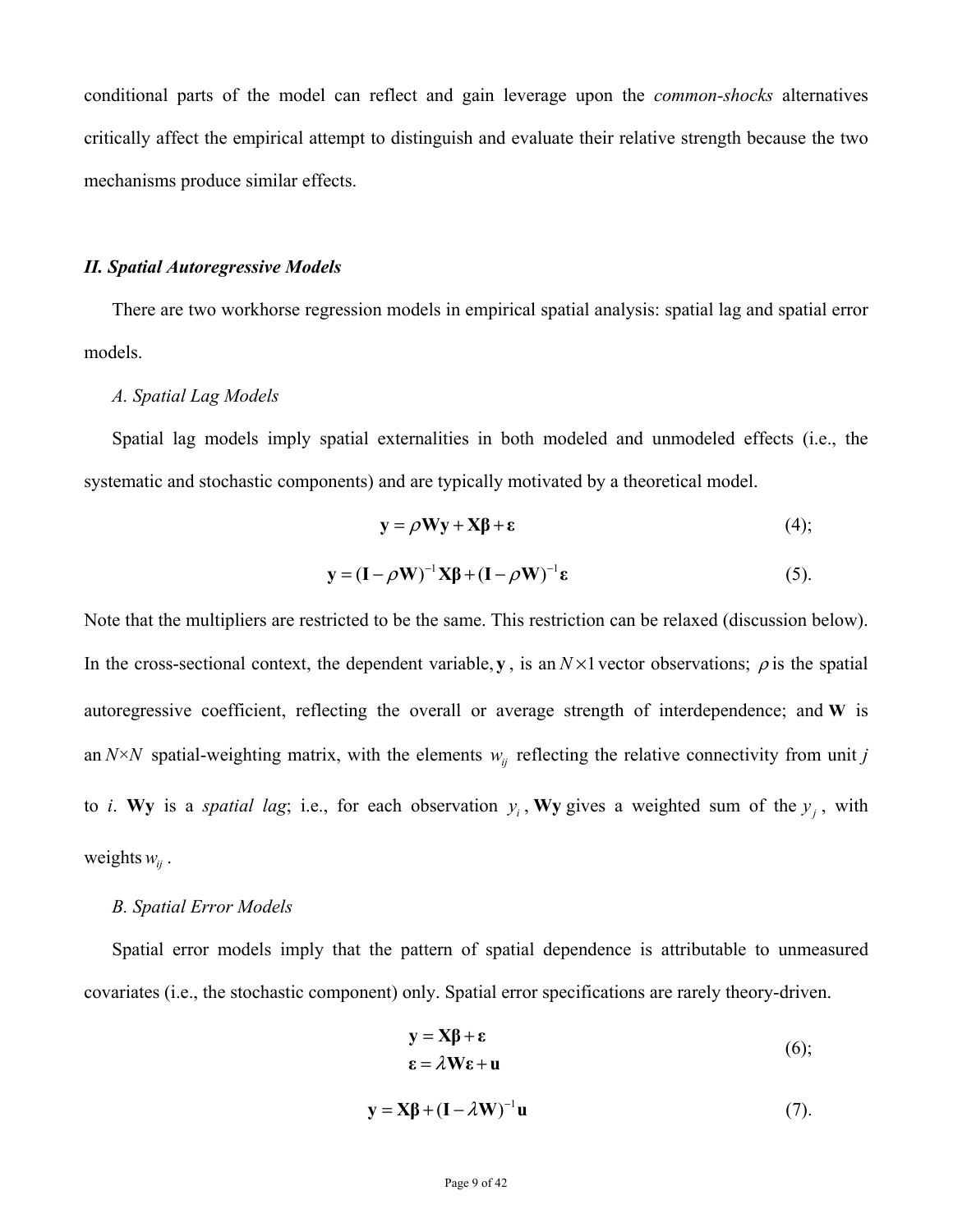Note the spatial moving-average (S-MA) alternative to this spatial autorgressive (S-AR) model,  $\mathbf{\varepsilon} = \gamma \mathbf{W} \mathbf{u} + \mathbf{u}$ , implies local autocorrelation or "pockets" of spatial interdependence because the reduced form does not contain and inverse (Anselin 1995, 2003).

### *C. Combined Lag and Error Models*

A third model combines the two. Different externalities in modeled and unmodeled effects (a.k.a. systematic and stochastic components, which relaxes the previously noted constraint in the spatial-lag model. The resulting mixed SAR model is:

$$
\mathbf{y} = \rho \mathbf{W}_{1} \mathbf{y} + \mathbf{X} \boldsymbol{\beta} + \boldsymbol{\epsilon}
$$
  

$$
\boldsymbol{\epsilon} = \lambda \mathbf{W}_{2} \boldsymbol{\epsilon} + \mathbf{u}
$$
 (8).

Analogously, a mixed SARMA model would be:

$$
\mathbf{y} = \rho \mathbf{W}_{1} \mathbf{y} + \mathbf{X} \boldsymbol{\beta} + \boldsymbol{\epsilon}
$$
  

$$
\boldsymbol{\epsilon} = \lambda \mathbf{W}_{2} \mathbf{u} + \mathbf{u}
$$
 (9).

#### *III. Model Specification and Estimation*

In this section we consider ways to specify and estimate spatial autoregressive models with continuous dependent variables and cross-sectional data (we consider models for time-series-crosssection and binary-choice contexts below). We begin with OLS estimation and specification testing under the null hypothesis of no spatial dependence. We then turn to the topic of estimating spatial lag models, and finish the section with a discussion of spatial error models. To illustrate the methods, we estimate a model of state-level welfare policy generosity in the US using cross-sectional data from Berry, Fording, and Hanson (2003) on the contiguous 48 states.

## *A. OLS with Specification Testing Under the Null*

One approach to model specification is to estimate a non-spatial model using OLS and then conduct a battery of diagnostic tests on the residuals. This strategy makes sense when one does not have a theoretical model of spatial interdependence, and the spatial dependence in the data (if there is any) is seen primarily as a statistical nuisance. One could also perhaps argue for it on grounds of conservatism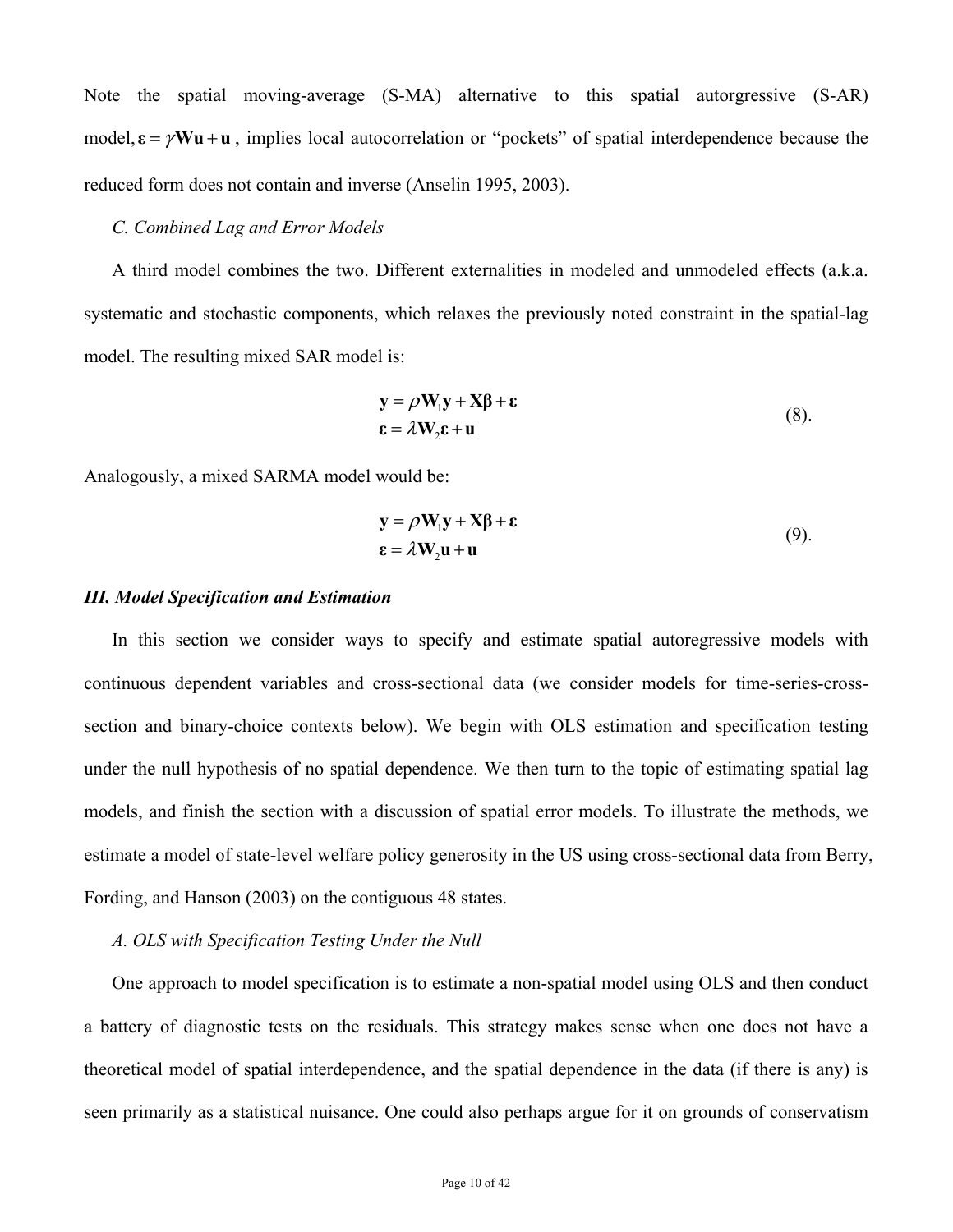in that the approach tests upward from spatial-error models that by nature lack spatial dynamics in the systematic component, wherein one's core theoretical and substantive propositions are usually specified. The diagnostic tests can help identify whether the data generating process is spatial autoregressive and, in some cases, even detect the nature of the underlying spatial process (i.e., spatial lag vs. spatial error).

One of the most widely known and frequently used diagnostics for spatial correlation is Moran's I:

$$
I = \frac{N}{S} \frac{\mathbf{\varepsilon}' \mathbf{W} \mathbf{\varepsilon}}{\mathbf{\varepsilon}' \mathbf{\varepsilon}}, \text{ where } S = \sum_{i=1}^{N} \sum_{j=1}^{N} w_{ij}, \qquad (10).
$$

When **W** is row-standardized (so row elements sum to one), the expression simplifies to:

$$
I = \frac{\varepsilon' W \varepsilon}{\varepsilon' \varepsilon} \tag{11}
$$

To test a null of no spatial correlation (in patterns given by **W)**, one can compare a properly standardized Moran's I to the standard normal distribution (Cliff and Ord 1973, Burridge 1980, Kelejian and Prucha 2001).

In addition to Moran's I, several Lagrange multiplier (LM) tests based on OLS residuals exist. The standard LM tests assume that the spatial autoregressive process is either a spatial lag or spatial error model. More precisely, in terms of (8), the standard LM test for the null hypothesis  $\rho = 0$  against the spatial lag alternative *assumes*  $\lambda = 0$ . Likewise, the LM test for  $\lambda = 0$  *assumes*  $\rho = 0$ . The standard, one-directional test against spatial lag alternative is calculated as

$$
LM_{\rho} = \frac{\hat{\sigma}_{\varepsilon}^{2} \left(\hat{\varepsilon}^{\prime} W y / \hat{\sigma}_{\varepsilon}^{2}\right)^{2}}{G + T \hat{\sigma}_{\varepsilon}^{2}},
$$
\n(12),

where  $G = (\mathbf{W} \mathbf{X} \hat{\mathbf{\beta}})' (\mathbf{I} - \mathbf{X} (\mathbf{X}' \mathbf{X})^{-1} \mathbf{X}') (\mathbf{W} \mathbf{X} \hat{\mathbf{\beta}})$  and  $T = \text{tr}[(\mathbf{W}' + \mathbf{W}) \mathbf{W}]$ . The standard, one-directional test against spatial error alternative is

$$
LM_{\lambda} = \frac{\left(\hat{\varepsilon}' \mathbf{W} \hat{\varepsilon} / \hat{\sigma}_{\varepsilon}^2\right)^2}{T}
$$
 (13).

The drawback with these tests is that they have power against the incorrect alternative, which means they are usually not helpful for making specification choices. Regardless of whether the true spatial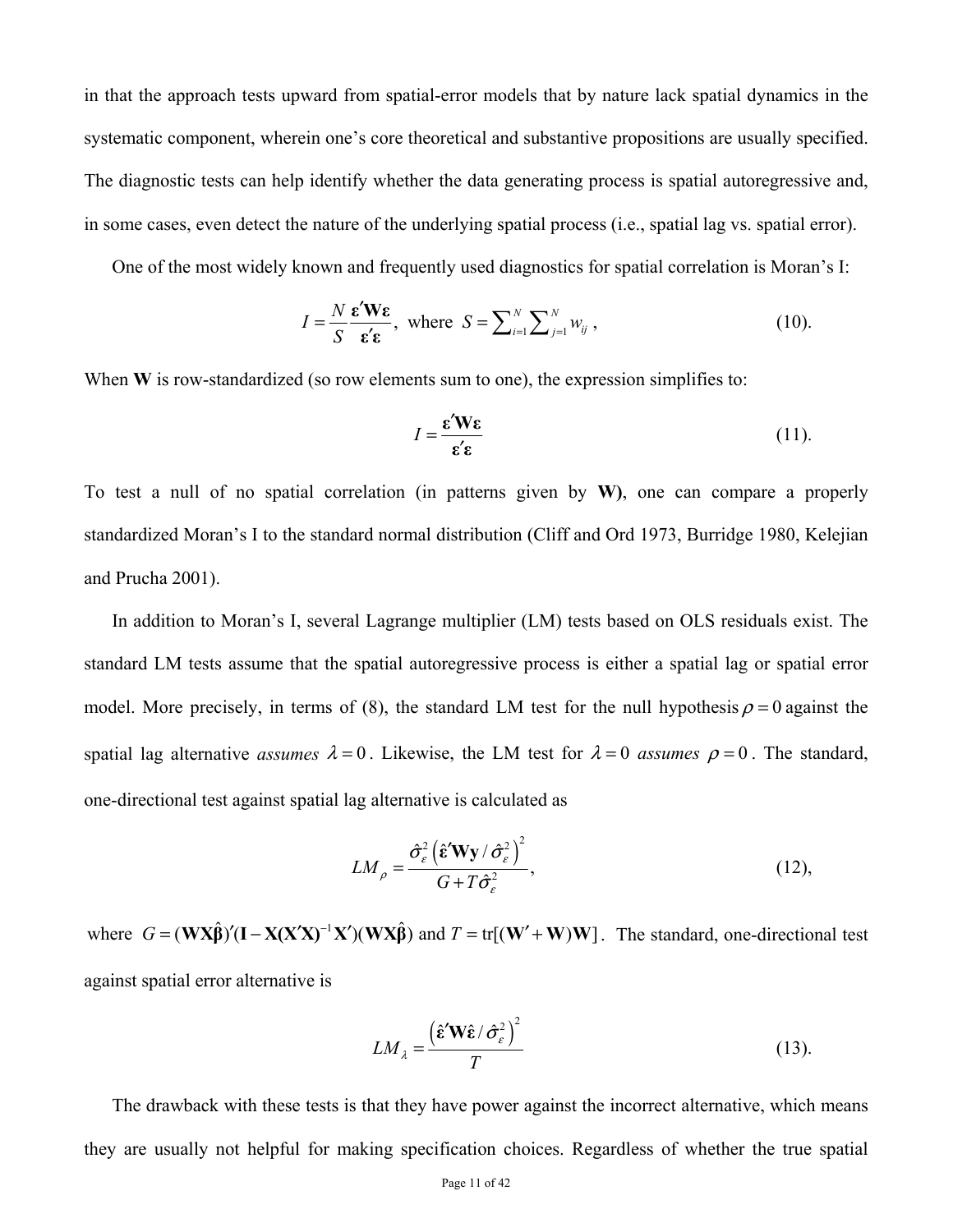autoregressive process is a lag or error process, both tests are likely to reject the null hypothesis. Anselin et al. (1996) present robust LM tests for spatial dependence that are less problematic in this regard. The robust, one-directional test against spatial error alternative treats  $\rho$  in the mixed SAR model, (8), as a nuisance parameter and controls for its effect on the likelihood. The statistic is then calculated as

$$
LM_{\lambda}^{*} = \frac{\left(\hat{\varepsilon}^{\prime} W \hat{\varepsilon} / \hat{\sigma}_{\varepsilon}^{2} - \left[T \hat{\sigma}_{\varepsilon}^{2} \left(G + T \hat{\sigma}_{\varepsilon}^{2}\right)^{-1}\right] \hat{\varepsilon}^{\prime} W y / \hat{\sigma}_{\varepsilon}^{2}\right)^{2}}{T\left[1 - \frac{T \hat{\sigma}_{\varepsilon}^{2}}{G + T \hat{\sigma}_{\varepsilon}^{2}}\right]}.
$$
(14).

The robust, one-directional test against spatial lag alternative is

$$
LM_{\rho}^* = G^{-1}\hat{\sigma}_{\varepsilon}^2 \left(\hat{\varepsilon}'Wy / \hat{\sigma}_{\varepsilon}^2 - \hat{\varepsilon}'W\hat{\varepsilon} / \hat{\sigma}_{\varepsilon}^2\right)^2.
$$
 (15).

The two-directional LM test, finally, can be decomposed into the robust LM test for one alternative (lag or error) and the standard LM test for the other:

$$
LM_{\rho\lambda} = LM_{\lambda} + LM_{\rho}^{*} = LM_{\rho} + LM_{\lambda}^{*}
$$
 (16).

The one-directional test statistics are distributed  $\chi^2$  while the two-directional statistic is distributed  $\chi^2$ . Using Monte Carlo simulations, Anselin et al. (1996) show that all five tests have the correct size in small samples. I.e., they all reject the null hypothesis at the stated rate when the null is true. The robust LM tests have lower power compared with the standard ones against the correct alternative, but the loss is relatively small and the robust tests are less likely to reject the null against the wrong alternative.

So, for example, when the true data generating process is a spatial AR error model ( $\lambda \neq 0, \rho = 0$ ), rejection rates for  $LM_{\lambda}$  are about 5 percentage points higher on average across the range of  $\lambda$  than for  $LM_{\lambda}^*$ . The robustness of  $LM_{\rho}^*$  relative to  $LM_{\rho}$  is clear in this experiment. At  $\lambda = .9$ ,  $LM_{\rho}$  rejects in favor of the incorrect alternative 89.9% of the time whereas  $LM_{\rho}^*$  rejects 17.1% of the time. The power advantage of the standard LM test is smaller when the true data generating process is a spatial AR lag model ( $\lambda = 0, \rho \neq 0$ ). Rejection rates for  $LM_{\rho}$  are less than 2 percentage points higher on average than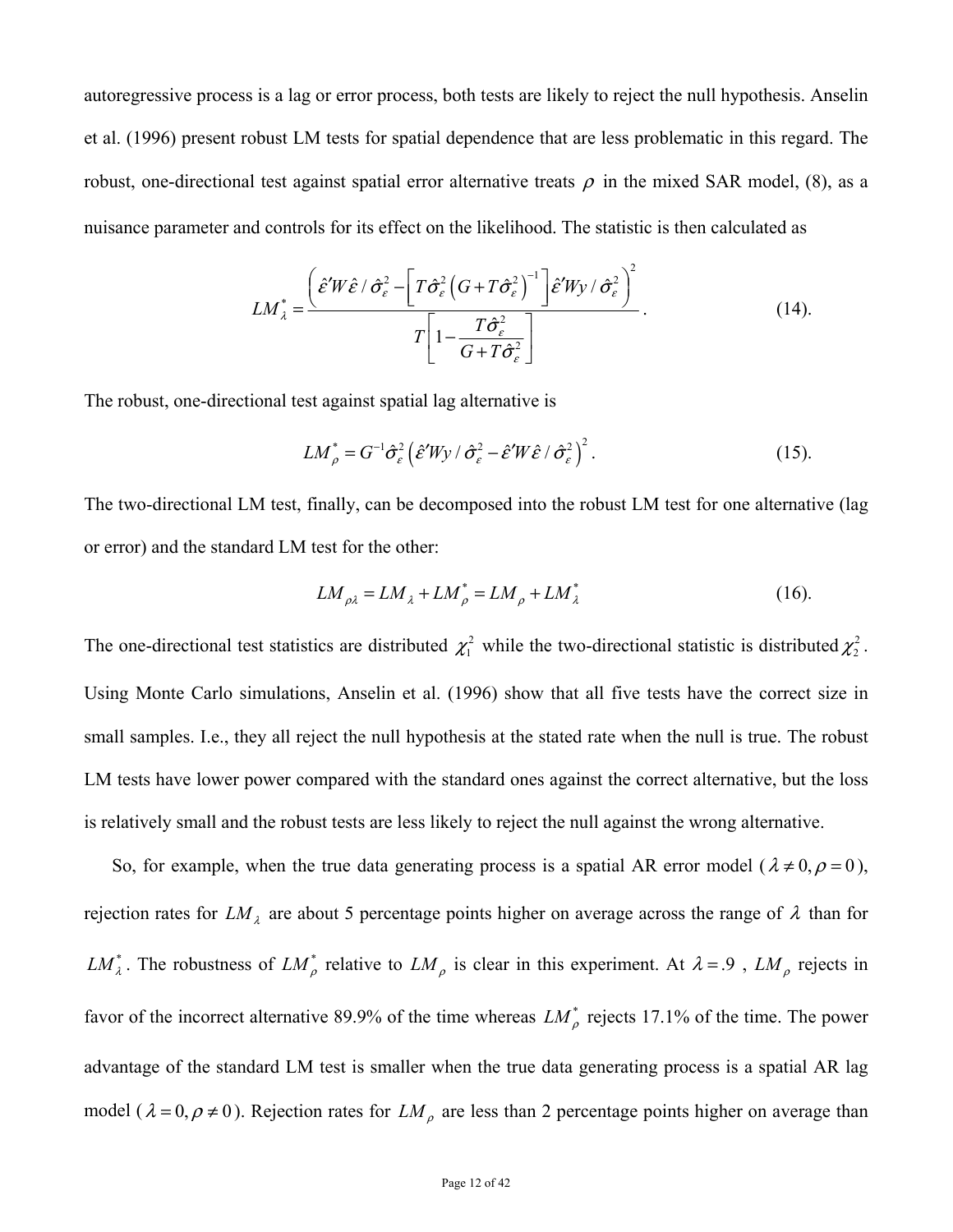for  $LM_{\rho}^*$  across the full range of  $\rho$ . At  $\rho = .9$ ,  $LM_{\lambda}$  rejects in favor of the incorrect alternative 100% of the time whereas  $LM_{\lambda}^*$  rejects 0.6% of the time. It seems the reduced power for increased robustness tradeoff strongly favors that the robust LM tests be included in the set of diagnostics.<sup>7</sup>

To help illustrate how these tests can be used in empirical research, we present OLS estimates for a non-spatial model of welfare policy generosity in column 1 of Table 1. All variables in our illustrative analysis are states' averages over the five years 1986-1990. The dependent variable is the maximum monthly AFDC benefit, and the independent variables are the state's poverty rate, average monthly wage in the retail sector, government ideology (ranging from 0=conservative to 100=liberal), degree of interparty competition (ranging from .5=competitive to 1.0=non-competitive, tax effort (revenues as a percentage of tax "capacity"), and the portion of AFDC benefits paid by the federal government. We use a standardized binary contiguity-weights matrix, which begins by coding  $w_{ij} = 1$  for states *i* and *j* that share a border and  $w_{ij} = 0$  for states that do not border. Then, we row-standardize (as commonly done in spatial-econometrics) the resulting matrix by dividing each cell in a row by that row's sum. This gives the unweighted average of the dependent variable in "neighboring" (so-defined) states.

## <Table 1 About Here>

The results for our non-spatial model suggest that high tax effort and low party competition are associated with more generous AFDC benefit payments. This seems reasonable. However, if the data exhibit spatial dependence, we need to worry about validity of these inferences. To check this possibility, we implement the diagnostic tests outlined above starting with Moran's I. The value of the standardized Moran-I test statistic is 3.312, which is statistically significant. We can reject the null hypothesis of no spatial dependence. We also include the LM tests. The result of the two-directional test leads to the same conclusion. Both the standard one-directional tests seem, predictably, statistically significant, which, unfortunately, gives us little guidance for specification. As expected, the robust one-directional tests are more helpful in this regard. The robust test against the spatial lag alternative is statistically significant

 7 See Anselin et al. (1996) Tables 3-6. These results are for the N=40 experiments.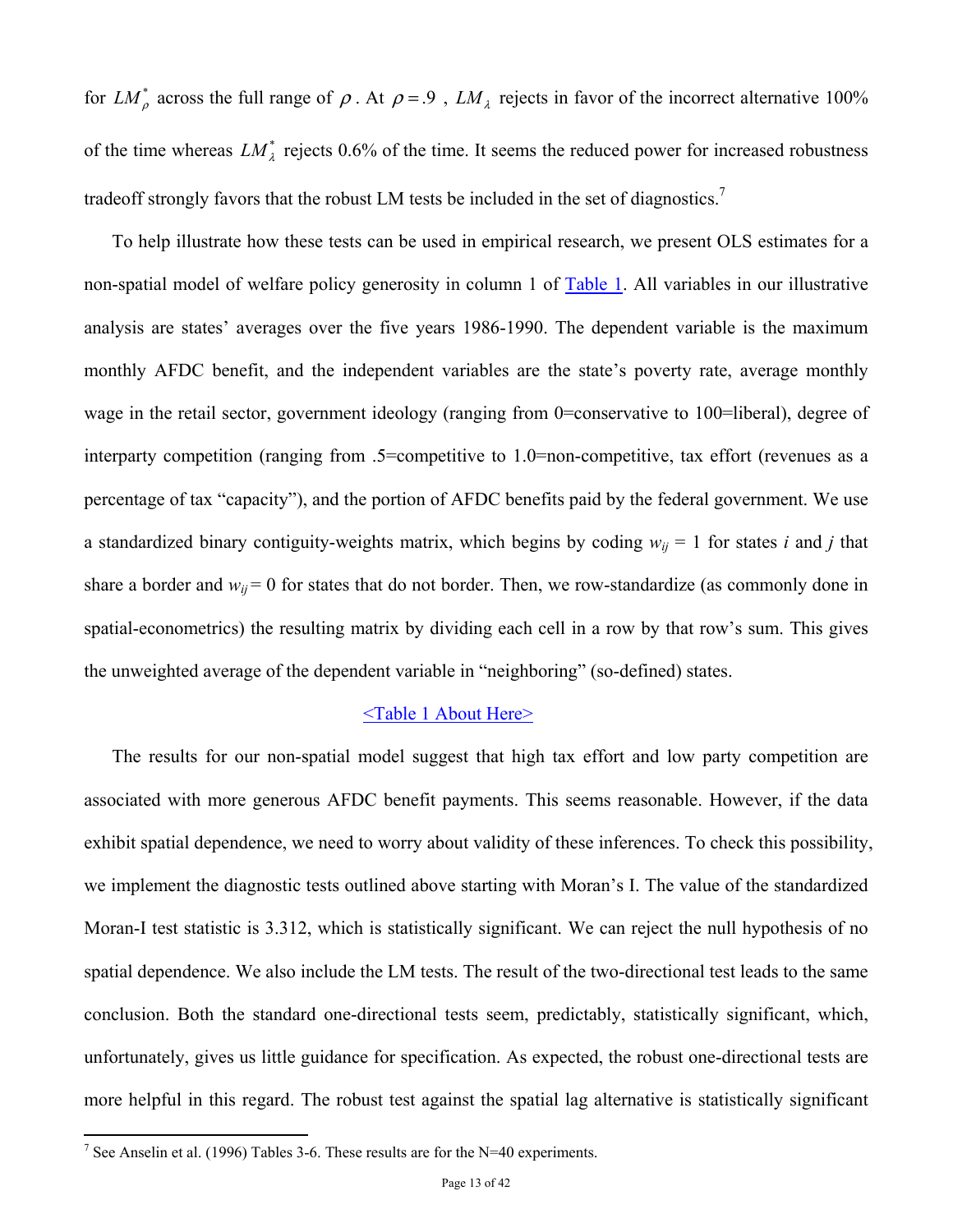while the robust test against the spatial error alternative is not. This suggests a spatial lag specification. We conclude with a warning. Ignoring evidence of spatial dependence can be extremely problematic, especially if the data suggest the true source of dependence is a spatial-lag process. In this case, simple OLS is likely to provide inaccurate coefficient estimates, particularly for variables that happen to cluster spatially (e.g., Franzese and Hays 2004, 2006a, 2007b).

# *B. Estimating Lag Models*

The spatial lag model has become a very popular specification in social science research. One might arrive to this model via batteries of diagnostic tests or directly from theory. The theory-driven approach starts by estimating the spatial model, and then uses Wald, LR, and related tests to refine the specification. We begin with OLS estimation of spatial lag models, which we label spatial OLS (S-OLS).

## 1. Spatial OLS

Spatial OLS is inconsistent. To see this, we start by rewriting the spatial lag model as

$$
y = Z\delta + \varepsilon
$$
, where  $Z = [Wy X]$  and  $\delta = [\rho \beta]'$  (17).

The matrices **Z** and  $\delta$  have dimensions  $Nx(k+1)$  and  $(k+1)x1$  respectively. The asymptotic simultaneity bias for the S-OLS estimator is given by

$$
\text{plim } \hat{\delta} = \delta + \text{plim} \left[ \left( \frac{\mathbf{Z}' \mathbf{Z}}{n} \right)^{-1} \frac{\mathbf{Z}' \mathbf{\varepsilon}}{n} \right]. \tag{18}
$$

In the case where **Z** is a single exogenous regressor, **x** ,  $(k = 1, cov(\varepsilon, \mathbf{x}) = 0)$ , we can rewrite (18) as

$$
\text{plim}\,\hat{\delta} = \left[\frac{\rho}{\beta}\right] + \left[\frac{\text{var}(\mathbf{x})\text{var}(\mathbf{w}\mathbf{y}) - \left[\text{cov}(\mathbf{x}, \mathbf{W}\mathbf{y})\right]^2}{\text{var}(\mathbf{x})\text{var}(\mathbf{w}\mathbf{y}) - \left[\text{cov}(\mathbf{x}, \mathbf{W}\mathbf{y})\right]^2} \frac{-\text{cov}(\mathbf{x}, \mathbf{W}\mathbf{y})}{\text{var}(\mathbf{x})\text{var}(\mathbf{W}\mathbf{y}) - \left[\text{cov}(\mathbf{x}, \mathbf{W}\mathbf{y})\right]^2} \frac{-\text{cov}(\mathbf{x}, \mathbf{W}\mathbf{y})}{\text{var}(\mathbf{w}\mathbf{y}) - \left[\text{cov}(\mathbf{x}, \mathbf{W}\mathbf{y})\right]^2} \frac{-\text{cov}(\mathbf{x}, \mathbf{W}\mathbf{y})}{\text{var}(\mathbf{w}\mathbf{y}) - \left[\text{cov}(\mathbf{x}, \mathbf{W}\mathbf{y})\right]^2} \frac{(19)}{\text{var}(\mathbf{x})\text{var}(\mathbf{W}\mathbf{y}) - \left[\text{cov}(\mathbf{x}, \mathbf{W}\mathbf{y})\right]^2}
$$

If we define  $\Psi =$  plim  $\Psi = \text{plim}\left(\frac{Z'Z}{n}\right)$  and  $\Gamma = \text{plim}$  $\Gamma = \text{plim}\left(\frac{\mathbf{Z}'\mathbf{\epsilon}}{n}\right)$ , and do the matrix multiplication, (19) simplifies to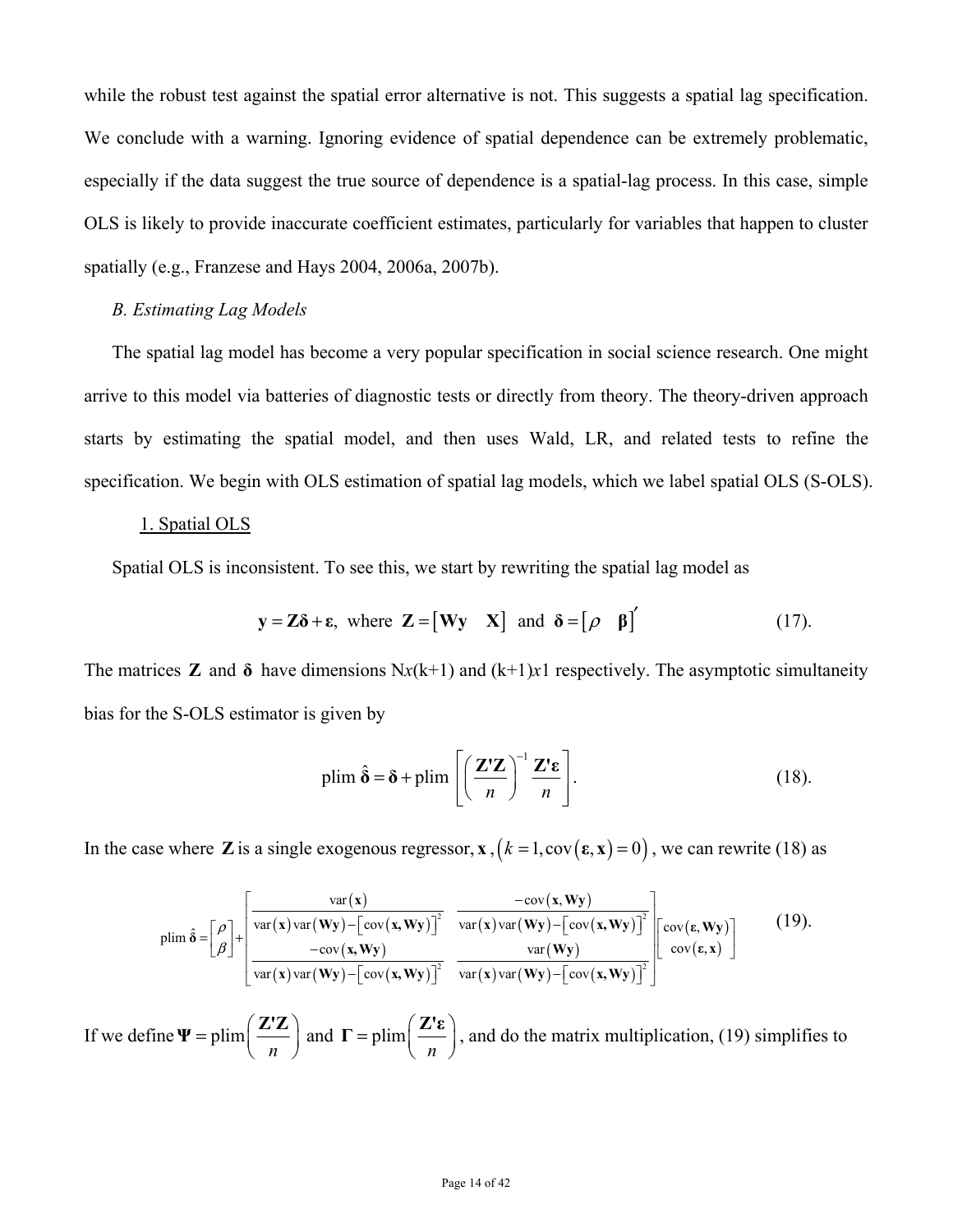$$
\text{plim}\,\hat{\mathbf{\delta}} = \begin{bmatrix} \rho \\ \beta \end{bmatrix} + \begin{bmatrix} \frac{\Psi_{22}\Gamma_{11}}{|\Psi|} \\ -\frac{\Psi_{12}\Gamma_{11}}{|\Psi|} \end{bmatrix} \tag{20}
$$

Since  $\Psi$  is a variance-covariance matrix, its determinant is strictly positive. With positive (negative) spatial dependence in the data, the covariances  $\Psi_{12}$  and  $\Gamma_{11}$  are positive (negative), and S-OLS will overestimate (underestimate)  $\rho$  and underestimate (overestimate)  $\beta$ . This is one of the analytic results we stressed repeatedly earlier: the simultaneity biases of S-OLS tend to induce exaggerated estimates of interdependence strength and correspondingly deflated estimates of the importance of non-spatial factors.

The S-OLS estimates are provided in column 2 of Table 1. Consistent with the results from our diagnostic tests, the estimated coefficient on the spatial lag is large, positive and statistically significant. The OLS estimates most affected by the switch to a spatial-lag specification are the party-competition and tax-effort coefficients, which become statistically insignificant. Conversely to S-OLS's simultaneity biases, the OLS coefficient estimates on these two variables may, because they cluster spatially, have suffered from omitted variable bias that would have inflated those estimates.

Franzese and Hays (2004, 2006a, 2007b) conclude that spatial OLS, despite its simultaneity, can perform acceptably under low-to-moderate interdependence-strength and reasonable sample-dimensions. Given our results, S-OLS is clearly preferable to OLS. In this particular case, however, both the size of the spatial-lag coefficient and the fact that no other coefficients are statistically significant should raise concern about simultaneity bias. We have advised using some consistent estimator under conditions like these. We discuss three consistent estimators below, starting with spatial-2SLS and spatial-GMM.

#### 2. Spatial 2SLS and Spatial GMM

Spatial-2SLS and spatial-GMM provide consistent estimates for the coefficient on the spatial lag and use spatially weighted values of the exogenous variables in other units as instruments. The latter extends the former to account the heteroscedasticity in the quadratic form of the sample orthogonality conditions. If this particular form of heteroscedasticity is present, the S-GMM estimator yields smaller asymptotic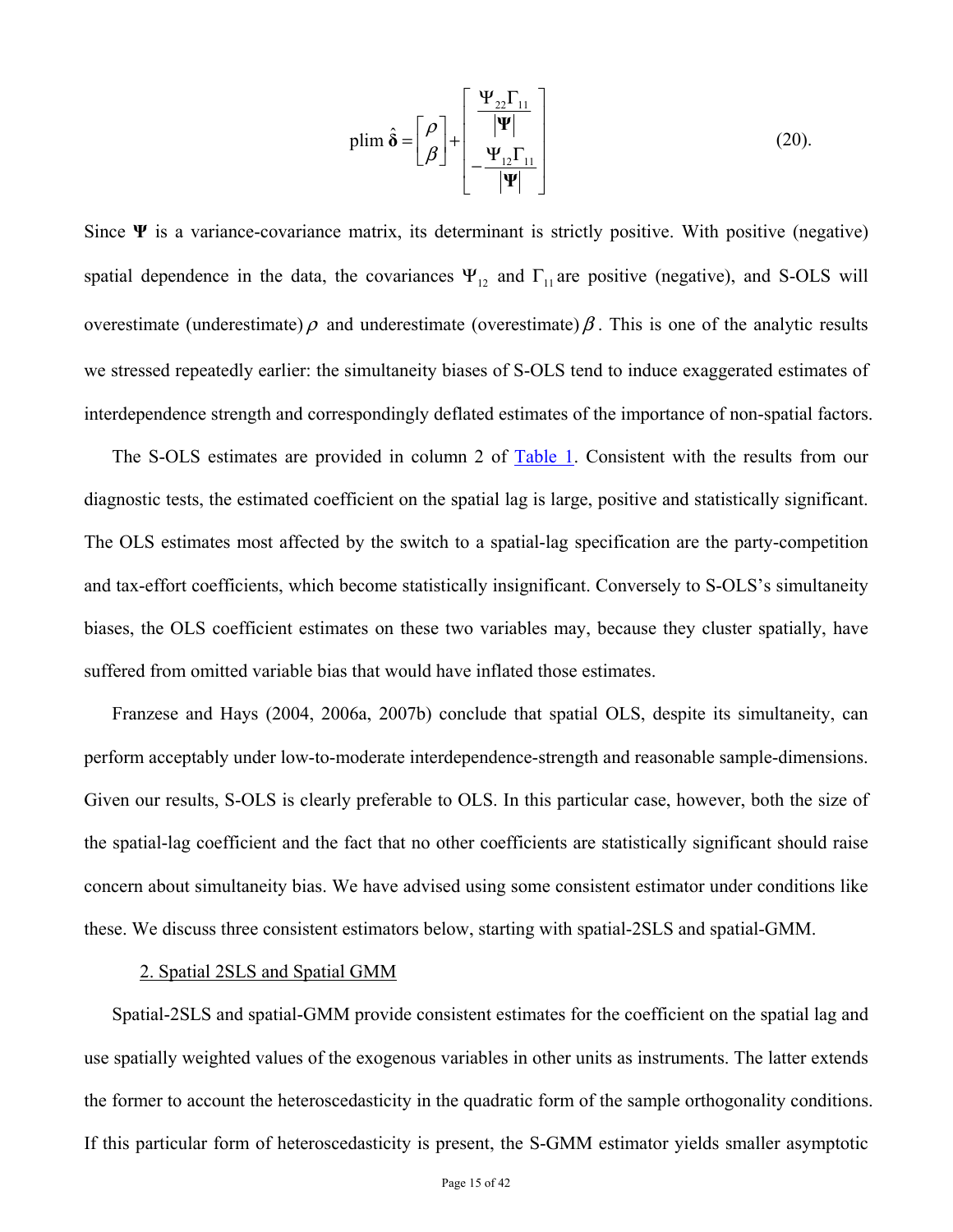variance than the spatial-2SLS estimator. If it is absent, the two estimators are equivalent.<sup>8</sup> Note that a mixed spatial autoregressive model of the form in (8) would suffer from heteroscedasticity, making S-GMM more efficient for estimating **δ** . (In this particular case, a generalized S-2SLS estimator using a Cochrane-Orcutt like transformation of the data is also available; see Kelejian and Prucha 1998, 1999).

To see how we estimate the spatial lag model (17) using S-2SLS, define the linear prediction of **Wy** :

$$
\widehat{\mathbf{W}\mathbf{y}} = \mathbf{\Pi}[\mathbf{\Pi}'(\mathbf{\Pi})]^{-1} \mathbf{\Pi}' \mathbf{W}\mathbf{y}
$$
\n(21),

where **Π** is the full set of *exogenous* variables including, at least, **X** and **WX** . **WX** provides *spatial*instruments.<sup>9</sup> Thus, **Π** is an N x L matrix, where  $L \ge 2k$ . The orthogonality condition for the 2SLS estimator is formally written as  $E[\Pi \varepsilon] = 0$ . Next, define  $\hat{\mathbf{Z}}$  as an Nx(k+1) matrix of the predicted values of  $Wv$  and  $X$ ,

$$
\hat{\mathbf{Z}} = \left[ \widehat{\mathbf{W}} \mathbf{y} \quad \mathbf{X} \right]. \tag{22}
$$

Using this definition, the spatial-2SLS estimator is

$$
\hat{\delta}_{\text{SSLS}} = (\hat{\mathbf{Z}}'\hat{\mathbf{Z}})^{-1}\hat{\mathbf{Z}}'\mathbf{y}
$$
 (23);

$$
\widehat{\text{var}}\left(\hat{\delta}_{\text{szsts}}\right) = s^2 \left(\hat{\mathbf{Z}}'\hat{\mathbf{Z}}\right)^{-1} \tag{24}
$$

where  $s^2$  is calculated from residuals in the original structural model, (17), with  $\hat{\delta}_{s_2s_1s_2}$  substituted for  $\delta$ .

The GMM estimator minimizes a weighted quadratic form of the sample moment conditions derived from the orthogonality assumptions. More specifically, this criterion is

$$
q = E[\mu(\delta)\Sigma^{-1}\mu(\delta)'], \qquad (25),
$$

with the corresponding moment conditions:

 $\overline{a}$ 

<sup>9</sup> One can also include higher order spatial instruments in **Π** --that is,  $\left\{ \mathbf{W}^2 \mathbf{X}, \mathbf{W}^3 \mathbf{X}, \mathbf{W}^4 \mathbf{X}, ...\right\}$ .

<sup>&</sup>lt;sup>8</sup> When the number of excluded exogenous variables exactly equals the number of endogenous variables, the GMM, 2SLS, and ILS estimators are equivalent. Therefore, we could more accurately say that GMM improves on 2SLS when the coefficients in the system/equation are overidentified and heteroscedasticity exists. In this case, we have one endogenous regressor, the spatial lag, in one equation. Provided the number of exogenous variables in **X** exceeds one, the number of spatial instruments will exceed one, making the coefficient on the spatial lag overidentified.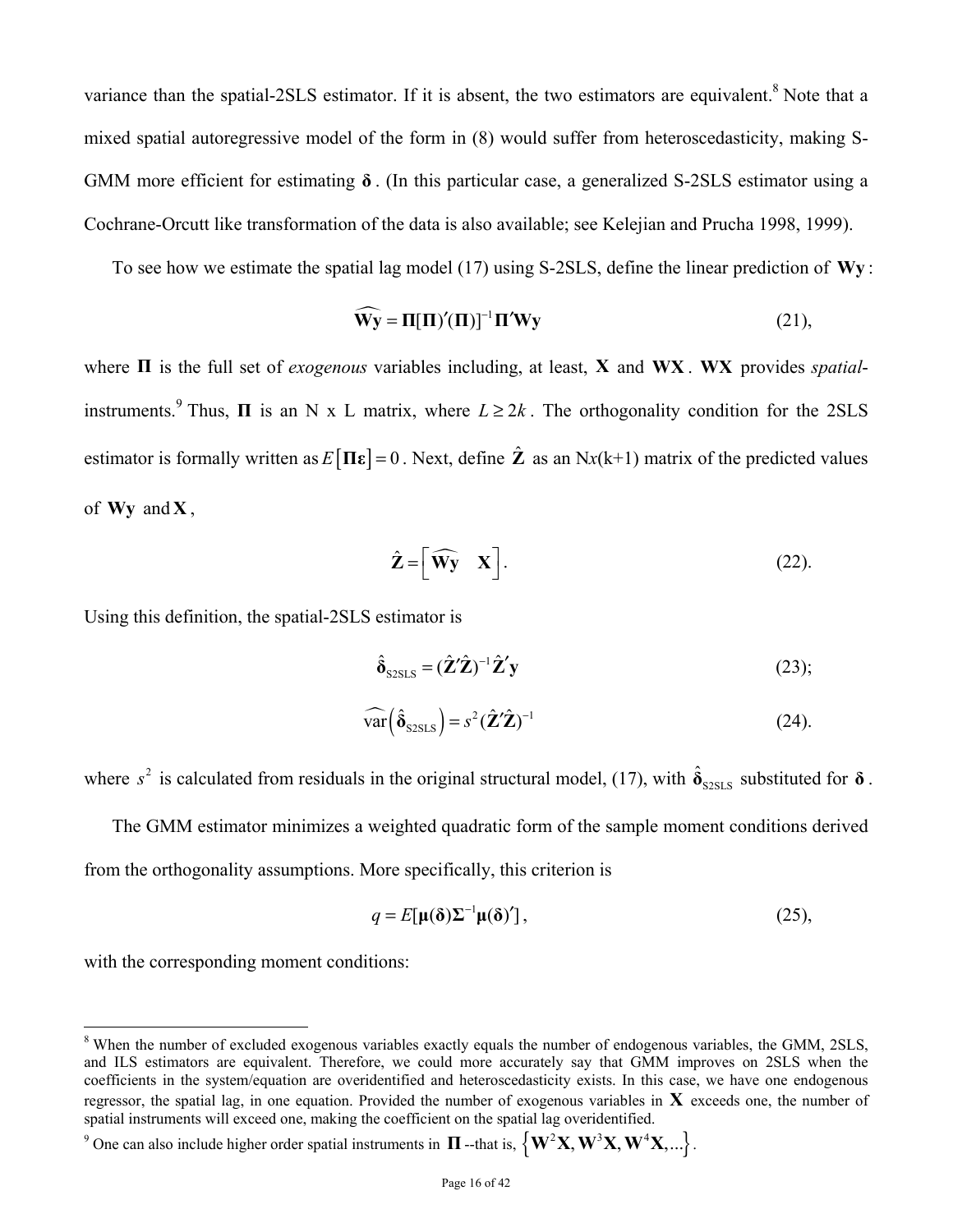$$
\mu(\delta) = \frac{1}{N} \sum_{i=1}^{N} \pi_i (y_i - \mathbf{z}'_i \delta)
$$
 (26);

$$
\Sigma = E\big[\mu(\delta)\mu(\delta)'\big] = \frac{1}{N} E\bigg[\sum_{i=1}^{N} \pi_i \pi_i' (y_i - \mathbf{z}_i' \delta)^2\bigg] = \frac{1}{N} \sum_{i=1}^{N} \omega \pi_i \pi_i = \frac{1}{N} \big(\Pi' \Omega \Pi\big)
$$
(27).

In these equations,  $\pi$ <sub>*i*</sub> is a column vector (*lx*1) that is the transpose of the *i*<sup>th</sup> row of **Π** (representing the  $i^{\text{th}}$  observation) and, similarly,  $z_i$  is a  $(k+1)x$ 1 vector that is the transpose of the  $i^{\text{th}}$  row of **Z**. The GMM weighting matrix is calculated by inverting a consistent estimate of the variance-covariance matrix of the moment conditions.<sup>10</sup> White's estimator provides a consistent non-parametric estimate of Σ provided we have a consistent estimator of **δ** (Anselin 2006). Fortunately, spatial-2SLS can provide these. Thus, the estimate for **Σ** is

$$
\mathbf{S}_0 = \sum_{i=1}^N \boldsymbol{\pi}_i \boldsymbol{\pi}_i' \left( y_i - \mathbf{z}_i' \hat{\boldsymbol{\delta}}_{\text{SSLS}} \right)^2 \tag{28}
$$

and the GMM estimator for **δ** is

1

$$
\hat{\delta}_{\text{SGMM}} = \left[ \mathbf{Z}' \mathbf{\Pi}(\mathbf{S}_0)^{-1} \mathbf{\Pi}' \mathbf{Z} \right]^{-1} \left[ \mathbf{Z}' \mathbf{\Pi}(\mathbf{S}_0)^{-1} \mathbf{\Pi}' \mathbf{y} \right] \tag{29};
$$

$$
\widehat{\text{var}\left(\hat{\boldsymbol{\delta}}_{\text{SGMM}}\right)} = \left[\mathbf{Z}'\mathbf{\Pi}\left(\hat{\mathbf{S}}_0^{-1}\right)\mathbf{\Pi}'\mathbf{Z}\right]^{-1} \tag{30}.
$$

We present the S-2SLS and S-GMM estimates for the spatial-lag model of welfare policy generosity in columns 3 and 4 of Table 1. The S-2SLS estimates for this particular specification and dataset are troubling as the spatial-lag coefficient estimate exceeds one, giving a non-stationary spatial process. This is a bit surprising when compared with the smaller S-OLS result, given that the S-OLS estimator has likely-inflationary simultaneity biases and S-2SLS likely does not. Of course, this can happen with a single sample and/or if the exogeneity of the instruments is violated.<sup>11</sup> The S-GMM estimates are better. The spatial-lag coefficient estimate is well below one (though it is still large) and the standard errors are

 $10$  The logic here is similar to that behind the WLS estimator. OLS is consistent in the presence of heteroscedasticity, but WLS is more efficient. Likewise, 2SLS is consistent under heteroscedasticty, but GMM is asymptotically more efficient.<br><sup>11</sup> Franzese and Hays (2004) show that the exogeneity at issue here is that the  $y_i$  must not cause t

cross-spatial endogeneity. Such reverse "diagonal" causality seems unlikely to arise in many substantive contexts, although we do note also that spatial correlation among the other regressors plus the typical endogeneity from *y* to *x* would create it.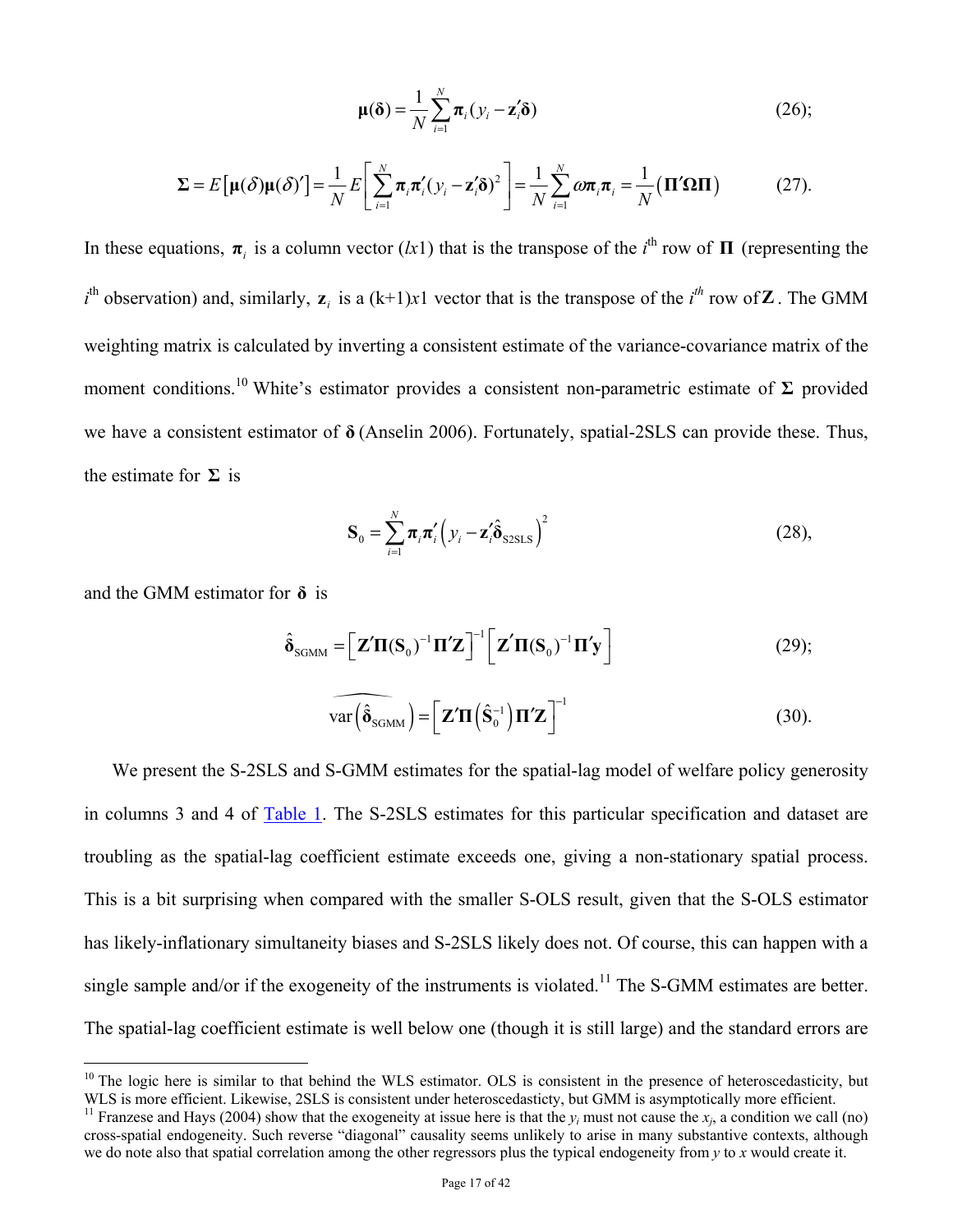about 5% smaller than the S-2SLS standard errors on average, as expected given the likely efficiency of the GMM estimator. The coefficients on government ideology and on party competition are statistically significant. The results suggest that, *ceteris paribus*, welfare benefits are highest in states with noncompetitive party systems and liberal governments.

## 3. Spatial Maximum Likelihood

Implementing S-ML is not complicated, although the spatial-lag model adds a slight wrinkle to the standard linear additive case, and the maximization can be computationally intense for large samples. To see the minor complication, start by isolating the stochastic component of the spatial-lag model:

$$
y = \rho Wy + X\beta + \varepsilon \Rightarrow \varepsilon = (I - \rho W)y - X\beta \equiv Ay - X\beta \tag{31}.
$$

Assuming *i.i.d.* normality, the likelihood function for **ε** is then just the typical linear one:

$$
L(\mathbf{\varepsilon}) = \left(\frac{1}{\sigma^2 2\pi}\right)^{\frac{N}{2}} \exp\left(-\frac{\mathbf{\varepsilon}' \mathbf{\varepsilon}}{2\sigma^2}\right)
$$
(32),

which, in this case, will produce a likelihood in terms of **y** as follows:

$$
L(\mathbf{y}) = |\mathbf{A}| \left( \frac{1}{\sigma^2 2\pi} \right)^{\frac{N}{2}} \exp \left( -\frac{1}{2\sigma^2} (\mathbf{A}\mathbf{y} - \mathbf{X}\boldsymbol{\beta})' (\mathbf{A}\mathbf{y} - \mathbf{X}\boldsymbol{\beta}) \right)
$$
(33),

and the log-likelihood takes the form

$$
\ln L(\mathbf{y}) = \ln |\mathbf{A}| - \left(\frac{N}{2}\right) \ln \left(2\pi\right) - \left(\frac{N}{2}\right) \ln \sigma^2 - \left(\frac{1}{2\sigma^2} (\mathbf{A}\mathbf{y} - \mathbf{X}\boldsymbol{\beta})' (\mathbf{A}\mathbf{y} - \mathbf{X}\boldsymbol{\beta})\right) \tag{34}.
$$

This still resembles the typical linear-normal likelihood, except that the transformation from **ε** to **y**, is not by the usual factor of 1, but by  $|A|=|I-\rho W|$ . Since  $|A|$  depends on  $\rho$ , each recalculation of the likelihood in maximization routine must recalculate this determinant for the updated *ρ*-values. Ord's (1975) solution to this computational-intensity issue was to approximate  $|\mathbf{W}|$  by  $\prod_i \lambda_i$  because the eigenvector  $\lambda$  in this approximation does not depend on  $\rho$ . Then  $|\mathbf{I} - \rho \mathbf{W}| = \prod_i (1 - \lambda_i)$ , which requires the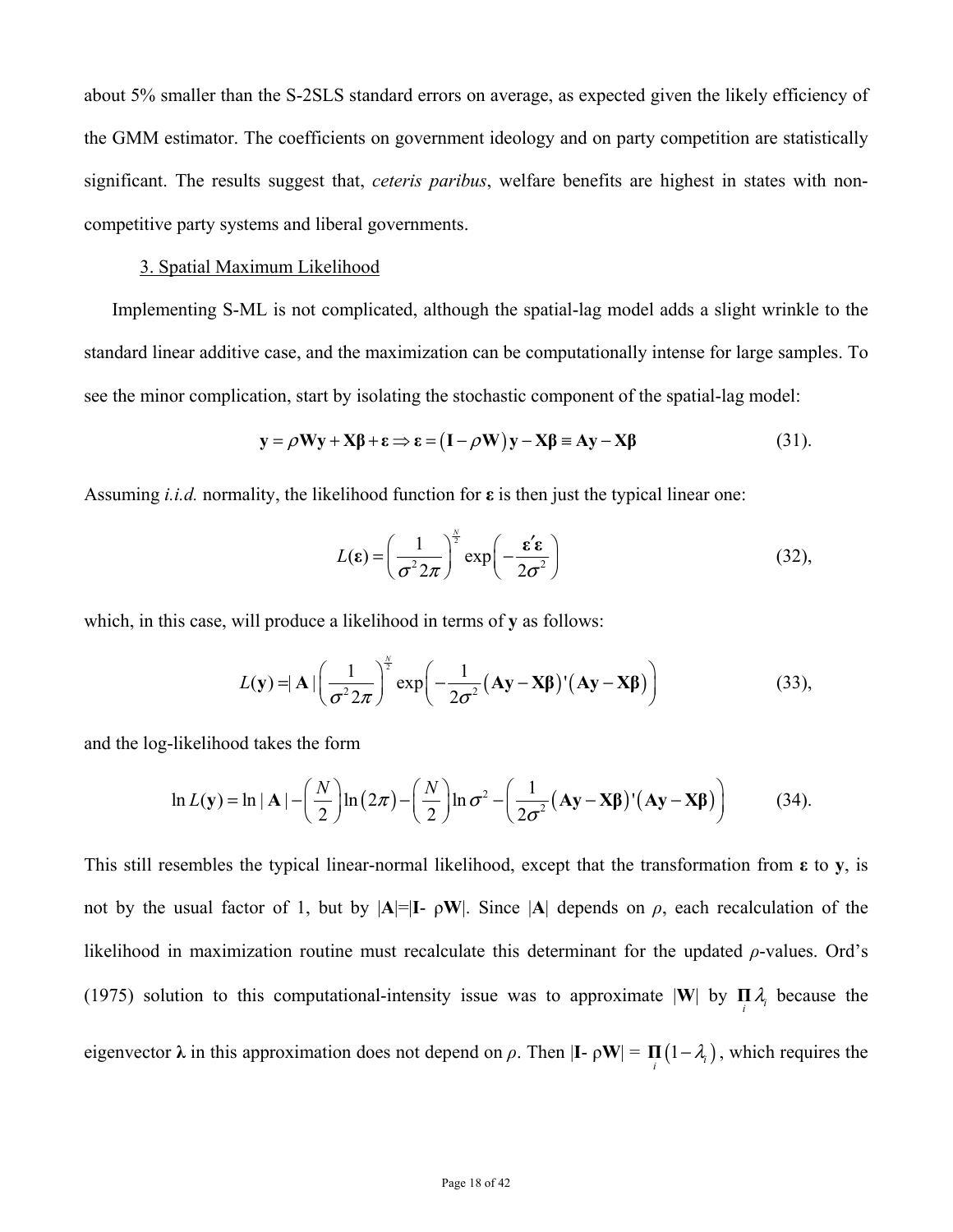estimation routine only to recalculate a product, not a determinant, as it updates.<sup>12</sup> The estimated variance-covariances of parameter estimates follow the usual ML formula (negative the inverse of Hessian of the likelihood) and so are also functions of |**A**|. The same approximation serves there.

Typically, estimation proceeds by maximizing a concentrated-likelihood. Given an estimate of the spatial-lag coefficient,  $\rho$ , an analytic optimum estimate of the non-spatial coefficients can be found as:

$$
\hat{\beta} = (\mathbf{X}'\mathbf{X})^{-1}\mathbf{X}'\mathbf{A}\mathbf{y} = (\mathbf{X}'\mathbf{X})^{-1}\mathbf{X}'\mathbf{y} - \rho(\mathbf{X}'\mathbf{X})^{-1}\mathbf{X}'\mathbf{W}\mathbf{y} = \hat{\beta}_0 - \rho.\hat{\beta}_L
$$
\n(35).

Note that the first term in the second two expressions of (35) is just the OLS regression of **y** on **X** , and the second term is just  $\rho$  times the OLS regression of **Wy** on **X**. Both of these rely only on observables, (except for  $\rho$ ), and so are readily calculable given some  $\rho$  (estimate). Next, define these terms:

$$
\hat{\varepsilon}_0 = \mathbf{y} - \mathbf{X}\boldsymbol{\beta}_0 \quad \text{and} \quad \hat{\varepsilon}_L = \mathbf{W}\mathbf{y} - \mathbf{X}\boldsymbol{\beta}_L \tag{36}
$$

It then follows that

 $\overline{a}$ 

$$
\hat{\sigma}^2 = (1/N)(\hat{\mathbf{\varepsilon}}_0 - \rho \hat{\mathbf{\varepsilon}}_L)'(\hat{\mathbf{\varepsilon}}_0 - \rho \hat{\mathbf{\varepsilon}}_L)
$$
(37)

is the S-ML estimate of the standard-error of the regression, and

$$
\ln L_C(\mathbf{y}) = -\left(\frac{N}{2}\right) \ln \pi + \ln |\mathbf{A}| - \frac{N}{2} \ln \left(\frac{1}{N} (\varepsilon_0 - \rho \varepsilon_1)' (\varepsilon_0 - \rho \varepsilon_1) \right)
$$
(38)

yields the S-ML estimate of  $\rho$  which is substituted into (35) to get  $\hat{\beta}$ . The procedure may be iterated, and estimated variance-covariances of parameter estimates derive from the information matrix as usual, although they could also be bootstrapped.

The S-ML estimates for our spatial lag model of welfare policy generosity are provided in column 5 of Table 1. These estimates are mostly similar to the S-GMM estimates. The most noteable difference is in the estimate of  $\rho$ . The S-ML coefficient is approximately 36% smaller than the S-GMM coefficient, and it is estimated much more precisely, the standard error being about half the size of the S-GMM

<sup>&</sup>lt;sup>12</sup> Unfortunately, the approximation may be numerically unstable (Anselin 1988, 2001; Kelejian and Prucha 1998). On the other hand, S-ML may enjoy a practical advantage over S-2SLS in multiple-W models in that S-ML does not require differentiated instrumentation for each **W** to gain distinct leverage on its corresponding ρ. The instruments, **WX**, would differ by virtue of **W** differing for the alternative interdependence processes, so S-2SLS is estimable for multiple-**W** models even with identical **X** in the **WX** instruments, but we harbor doubts about the practical identification leverage obtainable thereby.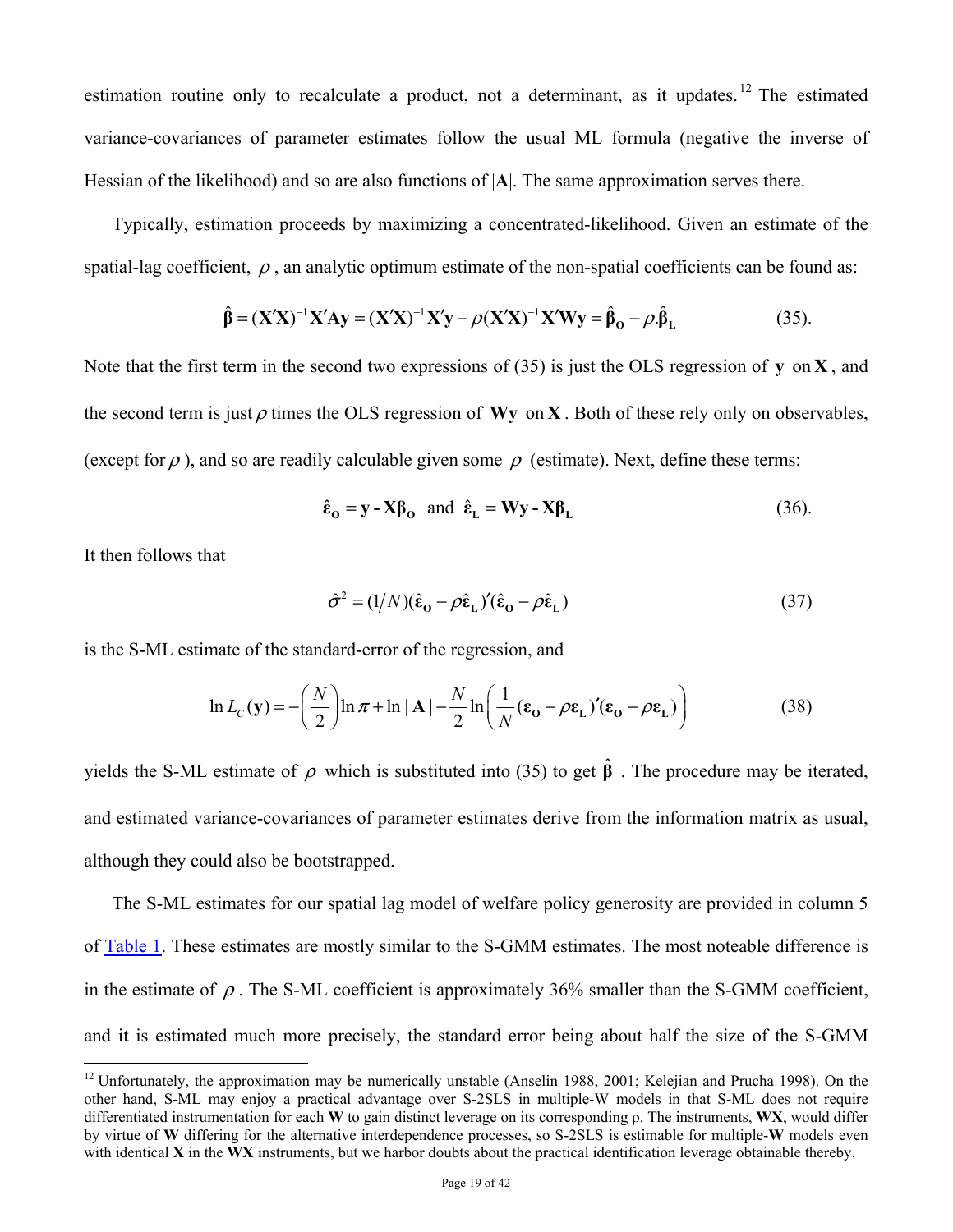standard error. Three of the coefficients in this model are statistically significant including the tax effort coefficient. The S-ML estimates imply welfare benefits are systematically larger, all else equal, in states with high taxes, liberal governments, non-competitive party systems. Franzese and Hays (2004, 2006a, 2007b) find that S-ML generally outperforms S-2SLS on mean squared error grounds. S-GMM lessens the efficiency advantage for S-ML over the IV class of estimators.

## *C. Estimating Error Models*

If specification tests indicate that spatial dependence is of the form in (6), OLS coefficient estimates are consistent, but standard-error estimates will be biased. One could combine OLS coefficient estimates with robust standard errors (e.g., PCSE's: Beck and Katz 1995, 1996). Another option is to estimate a spatial-error model. In this section we consider the maximum-likelihood estimator for this model. Again, we start by isolating the stochastic component, which, in this case, is

$$
\mathbf{y} = \mathbf{X}\boldsymbol{\beta} + \boldsymbol{\epsilon} \equiv \mathbf{X}\boldsymbol{\beta} + (\mathbf{I} - \lambda \mathbf{W})^{-1} \mathbf{u} \Longrightarrow \mathbf{u} = (\mathbf{I} - \lambda \mathbf{W})(\mathbf{y} - \mathbf{X}\boldsymbol{\beta}) \equiv \mathbf{B}(\mathbf{y} - \mathbf{X}\boldsymbol{\beta})
$$
(39).

The likelihood for a spatial error process is

$$
L(\mathbf{y}) = |\mathbf{B}| \left( \frac{1}{\sigma^2 2\pi} \right)^{\frac{N}{2}} \exp \left( -\frac{1}{2\sigma^2} (\mathbf{y} - \mathbf{X}\boldsymbol{\beta})' \mathbf{B}' \mathbf{B} (\mathbf{y} - \mathbf{X}\boldsymbol{\beta}) \right)
$$
(40),

where  $|\mathbf{B}| = |\mathbf{I} - \lambda \mathbf{W}|$ , and the log-likelihood takes the form

$$
\ln L(\mathbf{y}) = \ln |\mathbf{B}| - \left(\frac{N}{2}\right) \ln (2\pi) - \left(\frac{N}{2}\right) \ln \sigma^2 - \left(\frac{1}{2\sigma^2} (\mathbf{y} - \mathbf{X}\boldsymbol{\beta})' \mathbf{B}' \mathbf{B} (\mathbf{y} - \mathbf{X}\boldsymbol{\beta})\right)
$$
(41).

We first calculate OLS residuals, and then estimate  $\lambda$  by maximizing the concentrated likelihood:

$$
\ln L_C(\mathbf{y}) = -\left(\frac{N}{2}\right) \ln\left(2\pi\right) + \ln|\mathbf{B}| - \frac{N}{2} \ln\left(\frac{1}{N} (\hat{\mathbf{\varepsilon}}' \mathbf{B}' \mathbf{B} \hat{\mathbf{\varepsilon}})\right) \tag{42}
$$

Given λ, the ML estimates for **β** are calculated using FGLS

$$
\hat{\beta}_{ML} = (\mathbf{X}'\mathbf{B}'\mathbf{B}\mathbf{X})^{-1}\mathbf{X}'\mathbf{B}'\mathbf{B}\mathbf{y}
$$
 (43).

The asymptotic variance covariance matrix for  $\hat{\beta}_{ML}$  is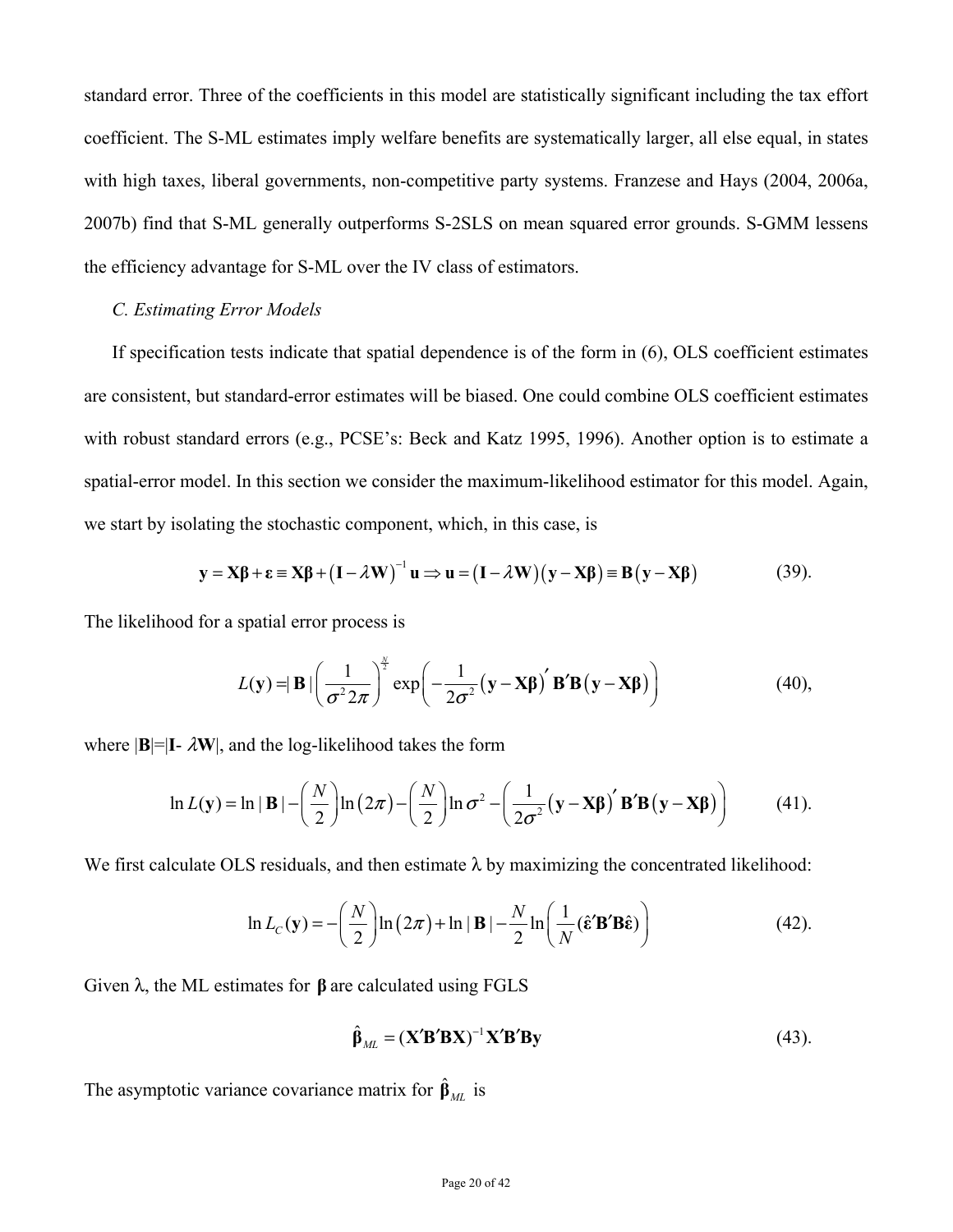$$
\text{var}\left(\hat{\beta}_{ML}\right) = \hat{\sigma}^2 \left(\mathbf{X}' \mathbf{B}' \mathbf{B} \mathbf{X}\right)^{-1} \tag{44}
$$

where  $\hat{\sigma}^2 = (1/N)(\hat{\epsilon}'\mathbf{B}'\mathbf{B}\hat{\epsilon})$  and  $\hat{\epsilon} = \mathbf{y} - \mathbf{X}\hat{\beta}_{ML}$ . The asymptotic variance for  $\lambda$  is

$$
var(\hat{\lambda}) = 2tr(\mathbf{W}\mathbf{B}^{-1})^2
$$
 (45).

The S-ML estimates for the spatial error model of welfare policy generosity are provided in the last column of Table 1. We note only that the log-likelihood value for the error model is less than the loglikelihood for the lag model, and this is consistent with the robust LM specification test results.

## *IV. Calculating and Presenting Spatial Effects*

1

Calculation and presentation of *effects* in empirical models with spatial interdependence, as in any model beyond the purely linear-additive, involve more than simply considering coefficient estimates. In empirical models containing *spatial dynamics*, as in those with only temporal dynamics, coefficients on explanatory variables give only the *pre-dynamic* impetuses to the outcome variable from increases in those variables. This represents the pre-interdependence impetus, which, incidentally, is unobservable if spatial dynamics are instantaneous (i.e., incur within observation period). This section discusses calculation of spatial multipliers, which allow expression of the *effects* of counterfactual shocks across units, and it applies the delta-method to compute standard errors for these *effects*. 13

$$
\mathbf{y} = \rho \mathbf{W} \mathbf{y} + \mathbf{X} \boldsymbol{\beta} + \boldsymbol{\epsilon}
$$
\n
$$
= (\mathbf{I}_{N} - \rho \mathbf{W})^{-1} (\mathbf{X} \boldsymbol{\beta} + \boldsymbol{\epsilon})
$$
\n
$$
= \begin{bmatrix}\n1 & -\rho w_{1,2} & \cdots & \cdots & -\rho w_{1,N} \\
-\rho w_{2,1} & 1 & & \vdots \\
\vdots & \ddots & & \vdots \\
-\rho w_{N,1} & \cdots & \cdots & -\rho w_{N,(N-1)} & 1\n\end{bmatrix}^{-1}
$$
\n
$$
= \mathbf{M} (\mathbf{X} \boldsymbol{\beta} + \boldsymbol{\epsilon})
$$
\n(46)\n
$$
= \mathbf{M} (\mathbf{X} \boldsymbol{\beta} + \boldsymbol{\epsilon})
$$

Denote the *i*<sup>th</sup> column of **M** as  $\mathbf{m}_i$  and its estimate as  $\hat{\mathbf{m}}_i$ . If we are interested in the spatial effects of a

<sup>&</sup>lt;sup>13</sup> For an excellent discussion of spatial multipliers, see Anselin (2003). For an application (without standard errors), see Kim, Phipps, and Anselin (2003).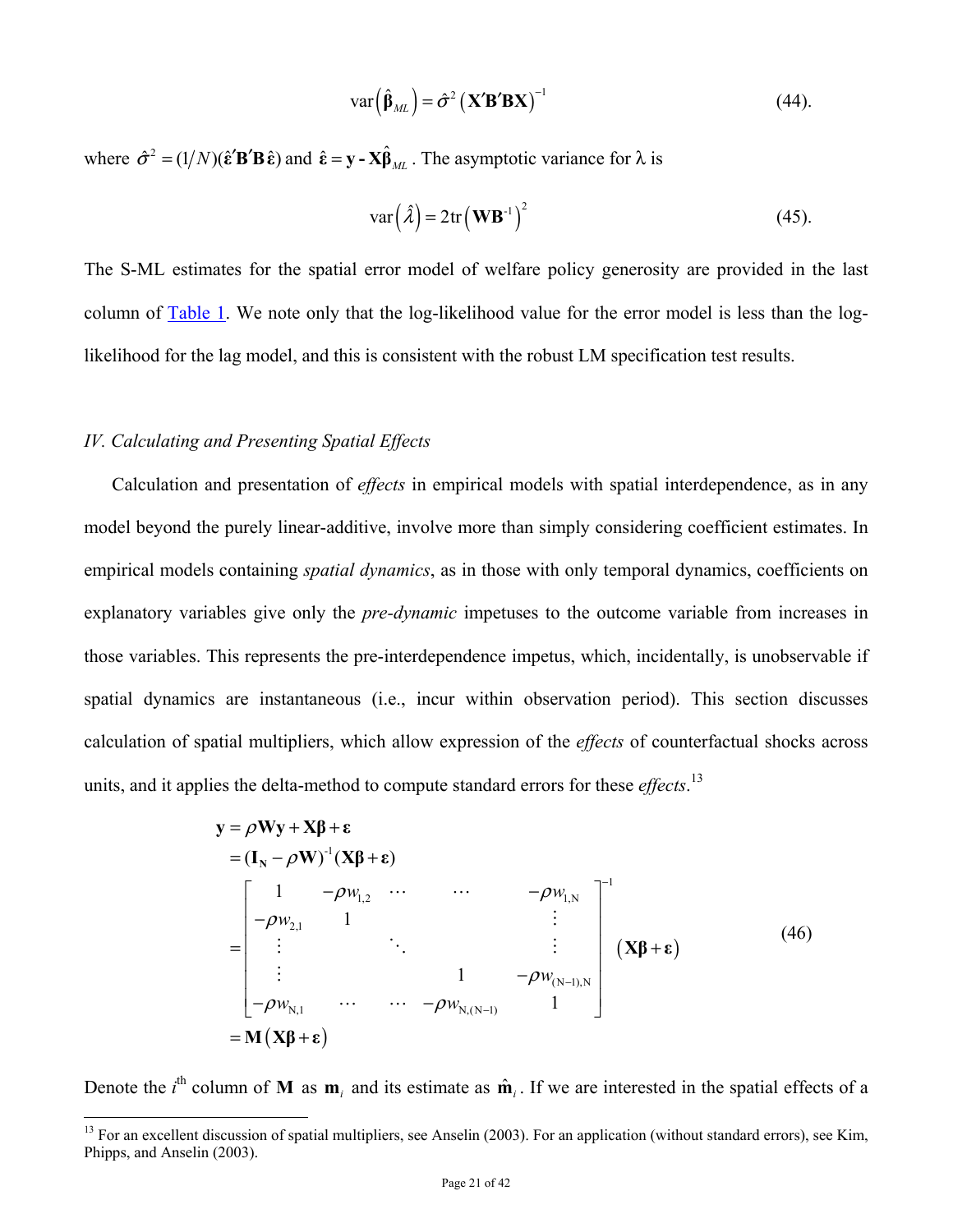one-unit increase in explanatory variable k in country *i*, we calculate  $\frac{dx_{i,k}p_{i,k}}{l}$ ,  $i,k$  $\boldsymbol{\nu}_{i,k}$ *i k dx dx*  $\frac{\beta_{i,k}}{k}$ . The effect of this change

on country *i*'s neighbors is  $M \frac{dx_{i,k}p_{i,k}}{l}$ ,  $i,k$  $\boldsymbol{\nu}_{i,k}$ *i k dx*  $\mathbf{M} \frac{dx_{i,k} \beta_{i,k}}{dx_{i,k}}$  or simply,  $\mathbf{m}_i \beta_k$ .

The standard errors calculation, using the delta method, is

$$
\text{var}\left(\hat{\mathbf{m}}_{i}\hat{\beta}_{k}\right) = \left[\frac{\partial \hat{\mathbf{m}}_{i}\hat{\beta}_{k}}{\partial \hat{\theta}}\right] \text{var}\left(\hat{\theta}\right) \left[\frac{\partial \hat{\mathbf{m}}_{i}\hat{\beta}_{k}}{\partial \hat{\theta}}\right], \text{ where } \hat{\theta} = \left[\frac{\hat{\rho}}{\hat{\beta}_{k}}\right] \text{ and } \left[\frac{\partial \hat{\mathbf{m}}_{i}\hat{\beta}_{k}}{\partial \hat{\theta}}\right] = \left[\frac{\partial \hat{\mathbf{m}}_{i}\hat{\beta}_{k}}{\partial \hat{\rho}} \quad \mathbf{m}_{i}\right] \tag{47}
$$

The vector  $\frac{\partial \hat{\mathbf{m}}_i \hat{\beta}}{\partial \hat{\mathbf{n}}}$ ˆ  $_{i} \beta _{_{k}}$ ρ ∂ ∂  $\frac{\hat{\mathbf{m}}_i \hat{\beta}_k}{\sum_{k=1}^{N} S_k}$  is the *i*<sup>th</sup> column of  $\beta_k \frac{\partial \hat{W}_k}{\partial \hat{\beta}_k}$  $\beta_k \frac{\partial \Omega}{\partial \hat{\rho}}$ ∂ ∂ **M** . Since **M** is an inverse matrix, the derivative in equation

(47) is calculated as 
$$
\frac{\partial \hat{M}}{\partial \hat{\rho}} = -\hat{M} \frac{\partial \hat{M}^{-1}}{\partial \hat{\rho}} \hat{M} = -\hat{M} (I - \rho W) \hat{M} = -\hat{M} (-W) \hat{M} = \hat{M} W \hat{M}
$$
. We do not

calculate and present the spatial effects implied by the models in Table 1. Instead, we concentrate on calculating spatio-temporal effects using one of the panel models in the next section. These spatiotemporal calculations are slightly more complicated than the purely spatial ones.

#### *V. Extensions*

In this section we consider several newer applications of spatial techniques in empirical politicalscience research: SAR models with multiple lags, SAR models for binary dependent variables, and STAR models for panel data.

### *A. Spatial Autoregressive Models with Multiple Lags*

One innovation in the booming literature on policy and institutional diffusion in recent years is the use of spatial autoregressive models with multiple lags to evaluate distinct diffusion mechanisms (Simmons and Elkins 2004; Elkins, Guzman and Simmons 2006; Lee and Strang 2006). This section briefly highlights some of the difficulties involved in estimating these models, focusing on the linear additive case. Again, there are two main versions of this model. Brandsma and Ketellapper (1979) and Dow (1984) estimate biparametric error models of the form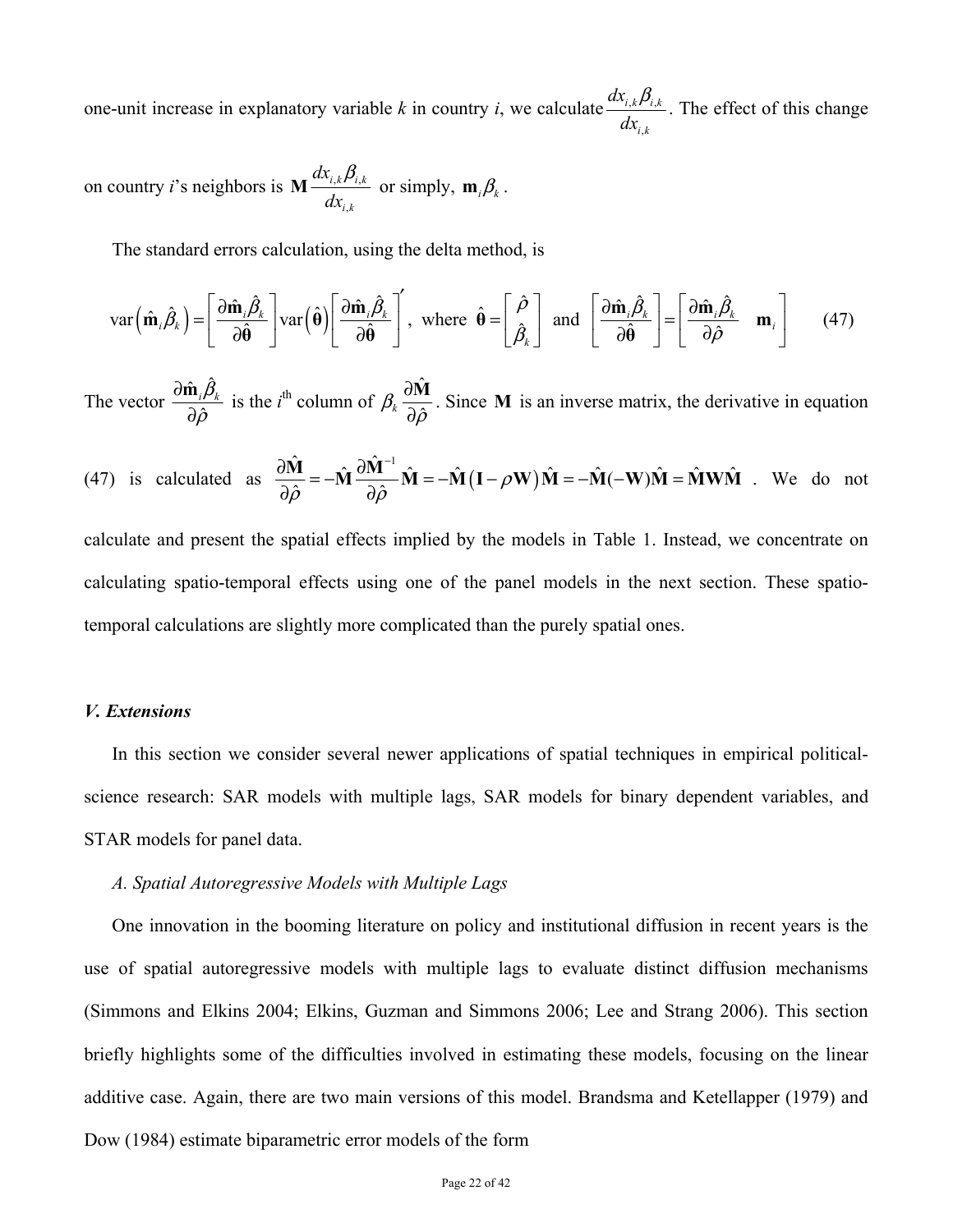$$
\mathbf{y} = \mathbf{X}\boldsymbol{\beta} + \boldsymbol{\epsilon}
$$
  
\n
$$
\boldsymbol{\epsilon} = \lambda_1 \mathbf{W}_1 \boldsymbol{\epsilon} + \lambda_2 \mathbf{W}_2 \boldsymbol{\epsilon} + \mathbf{u'}
$$
 (48).

using the maximum likelihood technique described in IV.C. In this case, the concentrated likelihood contains  $|\mathbf{B}| = |\mathbf{I} - \lambda_1 \mathbf{W}_1 - \lambda_2 \mathbf{W}_2|$  (see (42)). Again, the OLS estimator for  $\beta$  is consistent but inefficient when the spatial dependence takes the form in (48). Lacombe (2004) estimates a biparametric lag model:

$$
\mathbf{y} = \rho_1 \mathbf{W}_1 \mathbf{y} + \rho_2 \mathbf{W}_2 \mathbf{y} + \mathbf{X} \boldsymbol{\beta} + \boldsymbol{\epsilon}
$$
 (49).

As with the single-spatial-lag model, S-OLS estimation of the biparametric model suffers simultaneity bias. However, the problem is potentially worse in the case of multiple spatial lags with its two or more endogenous variables rather than one. To see this, first rewrite the model (without exogenous regressors):

$$
\mathbf{y} = \mathbf{Z}\mathbf{\rho} + \mathbf{\varepsilon} \text{ where } \mathbf{Z} = [\mathbf{W}_1 \mathbf{y} \quad \mathbf{W}_2 \mathbf{y}] \text{ and } \mathbf{\rho} = [\rho_1 \quad \rho_2]'
$$
 (50).

The *asymptotic* simultaneity bias for the S-OLS estimator is given by

$$
\text{plim } \hat{\rho} = \rho + \text{plim} \left[ \left( \frac{\mathbf{Z}' \mathbf{Z}}{n} \right)^{-1} \frac{\mathbf{Z}' \mathbf{\varepsilon}}{n} \right] \tag{51},
$$

which can be written as

$$
\text{plim } \hat{\rho} = \begin{bmatrix} \rho_1 \\ \rho_2 \end{bmatrix} + \begin{bmatrix} \text{var}(\mathbf{W}_2 \mathbf{y}) & -\text{cov}(\mathbf{W}_1 \mathbf{y}, \mathbf{W}_2 \mathbf{y}) \\ \text{var}(\mathbf{W}_2 \mathbf{y}) & \text{var}(\mathbf{W}_1 \mathbf{y}) - \begin{bmatrix} \text{cov}(\mathbf{W}_1 \mathbf{y}, \mathbf{W}_2 \mathbf{y}) \end{bmatrix}^2 & \text{var}(\mathbf{W}_2 \mathbf{y}) & \text{var}(\mathbf{W}_1 \mathbf{y}) - \begin{bmatrix} \text{cov}(\mathbf{w}_1 \mathbf{y}, \mathbf{W}_2 \mathbf{y}) \end{bmatrix}^2 \\ \text{var}(\mathbf{W}_2 \mathbf{y}) & \text{var}(\mathbf{W}_1 \mathbf{y}) - \begin{bmatrix} \text{cov}(\mathbf{W}_1 \mathbf{y}, \mathbf{W}_2 \mathbf{y}) \end{bmatrix}^2 & \text{var}(\mathbf{W}_1 \mathbf{y}) - \begin{bmatrix} \text{cov}(\mathbf{w}_1 \mathbf{y}, \mathbf{W}_2 \mathbf{y}) \end{bmatrix}^2 \\ \text{var}(\mathbf{W}_2 \mathbf{y}) & \text{var}(\mathbf{W}_1 \mathbf{y}) - \begin{bmatrix} \text{cov}(\mathbf{W}_1 \mathbf{y}, \mathbf{W}_2 \mathbf{y}) \end{bmatrix}^2 & \text{var}(\mathbf{W}_2 \mathbf{y}) & \text{var}(\mathbf{W}_2 \mathbf{y}) - \begin{bmatrix} \text{cov}(\mathbf{w}_1 \mathbf{y}, \mathbf{W}_2 \mathbf{y}) \end{bmatrix}^2 \end{bmatrix} \tag{52}
$$

If we define  $\Psi = \text{plim}$  $\Psi = \text{plim}\left(\frac{\mathbf{Z}'\mathbf{Z}}{n}\right)$  and  $\Gamma = \text{plim}\left(\frac{\mathbf{Z}'\mathbf{Z}}{n}\right)$  $\Gamma = \text{plim}\left(\frac{\mathbf{Z}'\mathbf{\epsilon}}{n}\right)$ , and carry out the matrix multiplication, equation (52)

simplifies to

$$
\text{plim}\,\hat{\mathbf{p}} = \begin{bmatrix} \rho_1 \\ \rho_2 \end{bmatrix} + \begin{bmatrix} \frac{\Psi_{22}\Gamma_{11} - \Psi_{12}\Gamma_{21}}{|\Psi|} \\ \frac{\Psi_{11}\Gamma_{21} - \Psi_{12}\Gamma_{11}}{|\Psi|} \end{bmatrix} \tag{53}
$$

Since **Ψ** is a variance-covariance matrix, its determinant is strictly positive  $([\Psi_{11}\Psi_{22} - \Psi_{12}^2] > 0)$ .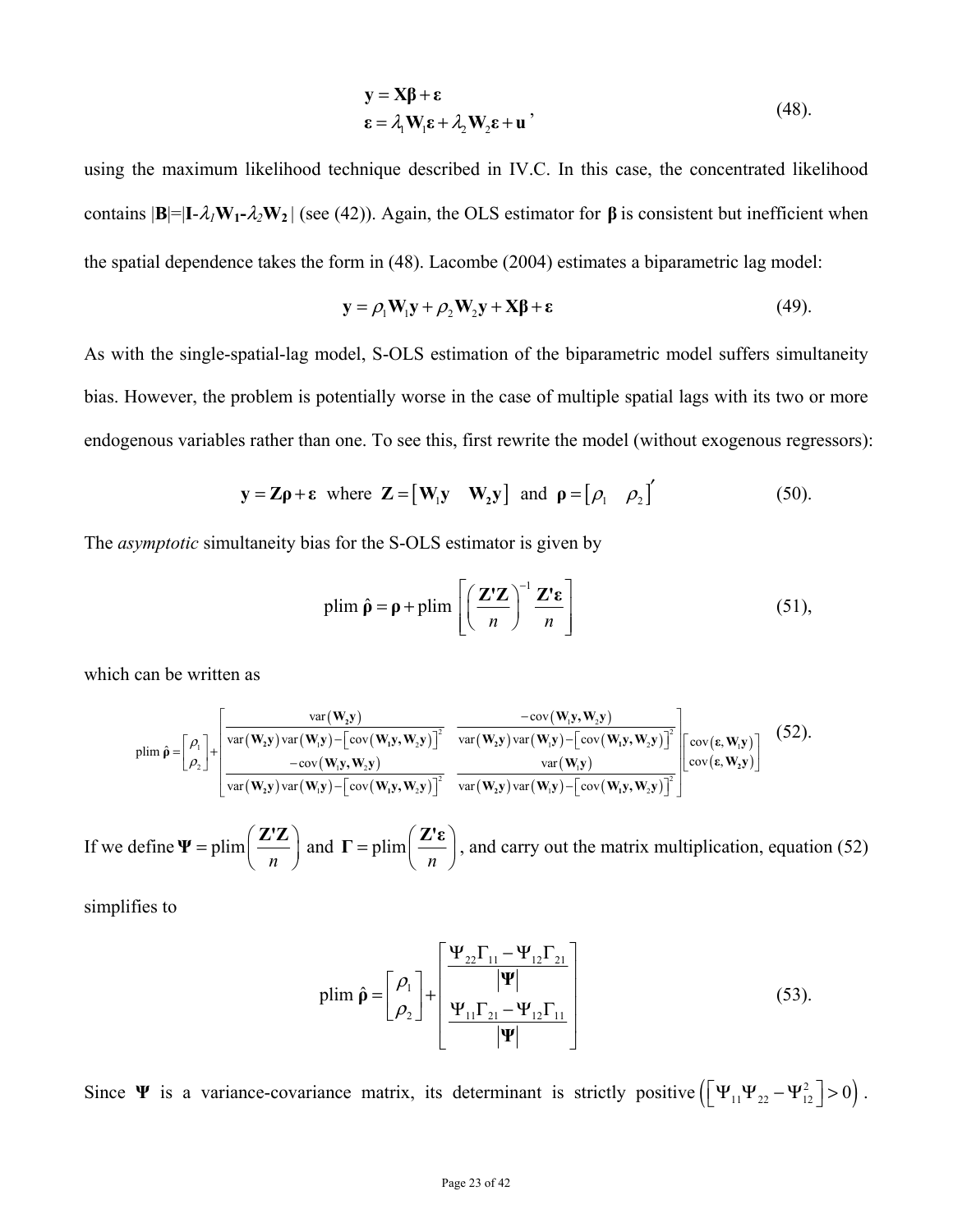Therefore, if we assume that 1) there is positive spatial dependence  $(\rho, \Psi_{12}, \Gamma_{11} > 0)$ , 2) the spatial lags have the same degree of endogeneity  $(\Gamma_{11} = \Gamma_{21})$ , and 3) the variance of  $W_2y$  is less than the variance of  $W_1y (\Psi_{22} < \Psi_{11})$ , it follows that S-OLS will underestimate  $\rho_1$  and overestimate  $\rho_2$  *asymptotically*.

Fortunately, the maximum likelihood estimator can be implemented in almost the same manner described in IV.B.3. In the biparametric case, the error term is

$$
\varepsilon = (\mathbf{I}_N - \rho_1 \mathbf{W}_1 - \rho_2 \mathbf{W}_2) \mathbf{y} - \mathbf{X} \boldsymbol{\beta} \equiv \mathbf{A} \mathbf{y} - \mathbf{X} \boldsymbol{\beta}
$$
(54).

With this change, the likelihood function in (38) can be used for estimation. The main practical difficulty in maximizing the concentrated likelihood is calculating the log-determinant of **A**. Lacombe (2004) addresses this difficulty by calculating  $log|A|$  over a grid of values for  $\rho_1$  and  $\rho_2$  prior to estimation. His routine calls values from this table during the optimization process.

### *B. Spatial Models for Binary Outcomes*

The methods for estimating and analyzing spatial latent variable models for categorical data have received significant attention in the literature recently. Much of the methodological research has focused on the spatial probit model (e.g., McMillen 1992, LeSage 2000). This is also one of the most frequently used models in the applied research (Beron et al. 2003, Simmons and Elkins 2004). In this section we consider spatial models for binary outcomes, starting with the spatial lag probit model.

1. Spatial Lag Probit Models

The structural model for the spatial probit takes the form

$$
y^* = \rho Wy^* + X\beta + \varepsilon, \tag{55}
$$

which can be written in its reduced form as

$$
\mathbf{y}^* = (\mathbf{I} - \rho \mathbf{W})^{-1} \mathbf{X} \boldsymbol{\beta} + \mathbf{u}
$$
 (56)

where  $\mathbf{u} = (\mathbf{I} - \rho \mathbf{W})^{-1} \mathbf{\varepsilon}$  and  $\mathbf{y}^*$  is a latent variable is linked to the observed variable **y** through the measurement equation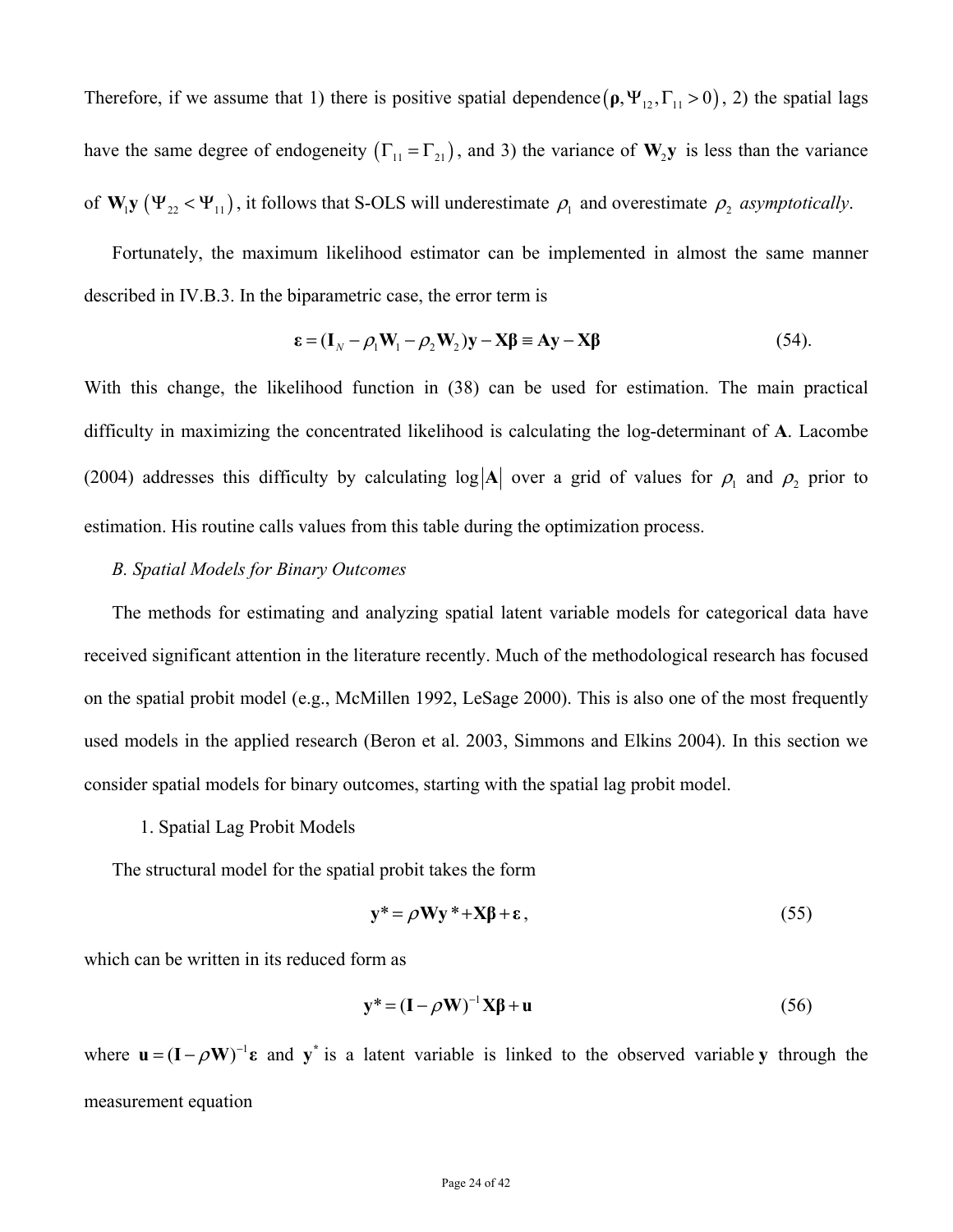$$
y_i = \begin{cases} 1 \text{ if } y_i^* > 0 \\ 0 \text{ if } y_i^* \le 0 \end{cases}
$$
 (57)

The marginal probabilities are calculated as follows

$$
Pr(y_i = 1 | \mathbf{x}_i) = Pr((\mathbf{I} - \rho \mathbf{W})_i^{-1} \mathbf{x}_i' \mathbf{\beta} + (\mathbf{I} - \rho \mathbf{W})_i^{-1} \mathbf{\varepsilon}_i > 0)
$$

or

$$
Pr(y_i = 1 | \mathbf{x}_i) = Pr\left(u_i < \frac{(\mathbf{I} - \rho \mathbf{W})_i^{-1} \mathbf{x}_i' \boldsymbol{\beta}}{\sigma_i}\right)
$$
(58)

using the marginal distribution from a multivariate normal with variance-covariance matrix  $[(I - \rho W)'(I - \rho W)]^{-1}$ . The denominator in equation (58), which is the square root of the variance for unit *i*, is attributable to the heteroscedasticity induced by the spatial dependence. This heteroscedasticity distinguishes the spatial probit from the conventional probit and makes the estimator for the latter inconsistent for the spatial case. The fact that the  $u_i$  are interdependent also makes the standard probit estimator inappropriate for the spatial model. One does not sum the log of *n* one-dimensional probabilities to estimate the model, but rather calculates the log of one *n*-dimensional normal probability.

Beron et al. (2003) proposed estimation by simulation using recursive importance sampling (RIS), which is discussed extensively in Vijverberg (1997). LeSage (2000) has suggested using Bayesian Markov Chain Monte Carlo (MCMC) methods. The MCMC approach is mostly straightforward. The full conditional distributions are standard except one, and therefore the Gibbs sampler can be used. The parameter  $\rho$  has a non-standard conditional distribution. Metropolis-Hastings sampling is used to draw values from this posterior.

We estimate several spatial lag probits in Table 2 using both standard ML and MCMC methods. In keeping with our state welfare spending example, we switch the dependent variable from maximum AFDC benefits to whether or not a state's CHIP (Children's Health Insurance Program) includes a monthly premium payment (Volden 2006). We keep the same independent variables since this dependent variable also reflects the generosity of the welfare program.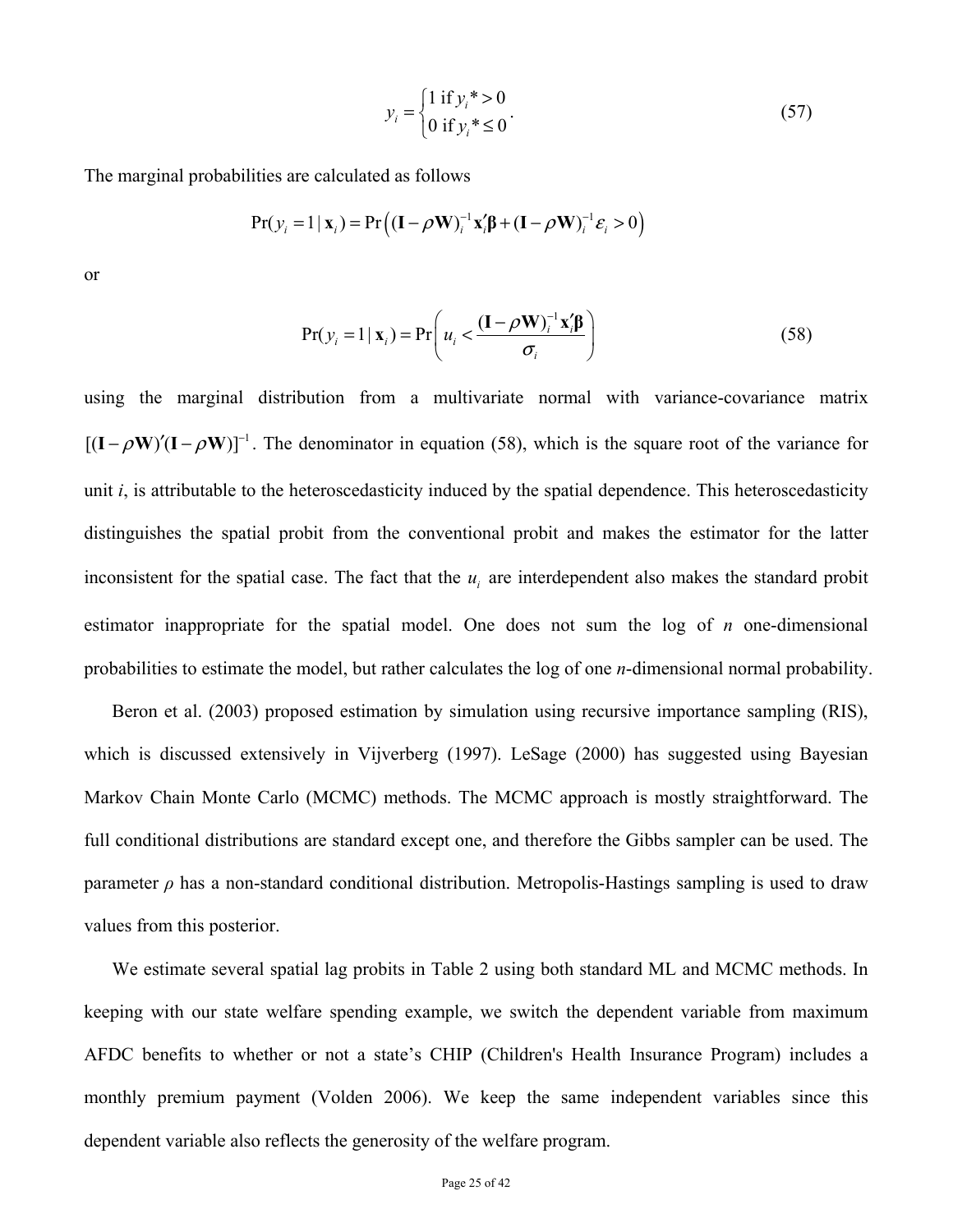### <Table 2 About Here>

In the first two columns, the models are estimated assuming the spatial lags are exogenous. The model in the first column is estimated using standard ML techniques. The parentheses in this column contain estimated standard errors and the hypothesis tests assume that the asymptotic t-statistics are normally distributed. The models in columns two and three are estimated using MCMC methods with diffuse zero-mean priors. The reported coefficient estimate is the mean of the posterior distribution based on 10,000 observations after a 1000 observation burn-in period. The number in parentheses is the standard deviation of the posterior distribution. The p-values are also calculated using the posterior. The results in columns two and three are very similar, as they should be given our diffuse priors. Because the estimator used in column two incorrectly treats the spatial lag as exogenous (i.e., like any other righthand-side variable) the likelihood is misspecified and the sampler draws from the wrong posterior distribution for the spatial coefficient  $\rho$ . This specification error has serious consequences for drawing inferences about the importance of spatial interdependence.

The model in column three is estimated with the true spatial estimator described above. The draws for  $\rho$  are taken from the correct (non-standard) posterior distribution using Metropolis-Hastings. In this case only 30 of the 10,000 spatial AR coefficients sampled from the posterior distribution were negative. Thus, there is strong evidence of positive spatial interdependence in states' decisions to include a monthly premium in their CHIP. In addition, these probit results suggest that a state's poverty rate and average monthly retail wage are also important determinants.

2. Spatial Error Probit Models

The spatial error version of the probit model takes the form

$$
y^* = X\beta + u \tag{59}
$$

where  $\mathbf{u} = (\mathbf{I} - \lambda \mathbf{W})^{-1} \mathbf{\varepsilon}$ . In this case, the marginal probabilities are calculated as

$$
Pr(y_i = 1 | \mathbf{x}_i) = Pr\left(u_i < \frac{\mathbf{x}_i' \mathbf{\beta}}{\sigma_i}\right) \tag{60}
$$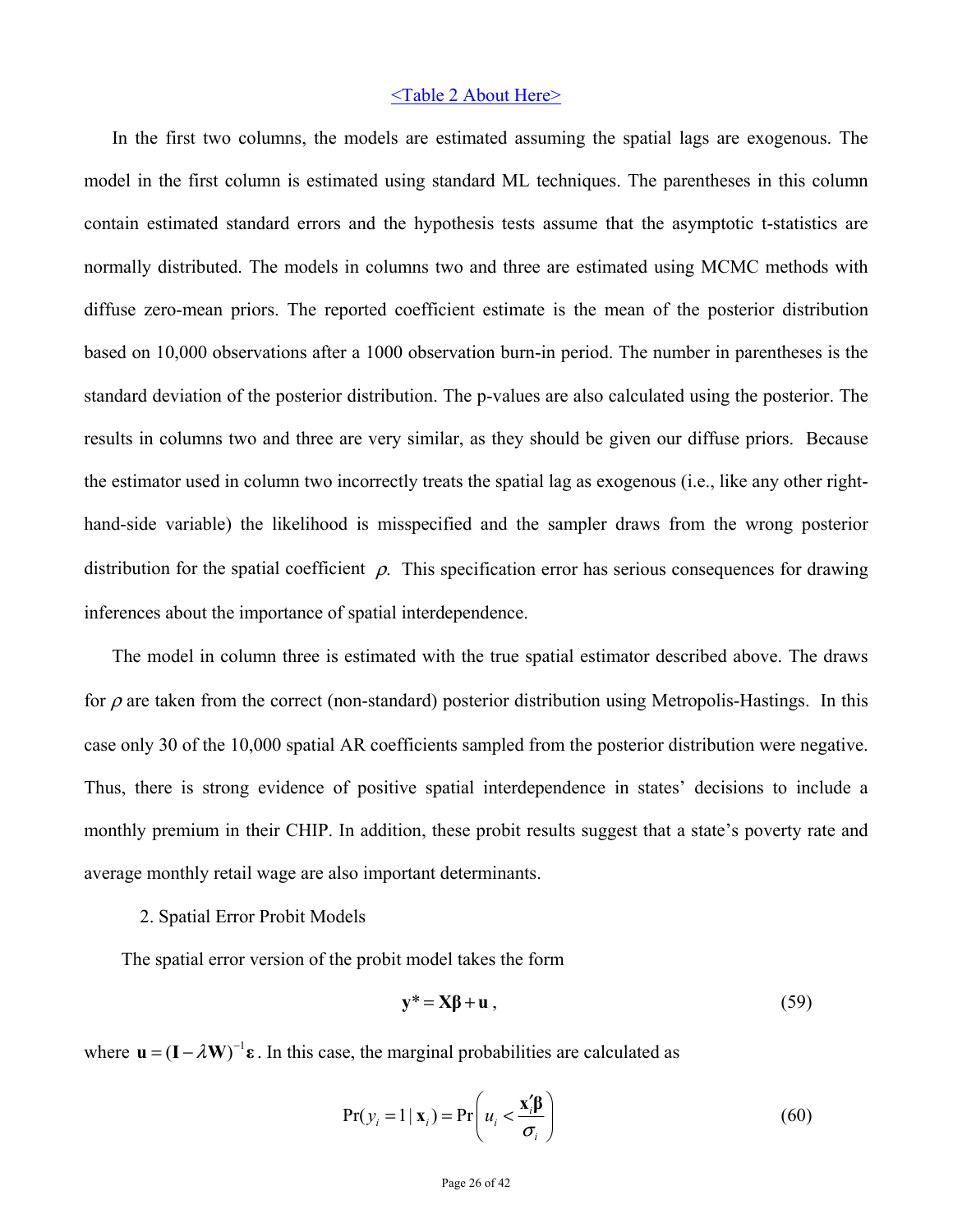using the marginal distribution from a multivariate normal with variance-covariance matrix  $[(I - \lambda W)'(I - \lambda W)]^{-1}$ . The same estimation techniques used for the spatial lag model can be used for the spatial error model. We present estimates for the spatial error model in column four of Table 2. In this case, none of the 10,000 sampled spatial AR coefficients were negative. We do not discuss specification tests (*lag* vs. *error*) for the spatial probit, but not that they are covered in Anselin (2006).

### C. Spatio-temporal Models for Panel Data

The spatio-temporal autoregressive (STAR) lag model can write in matrix notation as

$$
y = \rho Wy + \phi Vy + X\beta + \varepsilon, \qquad (61)
$$

where **y**, the dependent variable, is an  $NT \times 1$  vector of cross sections stacked by periods (i.e., the *N* firstperiod observations, then the *N* second-period ones, and so on to the *N* in the last period, *T*).<sup>14</sup> The parameter  $\rho$  is the spatial autoregressive coefficient and **W** is an *NT* × *NT* block-diagonal spatialweighting matrix. More specifically, we can express this **W** matrix as the Kronecker product of a *T*  $\times$  *T* identity matrix and an *N*×*N* weights matrix  $(I_T \otimes W_N)$ , with elements  $w_{ij}$  of  $W_N$  reflecting the relative degree of connection from unit *j* to *i*. **Wy** is thus the spatial lag; i.e., for each observation  $y_i$ , **Wy** gives a weighted sum of the  $y_i$ , with weights,  $w_i$ , given by the relative connectivity from *j* to *i*. Notice how **Wy** thus directly and straightforwardly reflects the dependence of each unit *i*'s policy dependence on unit *j*'s policy, exactly as in the formal model and theoretical arguments reviewed above. The parameter  $\phi$  is the temporal autoregressive coefficient, and **V** is an *NT* × *NT* matrix with ones on the minor diagonal, i.e., at coordinates  $(N+1,1)$ ,  $(N+2,2)$ , ...,  $(NT, NT-N)$ , and zeros elsewhere, so Vy is the (first-order) temporal lag. The matrix **X** contains  $NT \times k$  observations on k independent variables, and **β** is a  $k \times 1$  vector of coefficients on them. The final term in equation (61), **ε**, is an *NT*×1 vector of disturbances, assumed to be independent and identically distributed.<sup>15</sup>

 $\overline{a}$ 

<sup>&</sup>lt;sup>14</sup> With some work, nonrectangular panels and/or missing data are manageable, but we assume rectangularity and completeness for simplicity of exposition.

<sup>&</sup>lt;sup>15</sup> Alternative distributions of  $\varepsilon$  are possible but add complication without illumination.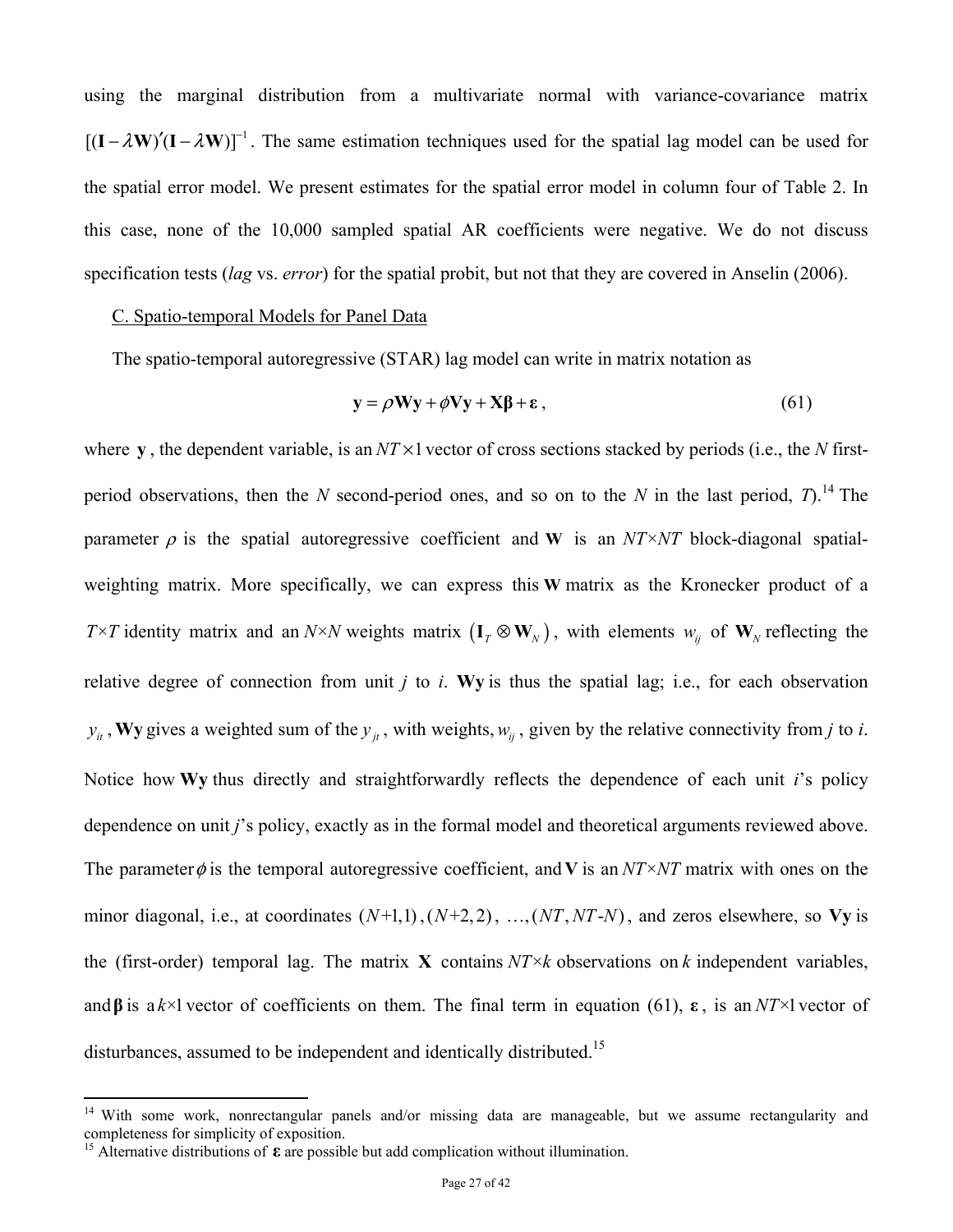The likelihood for the spatio-temporal model is a straightforward extension of this spatial-lag likelihood. Written in ( *N*×1) vector notation, spatio-temporal-model conditional-likelihood is mostly conveniently separable into parts, as seen here:

$$
Log f_{y_t, y_{t-1}, \dots, y_2 | y_1} = -\frac{1}{2} N(T-1) log(2\pi\sigma^2) + (T-1) log|\mathbf{I} - \rho \mathbf{W}| - \frac{1}{2\sigma^2} \sum_{t=2}^T \varepsilon_t' \varepsilon_t
$$
(62)

where  $\mathbf{\varepsilon}_t = \mathbf{y}_t - \rho \mathbf{W}_N \mathbf{y}_t - \phi \mathbf{I}_N \mathbf{y}_{t-1} - \mathbf{X}_t \mathbf{\beta}$ .

The issue of stationarity arises in more-complicated fashion in spatio-temporal dynamic models than in purely temporally dynamic ones. Nonetheless, the conditions and issues arising in the former are reminiscent although not identical to those arising in the latter. Define  $A = \phi I$ ,  $B = I - \rho W$ , and  $\omega$  as a characteristic root of **W** , the statio-temporal process generating the data is covariance stationary if

$$
\left| \mathbf{A} \mathbf{B}^{-1} \right| < 1
$$

or, equivalently, if

$$
\begin{cases} |\phi| < 1 - \rho \omega_{\text{max}}, & \text{if } \rho \ge 0 \\ |\phi| < 1 - \rho \omega_{\text{min}}, & \text{if } \rho < 0 \end{cases}
$$
 (63)

If W is row-standardized and both the temporal and spatial dependence are positive ( $\rho > 0$  and  $\phi > 0$ ), stationarity requires simply that  $\phi + \rho < 1$ .

Finally, we note that he unconditional (exact) likelihood function, the one that retains the first timeperiod observations as non-predetermined, is more complicated (Elhorst 2001, 2003, 2005).

$$
\text{Log} f_{\mathbf{y}_t, \dots, \mathbf{y}_1} = -\frac{1}{2} N T \text{log} \left( 2 \pi \sigma^2 \right) + \frac{1}{2} \sum_{i=1}^N \text{log} \left( \left( 1 - \rho \omega_i \right)^2 - \phi^2 \right) + (T - 1) \sum_{i=1}^N \text{log} \left( 1 - \rho \omega_i \right)
$$
\n
$$
-\frac{1}{2 \sigma^2} \sum_{i=2}^T \varepsilon_i' \varepsilon_i - \frac{1}{2 \sigma^2} \varepsilon_i' \left( \left( \mathbf{B} \cdot \mathbf{A} \right)^{\prime} \right)^{-1} \left( \mathbf{B}^{\prime} \mathbf{B} - \mathbf{B}^{\prime} \mathbf{A} \mathbf{B}^{-1} \left( \mathbf{B}^{\prime} \mathbf{A} \mathbf{B}^{-1} \right)^{\prime} \right)^{-1} \left( \mathbf{B} \cdot \mathbf{A} \right)^{-1} \varepsilon_1 \tag{64}
$$

where  $\mathbf{\varepsilon}_1 = \mathbf{y}_1 - \rho \mathbf{W}_N \mathbf{y}_1 - \rho \mathbf{I}_N \mathbf{y}_1 - \mathbf{X}_1 \boldsymbol{\beta}$ . When *T* is small, the first observation contributes greatly to the overall likelihood, and the unconditional likelihood should be used to estimate the model. In other cases, the more compact conditional likelihood is acceptable for estimation purposes.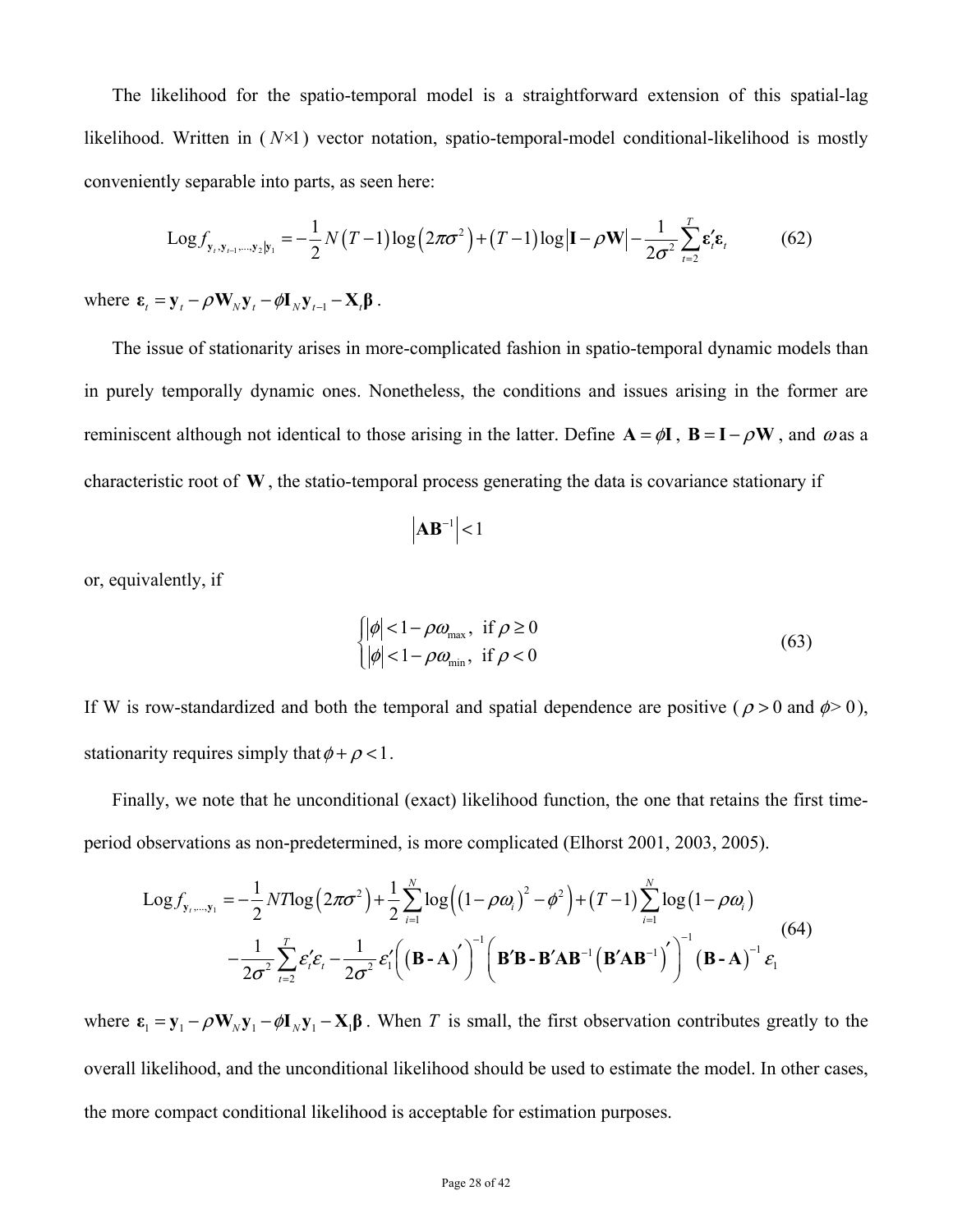Note that the same condition that complicates ML estimation of the spatio-temporal lag model, namely the first set of observations is stochastic, also invalidates the use of OLS to estimate a model with a temporally lagged spatial lag. The spatio-temporal model with time-lagged dependent variable and time-lagged spatial-lag is

$$
\mathbf{y}_{t} = \eta \mathbf{W} \mathbf{y}_{t-1} + \phi \mathbf{y}_{t-1} + \mathbf{X}_{t} \mathbf{\beta} + \mathbf{\varepsilon}_{t}.
$$
 (65)

If the first set of observations is stochastic, the unconditional (exact) log-likelihood is

$$
Log f_{y_{t},...,y_{1}} = -\frac{1}{2}NTlog(2\pi\sigma^{2}) + \frac{1}{2}\sum_{i=1}^{N}log(1-(\phi+\eta\omega_{i})^{2}) - \frac{1}{2\sigma^{2}}\sum_{i=2}^{T}\varepsilon_{i}'\varepsilon_{i}
$$
  

$$
-\frac{1}{2\sigma^{2}}\varepsilon_{1}'((I-A)^{'})^{-1}(I-AA')^{-1}\varepsilon_{1}
$$
(66)

where  $\mathbf{\varepsilon}_1 = \mathbf{y}_1 - (\phi + \eta \mathbf{W}_N) \mathbf{y}_1 - \mathbf{X}_1 \mathbf{\beta}$ ,  $\mathbf{\varepsilon}_t = \mathbf{y}_t - \eta \mathbf{W}_N \mathbf{y}_{t-1} - \phi \mathbf{y}_{t-1} - \mathbf{X}_t \mathbf{\beta}$ , and  $\mathbf{A} = \phi \mathbf{I} + \eta \mathbf{W}$ . For the derivation of this likelihood function, see Elhorst (2001, 126-130). Note that the second term in the likelihood function causes the OLS estimator to be biased. Asymptotically  $(T \rightarrow \infty)$ , this bias goes to zero.

We present estimates for a panel model of welfare policy generosity in Table 3. The data are annual observations from 1981-1990 on the contiguous 48 states. The dependent variable is the maximum AFDC benefit, and the independent variables remain unchanged. All the regressions include fixed state effects. The first column contains a non-spatial model estimated with OLS. Clearly, from Moran's I statistic and the two-directional LM statistics, there is spatial dependence in the dataset. The diagnostics do not provide clear evidence in favor of a spatial lag or error specification, however. We estimate both with contemporaneous spatial lags. The second column contains a spatio-temporal lag model, and the third column contains a combined temporal lag and spatial error model. Interestingly, the retail wage variable is statistically significant and positive in all three regressions. Once again, the tax effort coefficient becomes statistically insignificant with the change from a non-spatial to spatial specification.

## <Table 3 About Here>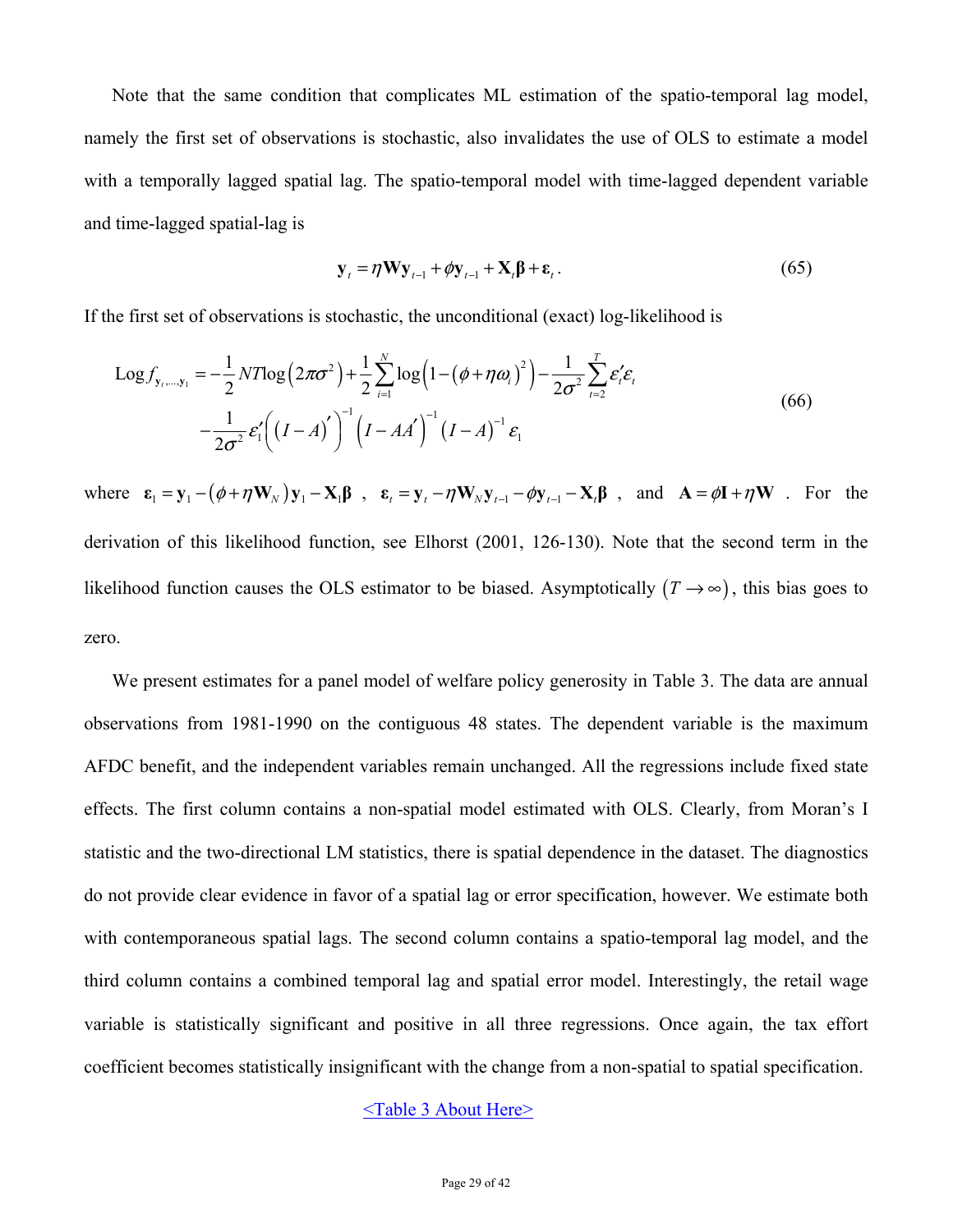To calculate marginal spatio-temporal effects (non-cumulative) or plot the over-time path of the effect of a permanent one-unit change in an explanatory variable (cumulative), and their standard errors, simply solve for **y** in (61):

$$
y = \rho W y + \phi V y + X \beta + \epsilon
$$
  
=  $(\rho W + \phi V) y + X \beta + \epsilon$   
=  $[I_{NT} - \rho W - \phi V]^{-1} (X \beta + \epsilon)$   
=  $M (X \beta + \epsilon)$  (67)  
 $(67)$ 

Denote the *i*<sup>th</sup> column of **M** as  $\mathbf{m}_i$  and its estimate as  $\hat{\mathbf{m}}_i$ . The spatial effects of a one-unit increase in explanatory variable *k* in country *i* are  $\mathbf{m}_i \beta_k$  with delta method standard errors calculated as

$$
\text{var}\left(\hat{\mathbf{m}}_{i}\hat{\beta}_{k}\right) = \left[\frac{\partial \hat{\mathbf{m}}_{i}\hat{\beta}_{k}}{\partial \hat{\mathbf{\theta}}}\right] \text{var}\left(\hat{\mathbf{\theta}}\right) \left[\frac{\partial \hat{\mathbf{m}}_{i}\hat{\beta}_{k}}{\partial \hat{\mathbf{\theta}}}\right],\tag{68}
$$

where 
$$
\hat{\theta} = \begin{bmatrix} \hat{\rho} \\ \hat{\phi} \\ \hat{\beta}_k \end{bmatrix}
$$
,  $\begin{bmatrix} \frac{\partial \hat{\mathbf{m}}_i \hat{\beta}_k}{\partial \hat{\theta}} \end{bmatrix} = \begin{bmatrix} \frac{\partial \hat{\mathbf{m}}_i \hat{\beta}_k}{\partial \hat{\rho}} & \frac{\partial \hat{\mathbf{m}}_i \hat{\beta}_k}{\partial \hat{\phi}} & \hat{\mathbf{m}}_i \end{bmatrix}$ , and the vectors  $\frac{\partial \hat{\mathbf{m}}_i \hat{\beta}_k}{\partial \hat{\rho}}$  and  $\frac{\partial \hat{\mathbf{m}}_i \hat{\beta}_k}{\partial \hat{\phi}}$  are the *i*<sup>th</sup>

columns of  $\hat{\beta}_\mu \hat{\mathbf{M}} \hat{\mathbf{W}} \hat{\mathbf{M}}$  and  $\hat{\beta}_\mu \hat{\mathbf{M}} \hat{\mathbf{M}}$  respectively. In Table 4, we present the immediate and long-run (steady-state) spatial effects on regional AFDC benefits from a permanent \$100 increase to monthly retail wages in Missouri using the calculations in equations (67) and (68). The immediate (steady-state) effects range from a low of \$0.44 (\$3.68) in Kentucky to a high of \$0.77 (\$6.38) in Kansas.

### <Table 4 About Here>

In Figure 1, we present the spatio-temporal effects on AFDC benefits in Missouri from a permanent \$100 increase to monthly retail wages in Missouri (with 95% C.I.). The marginal effects decay rapidly with most of the total effect experienced within the first 2 years after the shock. The cumulative 10-year effect is approximately \$55.75. In Figure 2, we present the spatio-temporal effects on AFDC benefits in Nebraska from a \$100 counterfactual increase to monthly retail wages in Missouri (with 95% C.I.). The cumulative 10-year effect is about \$4.11. Interestingly, the maximum effects in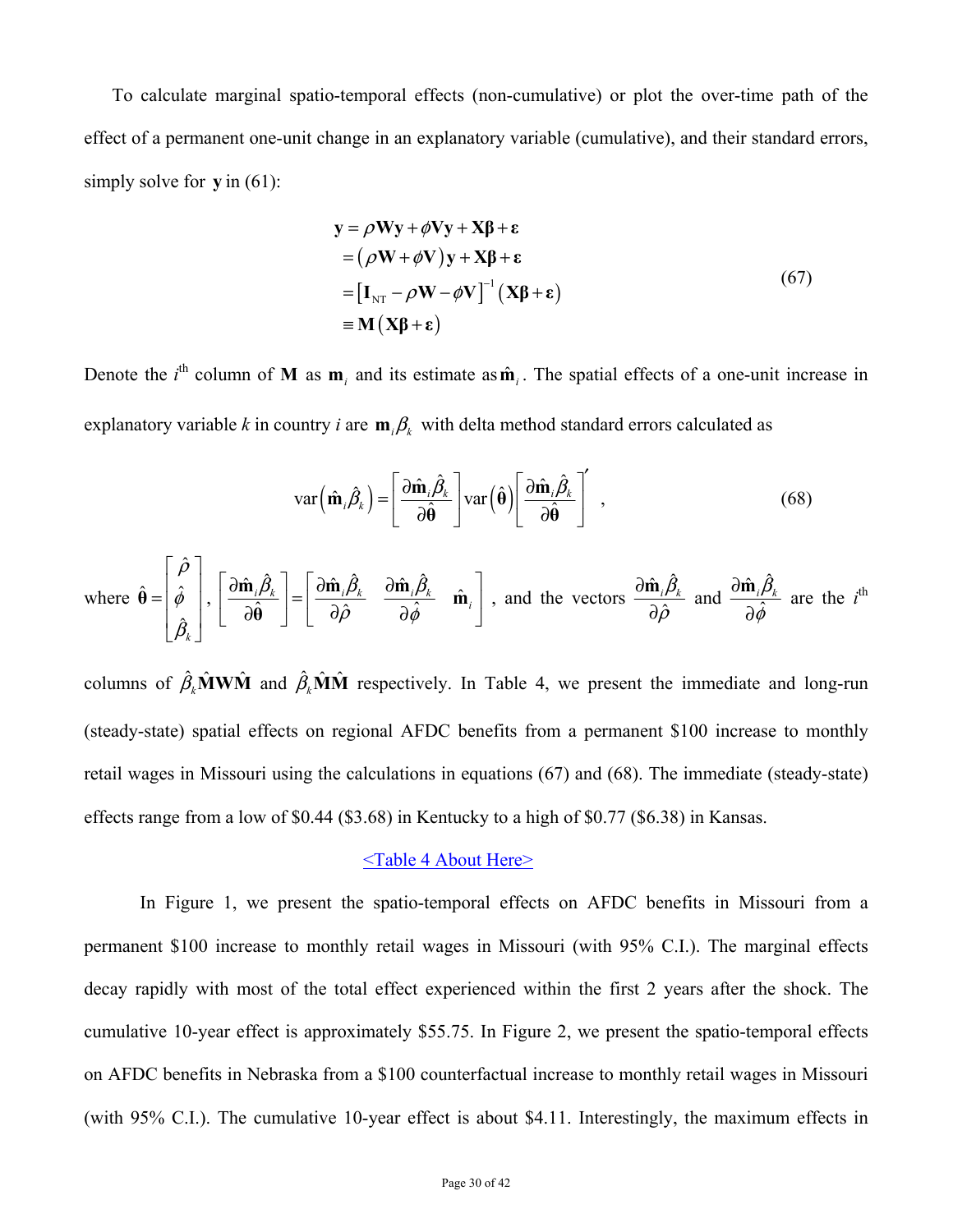Nebraska are not experienced until one or two years after the initial shock. This serves to highlight an important point, namely the contemporaneous spatial lag specification does not imply all (or even most) of the spatial effects are instantaneous.

## <Figures 1 and 2 About Here>

## *VI. Conclusions*

Spatial analysis has become much more common in empirical political science research recently. New theories, data, and technology have all contributed to what is likely to be a lasting trend in the study of politics. In our view, the incorporation of spatial models into political science represents a very positive development. After all, spatial interdependence is an important part of the politics that political scientists aim to understand. If there is a concern, it is that the applied research on diffusion and other sources of spatial interdependence is approaching the limits of our methodological knowledge about best practices. This partly reflects the time it takes for new methods from other disciplines to become standard tools in the political science toolkit, as seems to be the case, for example, with simulation based estimation, but it is also due the fact that political scientists ask unique questions and have distinct methodological needs. In this chapter, we have surveyed some developments with respect to diagnosing spatial interdependence, specifying and estimating spatial models, and presenting spatial (and spatiotemporal) effects. It is incumbent on applied researchers to familiarize themselves with these techniques, but it is equally important for political methodologists to accept the challenge of developing spatial methods for political science.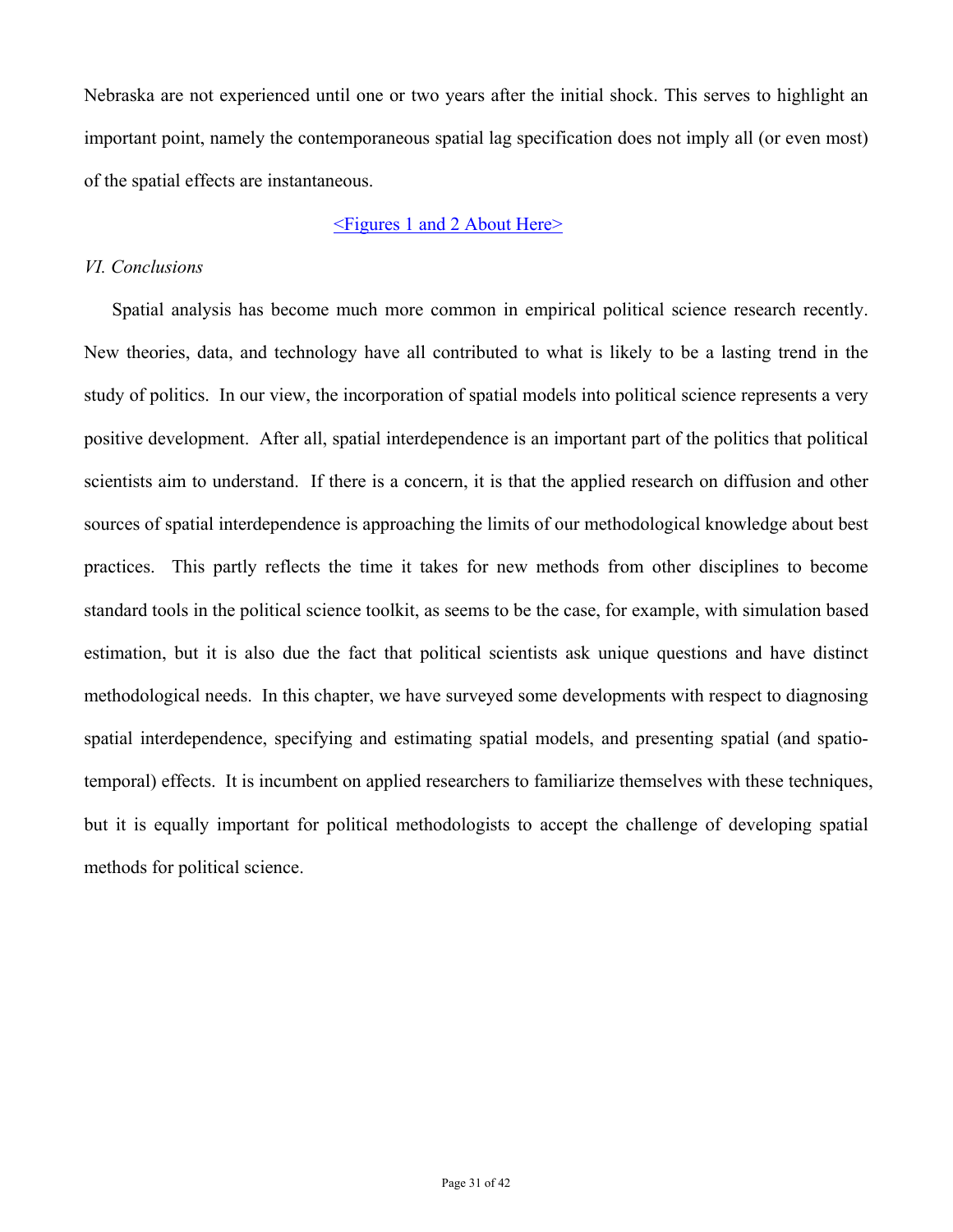| $\mathbf{F}$ and $\mathbf{F}$ is state $\mathbf{F}$ that $\mathbf{F}$ is since                                                         |            | <b>Exploration of the Det Denomic</b><br>Spatial AR Lag | Spatial AR Lag | Spatial AR Lag | Spatial AR Lag | Spatial AR Error |
|----------------------------------------------------------------------------------------------------------------------------------------|------------|---------------------------------------------------------|----------------|----------------|----------------|------------------|
| <b>Independent Variables</b>                                                                                                           | <b>OLS</b> | $(S-OLS)$                                               | $(S-2SLS)$     | $(S-GMM)$      | $(S-MLE)$      | $(S-MLE)$        |
| Constant                                                                                                                               | 54.519     | $-246.76$                                               | $-422.09$      | $-500.05$      | $-156.282$     | 676.120          |
|                                                                                                                                        | (531.830)  | (450.75)                                                | (437.74)       | (413.02)       | (429.130)      | (471.965)        |
| Poverty Rate                                                                                                                           | $-6.560$   | 8.04                                                    | 13.205         | 7.29           | 3.657          | 3.239            |
|                                                                                                                                        | (11.262)   | (10.022)                                                | (9.977)        | (8.452)        | (8.917)        | (10.062)         |
| Retail Wage                                                                                                                            | $-.121$    | .016                                                    | .089           | $-.008$        | $-.025$        | $-.344$          |
|                                                                                                                                        | (.226)     | (.193)                                                  | (.187)         | (.201)         | (.181)         | (.243)           |
| Government Ideology                                                                                                                    | 1.513      | 1.397                                                   | 1.359*         | $1.655**$      | $1.432*$       | 1.696**          |
|                                                                                                                                        | (1.030)    | (.863)                                                  | (.825)         | (.761)         | (.806)         | (.822)           |
| Inter-party Competition                                                                                                                | 621.799**  | 368.65                                                  | 286.98         | 438.9**        | 444.677*       | 263.887          |
|                                                                                                                                        | (290.871)  | (250.55)                                                | (243.72)       | (197.47)       | (226.911)      | (238.419)        |
| Tax Effort                                                                                                                             | $3.357**$  | 2.022                                                   | 1.553          | 2.397          | $2.423*$       | 2.936**          |
|                                                                                                                                        | (1.587)    | (1.364)                                                 | (1.328)        | (1.493)        | (1.262)        | (1.213)          |
| Federal Share                                                                                                                          | $-4.405$   | $-5.818$                                                | $-6.012$       | $-3.654$       | $-5.393$       | $-6.882*$        |
|                                                                                                                                        | (5.001)    | (4.20)                                                  | (4.014)        | (3.415)        | (3.901)        | (4.099)          |
| Spatial AR                                                                                                                             |            | $.767***$                                               | $1.069***$     | $.840***$      | $.537***$      | .565***          |
|                                                                                                                                        |            | (.178)                                                  | (.232)         | (.237)         | (.122)         | (.131)           |
| Moran I-statistic                                                                                                                      | $3.312***$ |                                                         |                |                |                |                  |
| $LM_{\rho\lambda}$                                                                                                                     | 12.322***  |                                                         |                |                |                |                  |
| $LM_{\rho}$                                                                                                                            | 11.606***  |                                                         |                |                |                |                  |
| $LM_o^*$                                                                                                                               | $6.477**$  |                                                         |                |                |                |                  |
| LM <sub>1</sub>                                                                                                                        | 5.845***   |                                                         |                |                |                |                  |
| $LM^*_{\lambda}$                                                                                                                       | .716       |                                                         |                |                |                |                  |
| Log-likelihood                                                                                                                         |            |                                                         |                |                | $-270.763$     | $-272.728$       |
| Adj.- $R^2$                                                                                                                            | .461       | .622                                                    | .595           | .606           | .510           | .588             |
| Obs.                                                                                                                                   | 48         | 48                                                      | 48             | 48             | 48             | 48               |
| Nates: The spatial lags are generated with a binary contiguity weighting matrix. All the spatial weights matrices are row-standardized |            |                                                         |                |                |                |                  |

**Table 1. State Welfare Policy (Maximum AFDC Benefit)** 

*Notes:* The spatial lags are generated with a binary contiguity weighting matrix. All the spatial weights matrices are row-standardized. \*\*\*Significant at the 1% Level; \*\*Significant at the 5% Level; \*Significant at the 10% Level.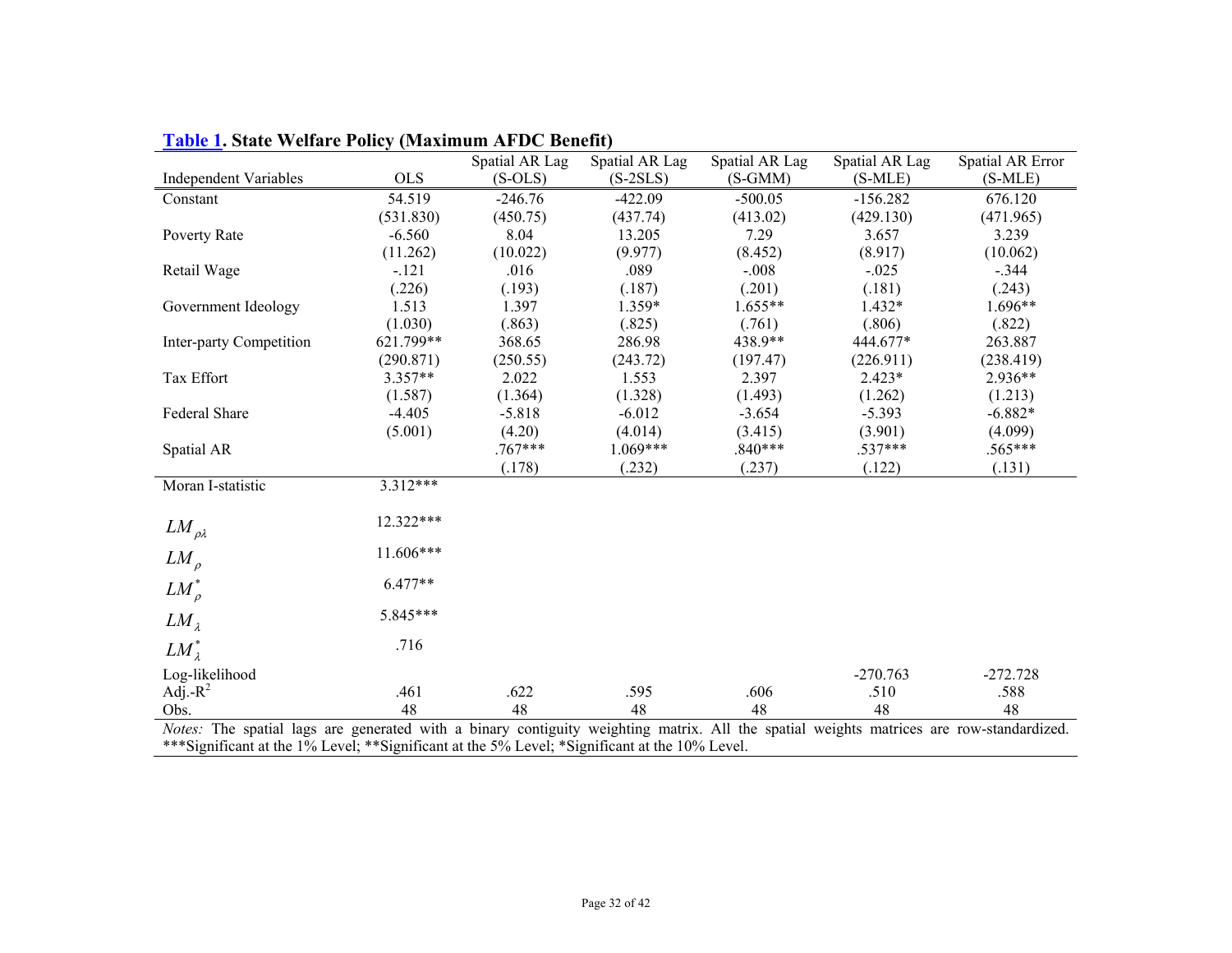|                              | $\sqrt{2}$<br>Probit | Probit      | Spatial AR | Spatial AR   |
|------------------------------|----------------------|-------------|------------|--------------|
| <b>Independent Variables</b> | MLE                  | <b>MCMC</b> | Lag Probit | Error Probit |
| Constant                     | $-4.978$             | $-5.163$    | $-5.606$   | $-5.531$     |
|                              | (6.260)              | (6.292)     | (10.159)   | (7.337)      |
| Poverty Rate                 | $-.244$              | $-.265**$   | $-.374**$  | $-0.243*$    |
|                              | (.153)               | (.156)      | (.231)     | (.157)       |
| Retail Wage                  | .004                 | $.004*$     | $.006*$    | $.004*$      |
|                              | (.003)               | (.003)      | (.004)     | (.003)       |
| Government Ideology          | .011                 | .011        | .014       | .014         |
|                              | (.013)               | (.013)      | (.020)     | (.014)       |
| Inter-party Competition      | 2.174                | 2.108       | 1.473      | 2.636        |
|                              | (3.388)              | (3.478)     | (6.134)    | (3.794)      |
| Tax Effort                   | $-0.014$             | $-0.014$    | $-.020$    | $-.017$      |
|                              | (.019)               | (.019)      | (.034)     | (.021)       |
| <b>Federal Share</b>         | .045                 | .048        | .065       | .043         |
|                              | (.063)               | (.064)      | (.095)     | (.066)       |
| Spatial AR                   | .079                 | .102        | $.200***$  | $.297***$    |
|                              | (.798)               | (.815)      | (.148)     | (.196)       |
| Pseudo- $R^2$                | .222                 | .220        | .607       | .574         |
| Obs.                         | 48                   | 48          | 48         | 48           |

|  |  |  | <b>Table 2. State Welfare Policy (Monthly CHIP Premium)</b> |
|--|--|--|-------------------------------------------------------------|
|  |  |  |                                                             |

*Notes:* In the first two columns, the models are estimated assuming the spatial lags are exogenous. The model in the first column is estimated using standard ML techniques. The parentheses in this column contain estimated standard errors and the hypothesis tests assume that the asymptotic t-statistics are normally distributed. The models in columns two through four are estimated using MCMC methods with diffuse zero-mean priors. The reported coefficient estimate is the mean of the posterior density based on 10,000 observations after a 1000 observation burn-in period. The number in parentheses is the standard deviation of the posterior density. The p-values are also calculated using the posterior density. The last two models are estimated with true spatial estimators described in the text. In third column, 30 of the 10,000 spatial AR coefficients sampled from the posterior distribution were negative. In the fourth column, none of the 10,000 sampled spatial AR coefficients were negative. \*\*\* p-value <.01, \*\* pvalue  $\leq$  0.05, \*p-value  $\leq$  10.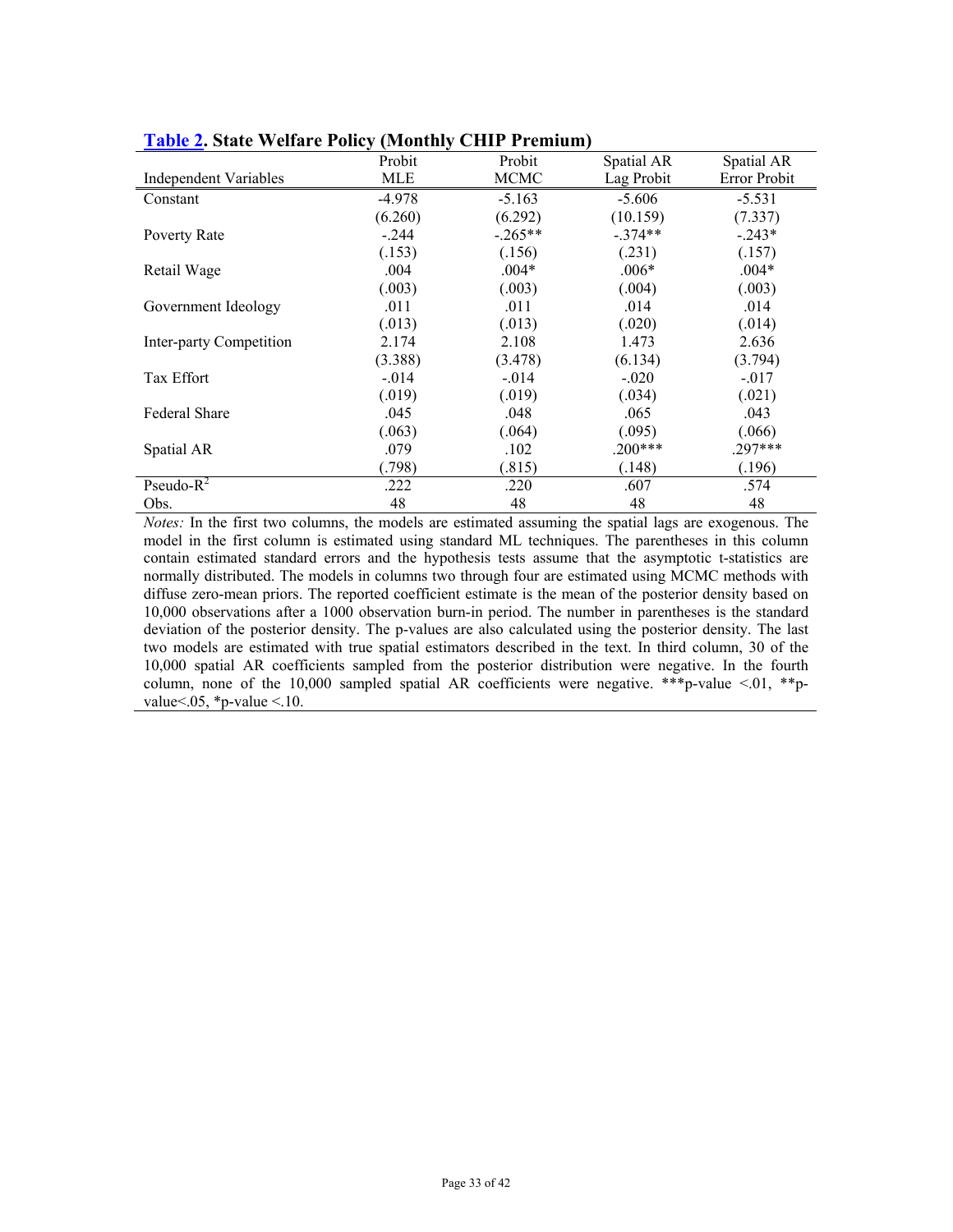|                              |             | Spatial AR Lag | Spatial AR Error |
|------------------------------|-------------|----------------|------------------|
| <b>Independent Variables</b> | <b>OLS</b>  | (MLE)          | (MLE)            |
| Poverty Rate                 | $-.855$     | $-911$         | $-903$           |
|                              | (1.130)     | (1.050)        | (1.198)          |
| Retail Wage                  | $.217***$   | $.204***$      | $.197***$        |
|                              | (.036)      | (.034)         | (.037)           |
| Government Ideology          | .053        | .059           | .027             |
|                              | (.087)      | (.081)         | (.083)           |
| Inter-party Competition      | 18.960      | 25.540         | 18.633           |
|                              | (24.046)    | (22.442)       | (22.382)         |
| Tax Effort                   | .388*       | .322           | .349             |
|                              | (.223)      | (.208)         | (.218)           |
| Federal Share                | .483        | $.859*$        | .750             |
|                              | (.521)      | (.491)         | (.510)           |
| Temporal AR                  | $.663***$   | $.628***$      | $.666***$        |
|                              | (.030)      | (.031)         | (.030)           |
| Spatial AR                   |             | $.143***$      | $.200***$        |
|                              |             | (.044)         | (.058)           |
| Moran I-statistic            | $3.296***$  |                |                  |
|                              |             |                |                  |
| $LM_{\rho\lambda}$           | 11.896***   |                |                  |
|                              |             |                |                  |
| $LM_{\rho}$                  | 9.976***    |                |                  |
| $LM_{\rho}^*$                | 1.446       |                |                  |
| $LM_{\lambda}$               | $10.450***$ |                |                  |
| $LM_{\lambda}^*$             | 1.921       |                |                  |
|                              |             |                |                  |
| Log-likelihood               |             | -1991.357      | $-1991.290$      |
| Adj.- $R^2$                  | .981        | .981           | .982             |
| Obs.                         | 480         | 480            | 480              |

**Table 3. State Welfare Policy (Maximum AFDC Benefit, 1981-1990)** 

*Notes:* All regressions include fixed period and unit effects; those coefficient-estimates suppressed to conserve space. The spatial lags are generated with a binary contiguity weighting matrix. All the spatial weights matrices are row-standardized. \*\*\*Significant at the 1% Level; \*\*Significant at the 5% Level; \*Significant at the 10% Level.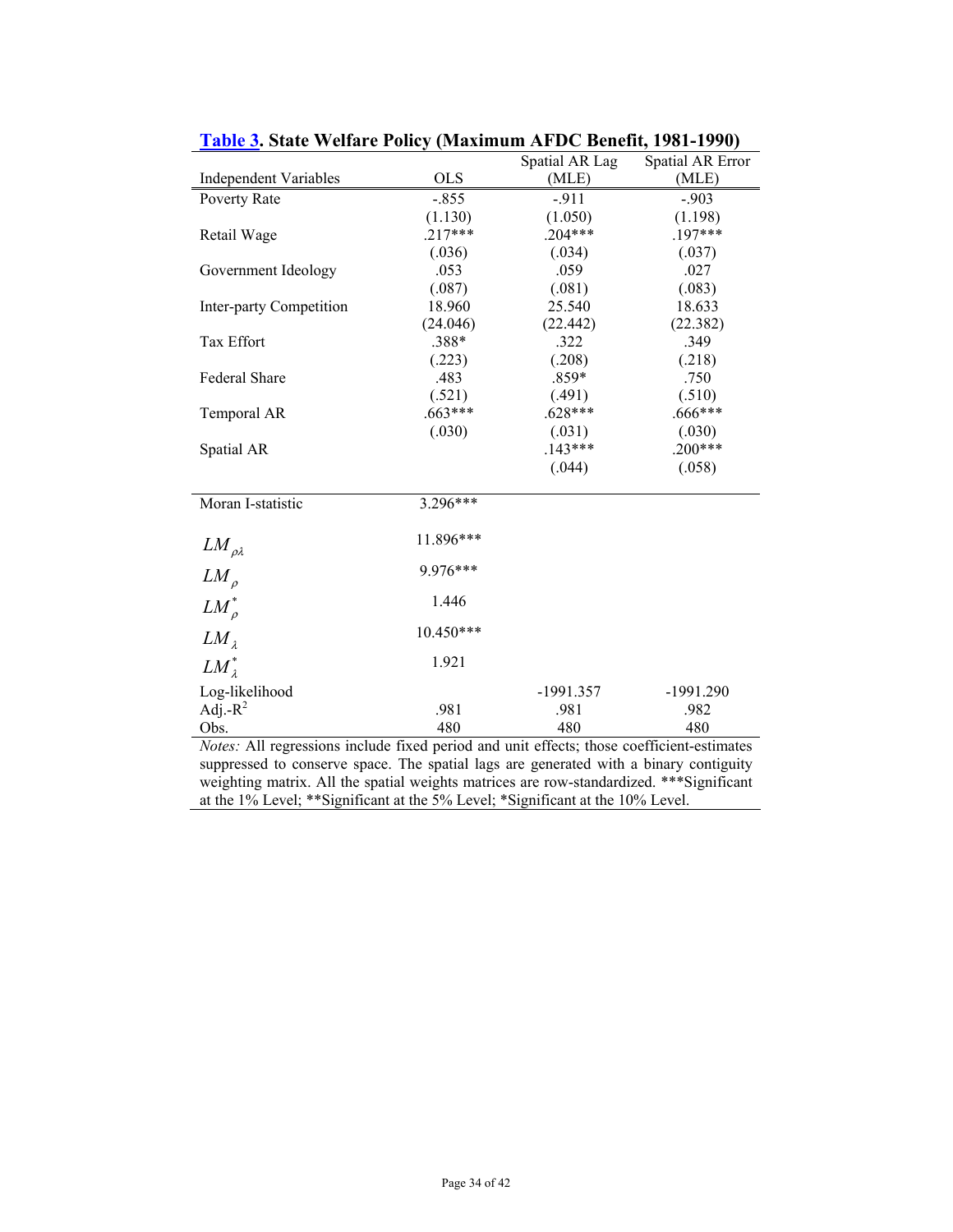| Сойнкі насійні эноск го імонінну тесійн ту адея ні імпяяси і |                       |                     |  |  |  |
|--------------------------------------------------------------|-----------------------|---------------------|--|--|--|
|                                                              | Immediate             | Long-Run Steady     |  |  |  |
| Neighbor                                                     | <b>Spatial Effect</b> | <b>State Effect</b> |  |  |  |
|                                                              | .51                   | 4.26                |  |  |  |
| Arkansas                                                     | [.16, .87]            | [1.01, 7.52]        |  |  |  |
|                                                              | .62                   | 5.11                |  |  |  |
| <i>Illinois</i>                                              | [.19, 1.04]           | [1.25, 8.97]        |  |  |  |
|                                                              | 0.52                  | 4.37                |  |  |  |
| Iowa                                                         | [.15, .88]            | [.99, 7.75]         |  |  |  |
|                                                              | 0.77                  | 6.38                |  |  |  |
| Kansas                                                       | [.23, 1.31]           | [1.60, 11.17]       |  |  |  |
|                                                              | 0.44                  | 3.68                |  |  |  |
| Kentucky                                                     | [.13, .75]            | [.87, 6.50]         |  |  |  |
|                                                              | 0.52                  | 4.44                |  |  |  |
| Nebraska                                                     | [.15, .89]            | [.99, 7.90]         |  |  |  |
|                                                              | 0.52                  | 4.47                |  |  |  |
| Oklahoma                                                     | [.15, .89]            | [.96, 7.98]         |  |  |  |
|                                                              | 0.38                  | 3.21                |  |  |  |
| Tennessee                                                    | [.12, .65]            | [.75, 5.67]         |  |  |  |

**Table 4. Spatial Effects on AFDC Benefits from a \$100 Counterfactual Shock to Monthly Retail Wages in Missouri** 

*Notes:* Effects calculated using estimates from the spatial AR lag model in Table 3. Brackets contain a 95% confidence interval.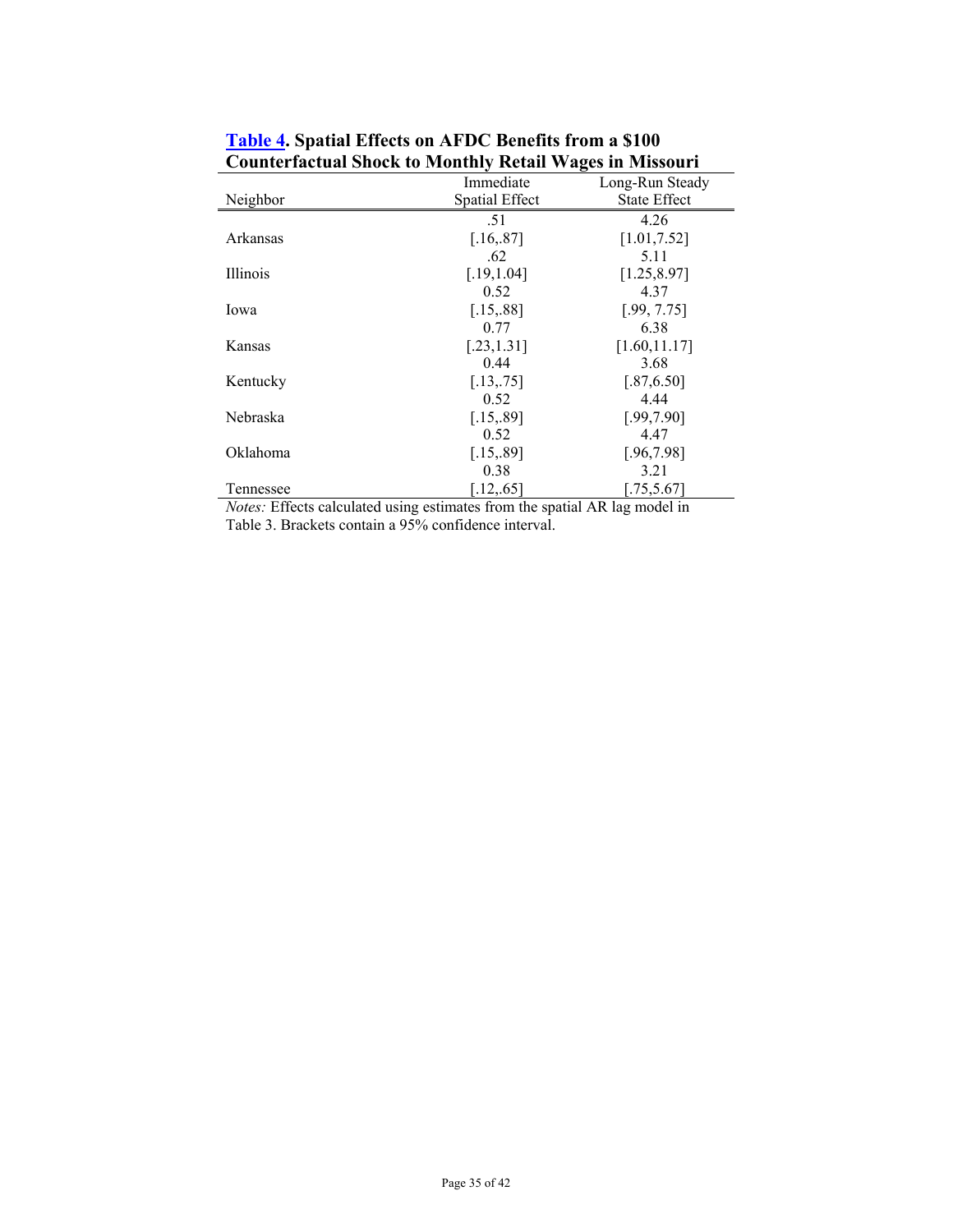

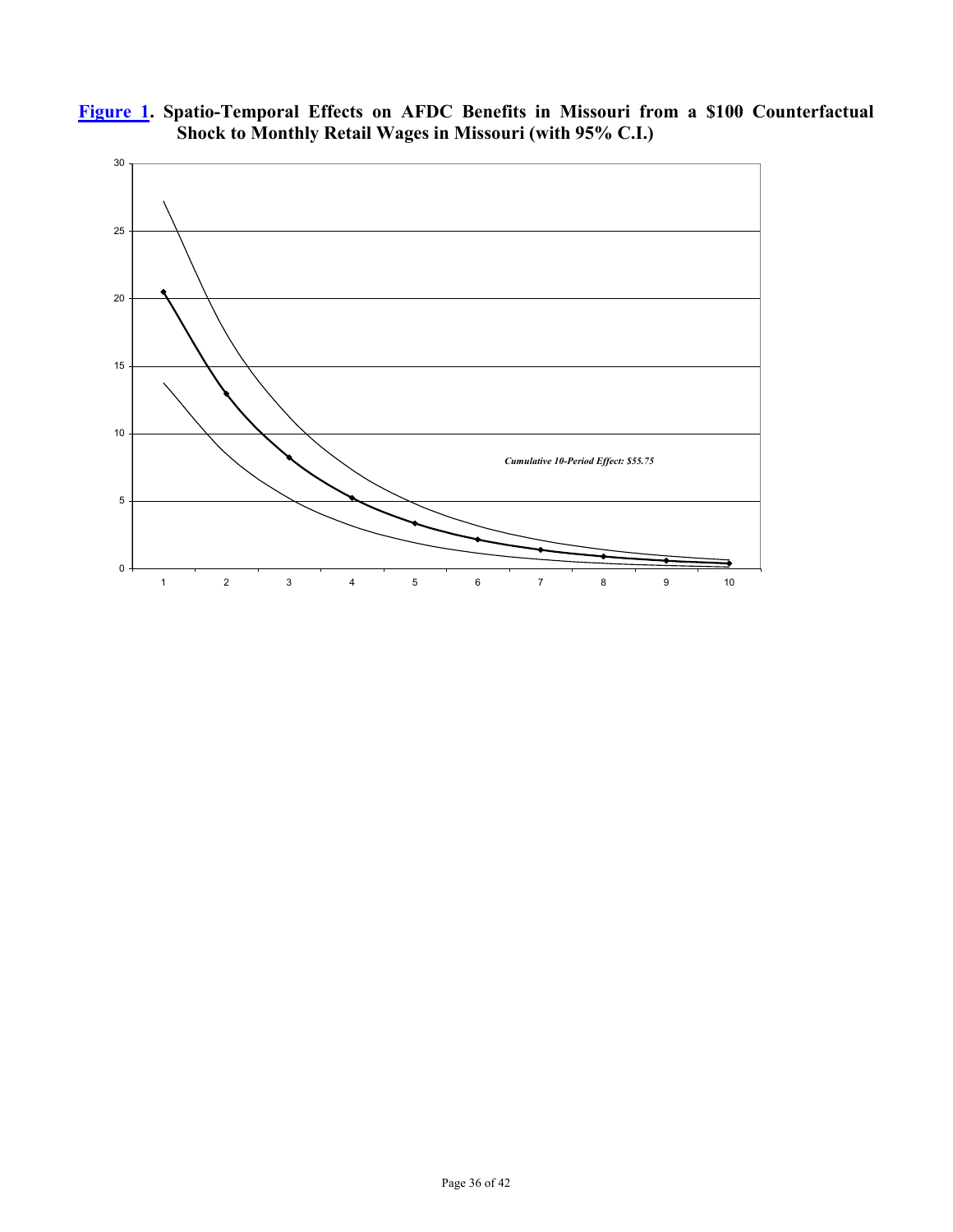

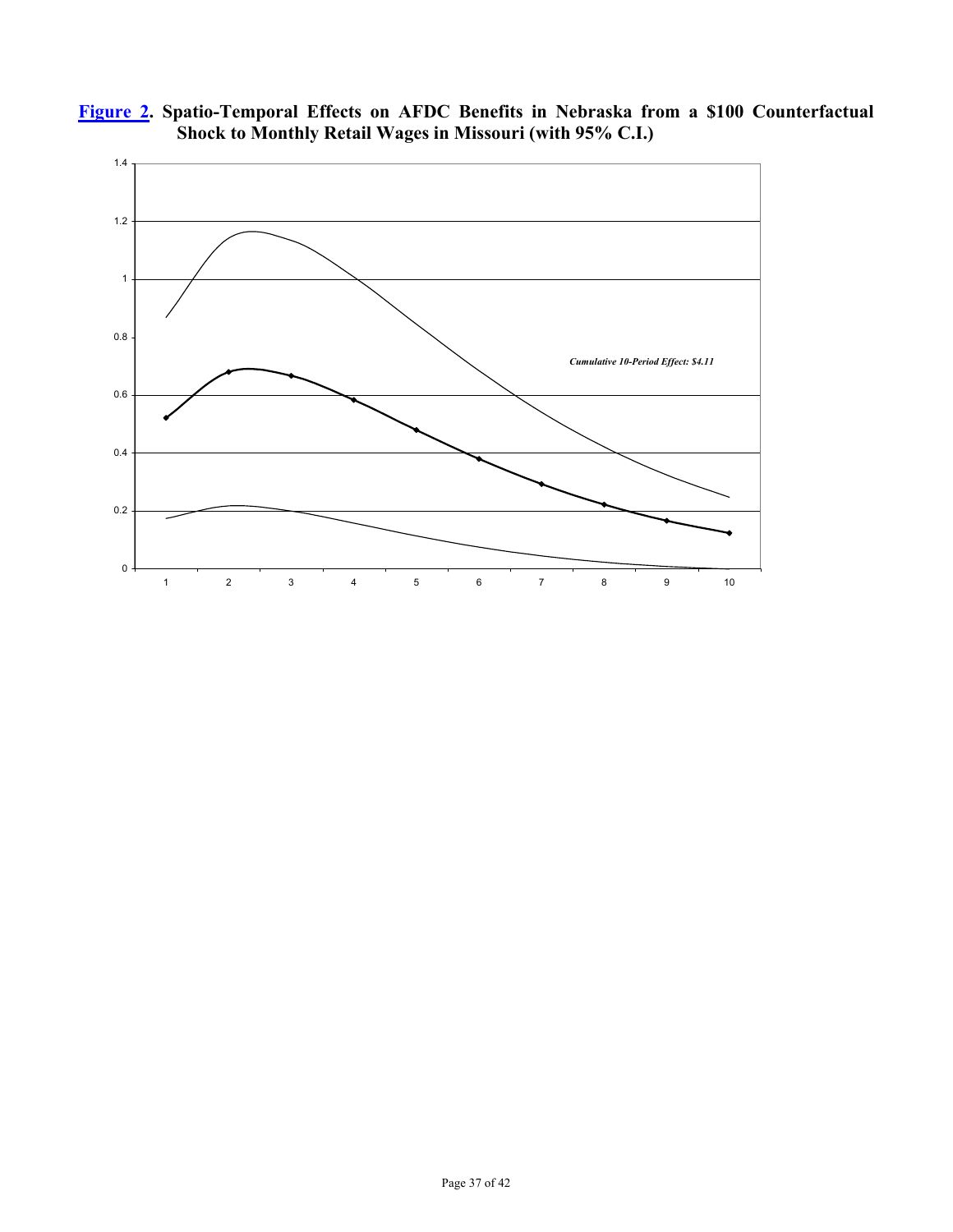#### *References*

- Anselin, L. 2006. Spatial Econometrics. In T.C. Mills and K. Patterson, eds., *Palgrave Handbook of Econometrics: Volume 1, Econometric Theory*. Basingstoke: Palgrave Macmillan, pp. 901-941.
- Anselin, L. 2003. "Spatial externalities, spatial multipliers and spatial econometrics," *International Regional Science Review*, 26(2):153–166.
- Anselin, L. 2002. "Under the hood. Issues in the specification and interpretation of spatial regression models." *Agricultural Economics*, 27(3):247–267.
- Anselin L. 1995. "Local Indicators of Spatial Association–LISA," *Geographical Analysis* 27:93-115.
- Anselin, L. 1992. "Space and applied econometrics. Introduction." *Regional Science and Urban Economics*, 22:307–316.
- Anselin, L. 1980. "Estimation Methods for Spatial Autoregressive Structures." *Regional Science Dissertation and Monograph Series*, Cornell University, Ithaca, NY.
- Anselin, L., Bera, A., Florax, R. J., Yoon, M. 1996. "Simple diagnostic tests for spatial dependence," *Regional Science and Urban Economics* 26:77–104.
- Bailey, M., Rom, M. 2004. "A Wider Race? Interstate Competition across Health and Welfare Programs," *Journal of Politics* 66(2):326–47.
- Balla, S. 2001. "Interstate Professional Associations and the Diffusion of Policy Innovations," *American Politics Research* 29(3):221–45.
- Basinger, S., Hallerberg, M. 2004. "Remodeling the Competition for Capital: How Domestic Politics Erases the Race-to-the-Bottom," *American Political Science Review* 98(2):261-76.
- Beck, N., Gleditsch, K. S., Beardsley, K. 2006. "Space is more than geography: Using spatial econometrics in the study of political economy." *International Studies Quarterly* 50:27–44.
- Beck, N., Katz, J. 1995. "What to do (and Not to Do) with Time Series Cross Section Data in Comparative Politics." *American Political Science Review* 89:634-47.
- Beck, N., Katz, J. 1996. "Nuisance vs. Substance: Specifying and Estimating Time Series Cross Section Models." *Political Analysis* 6:1-34.
- Beck, P., Dalton, R., Greene, S., Huckfeldt, R. 2002. "The Social Calculus of Voting: Interpersonal, Media, and Organizational Influences on Presidential Choices," *American Political Science Review* 96: 57-74.
- Beron, K. J., Murdoch, J. C., Vijverberg, W. P. 2003. "Why cooperate? Public goods, economic power, and the Montreal Protocol." *The Review of Economics and Statistics*, 85(2):286–297.
- Berry, F.S. 1994. "Sizing Up State Policy Innovation Research," *Policy Studies Journal* 22(3):442–56.
- Berry, F.S., Berry, W. 1990. "State Lottery Adoptions as Policy Innovations: An Event History Analysis," *American Political Science Review* 84(2):395–415.
- Berry, F.S., Berry, W. 1999. "Innovation and Diffusion Models in Policy Research," in P. Sabatier, ed., *Theories of the Policy Process*. Boulder: Westview.
- Besag, J. 1974. "Spatial interaction and the statistical analysis of lattice systems." *Journal of the Royal Statistical Society B*, 36:192–225.
- Boehmke, F., Witmer, R. 2004. "Disentangling Diffusion: The Effects of Social Learning and Economic Competition on State Policy Innovation and Expansion," *Political Research Quarterly* 57(1):39–51.
- Brandsma, A. Ketellapper, R. H. 1979. "A biparametric approach to spatial autocorrelation." *Environment and Planning A*, 11:51–58.
- Braun, D., Gilardi, F. 2006. "Taking 'Galton's Problem' Seriously: Towards a Theory of Policy Diffusion," *Journal of Theoretical Politics* 18(3):298–322.
- Braybeck, B., Huckfeldt, R. 2002a. "Spatially Dispersed Ties Among Interdependent Citizens: Connecting Individuals and Aggregates," *Political Analysis* 10: 261-275.
- Braybeck, B., Huckfeldt, R. 2002b. "Urban Contexts, Spatially Dispersed Networks, and the Diffusion of Political Information," *Political Geography* 21: 195-220.
- Brinks, D., Coppedge, M. 2006. "Diffusion Is No Illusion: Neighbor Emulation in the Third Wave of Democracy," *Comparative Political Studies* 39(4):463-89.
- Brooks, S. 2005. "Interdependent and Domestic Foundations of Policy Change: The Diffusion of Pension Privatization Around the World," *International Studies Quarterly* 49(2):273–94.
- Brueckner, J. K. 2003. "Strategic interaction among governments: An overview of empirical studies."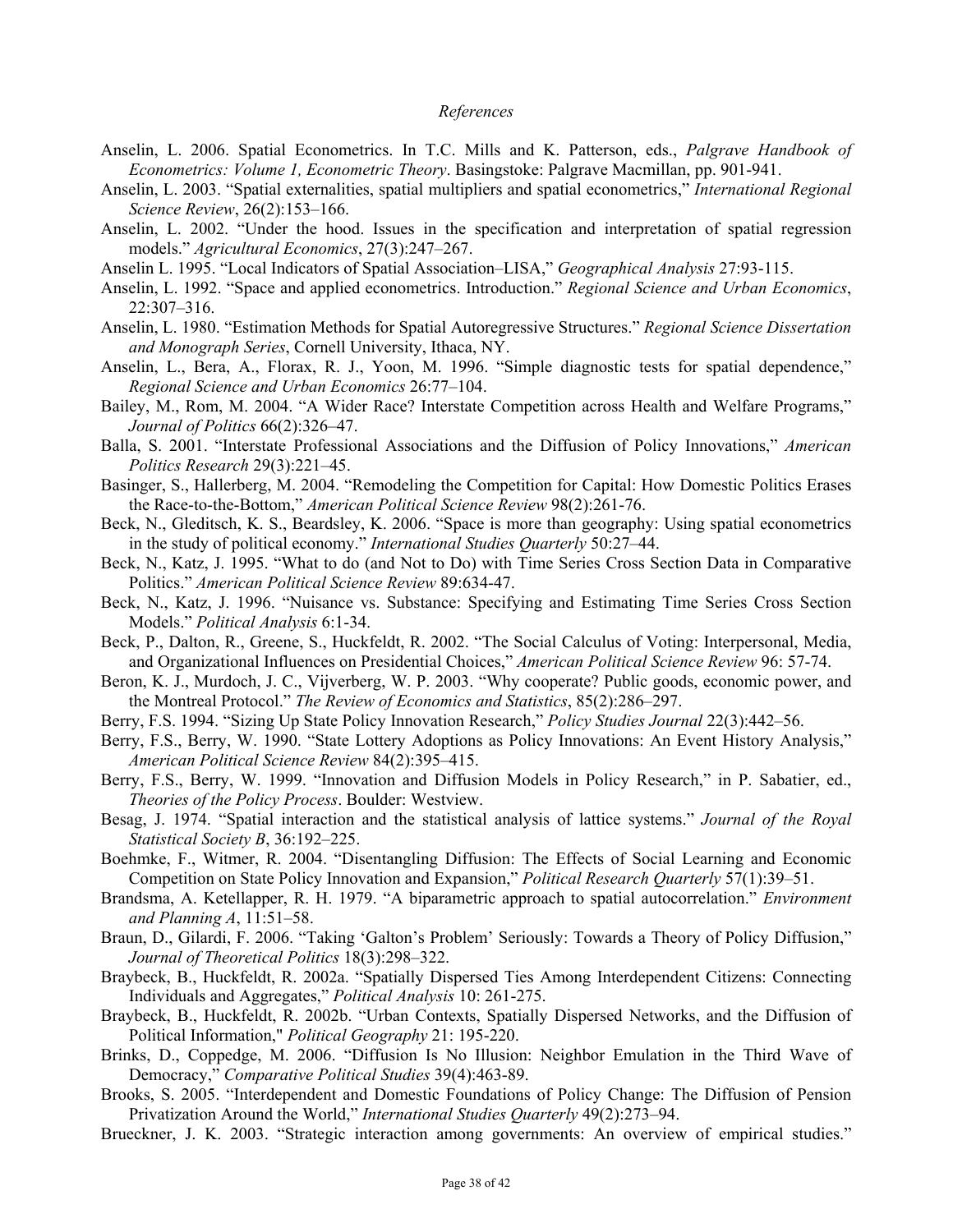*International Regional Science Review*, 26(2):175–188.

- Brune, N., Garrett, G., Kogut, B. 2004. "The International Monetary Fund and the Global Spread of Privatization," *IMF Staff Papers* 51(2):195–219.
- Burridge, P. 1980. "On the Cliff-Ord Test for Spatial Autocorrelation." *Journal of the Royal Statistical Society B*, 42:107-8.
- Caldeira, G. 1985. "The Transmission of Legal Precedent: A Study of State Supreme Courts," *American Political Science Review* 79(1):178–94.
- Case, A., Hines, J., Rosen, H. 1993. "Budget Spillovers and Fiscal Policy Interdependence: Evidence from the States," *Journal of Public Economics* 52(3):285–307.
- Cho, W.T. 2003. "Contagion Effects and Ethnic Contribution Networks," *American Journal of Political Science* 47(2):368-87.
- Cho, W.T., Gimpel, J. 2007. "Spatial Dimensions of Arab American Voter Mobilization after September 11," *Political Geography* 26(3):330-51.
- Cho, W.T., Rudolph, T. 2007. "Emanating Political Participation: Untangling the Spatial Structure behind Participation," *British Journal of Political Science* 37(1). Forthcoming.
- Cliff, A., Ord, J. 1973. *Spatial Autocorrelation*, London: Pion.
- Cliff, A., Ord, J. 1981. *Spatial Processes: Models and Applications*. London: Pion.
- Crain, R. 1966. "Fluoridation—Diffusion of an Innovation among Cities," *Social Forces* 44(4):467–76.
- Cressie, N. 1993. *Statistics for Spatial Data*. Wiley, New York.
- Dahl, R. 1971. *Polyarchy: Participation and Opposition*. New Haven: Yale University Press.
- Daley, D., Garand, J. 2005. "Horizontal Diffusion, Vertical Diffusion, and Internal Pressure in State Environmental Policymaking, 1989–1998," *American Politics Research* 33(5):615–44.
- Darmofal, D. 2006. "Spatial Econometrics and Political Science," Society for Political Methodology Working Paper Archive: http://polmeth.wustl.edu/workingpapers.php.
- Dow, M. "A Biparametric Approach to Network Autocorrelation: Galton's Problem." *Sociological Methods and Research*, 13(2): 201-217.
- Eising, R. 2002. "Policy Learning in Embedded Negotiations: Explaining EU Electricity Liberalization," *International Organization* 56(1):85–120.
- Elhorst, J.P. 2001. "Dynamic models in space and time." *Geographical Analysis* 33:119–140.
- Elhorst, J.P. 2003. "Specification and estimation of spatial panel data models." *International Regional Science Review* 26:244–68.
- Elhorst, J.P. 2005. "Unconditional maximum likelihood estimation of linear and log-linear dynamic models for spatial panels." *Geographical Analysis* 37:85–106.
- Elkins, Z., Simmons, B. 2005. "On Waves, Clusters, and Diffusion: A Conceptual Framework," *Annals of the American Academy of Political and Social Science* 598(1):33–51.
- Elkins, Z., Guzman, A., Simmons, B. 2006. "Competing for Capital: The Diffusion of Bilateral Investment Treaties, 1960-2000." *International Organization*, 60(4): 811-846.
- Franzese, R., Hays, J. 2004. Empirical modeling strategies for spatial interdependence: Omitted-variable vs. simultaneity biases. Summer meetings of the Political Methodology Society.
- Franzese, R., Hays, J. 2006a. Spatio-temporal models for political-science panel and time-series-crosssection data. Summer meetings of the Political Methodology Society.
- Franzese, R., Hays, J. 2006b. "Strategic Interaction among EU Governments in Active-Labor-Market Policymaking: Subsidiarity and Policy Coordination under the European Employment Strategy," *European Union Politics* 7(2):167-89.
- Franzese, R., Hays, J. 2007a. "Empirical Models of International Capital-Tax Competition," in *International Taxation Handbook*, G. Gregoriou, C. Read, eds., Elsevier Press, 2007: 43-72.
- Franzese, R., Hays, J. 2007b. "Spatial Econometric Models of Cross-Sectional Interdependence in Political Science Panel and Time-Series-Cross-Section Data," *Political Analysis* 15(2):140-64.
- Franzese, R., Hays, J. 2007c. "Spatial Interdependence in Comparative Politics: Theoretical- and Empirical-Model Specification, Estimation, Interpretation, and Presentation," forthcoming in 40th Anniversary Issue of *Comparative Political Studies*.
- Frieden, J., Rogowski, R. 1996. "The Impact of the International Economy on National Policies: An Analytical Overview," In R. Keohane, ed., *Internationalization and Domestic Politics*, Cambridge: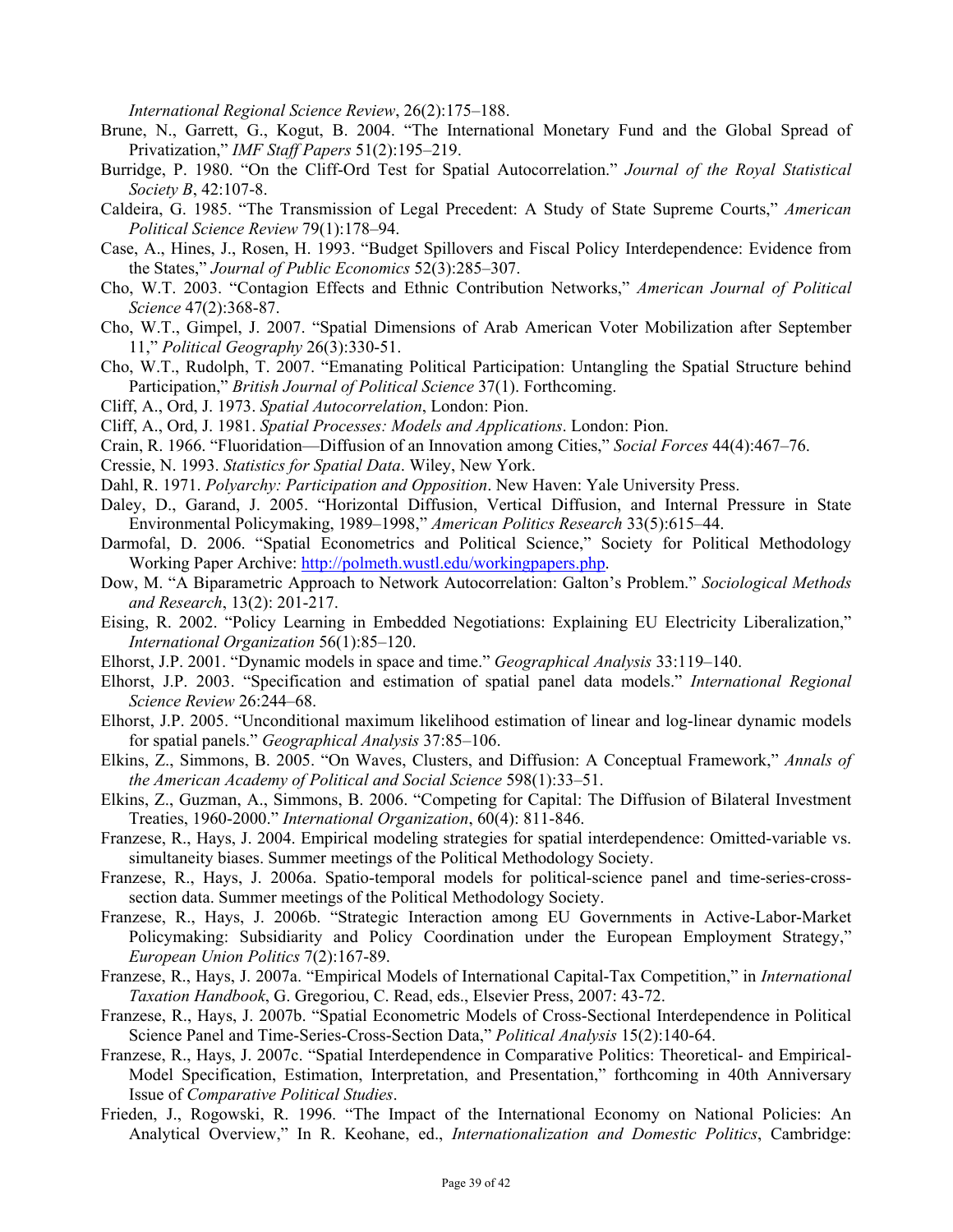Cambridge University Press.

- Gartzke, E., Gleditsch, K.S. 2006. "Identity and Conflict: Ties that Bind and Differences that Divide," *European Journal of International Relations* 12(1): 53–87.
- Genschel, P. 2002. "Globalization, Tax Competition, and the Welfare State," *Politics and Society* 30(2):245– 75.
- Gilardi, F. 2005. "The Institutional Foundations of Regulatory Capitalism: The Diffusion of Independent Regulatory Agencies in Western Europe," *Annals of the American Academy of Political and Social Science* 598:84–101.
- Gleditsch, K.S. 2002. *All International Politics is Local: The Diffusion of Conflict, Integration, and Democratization*. Ann Arbor: University of Michigan Press.
- Gleditsch, K.S. 2007. "Civil War and its Spread," in J. Bercovitch, V. Kremenyuk, I.W. Zartman, eds., *Handbook on Conflict Resolution*. London: Sage. Forthcoming.
- Gleditsch, K.S., Beardsley, K. 2004. "Nosy Neighbors: Third Party Actors in Central American Civil Conflicts," *Journal of Conflict Resolution* 48(3):379-402.
- Gleditsch, K.S., Ward, M. 2000. "War and peace in space and time: The role of democratization," *International Studies Quarterly* 44(1):1–29.
- Gleditsch, K.S., Ward, M. 2006. "Diffusion and the International Context of Democratization," *International Organization* 60(4): 911–33.
- Gleditsch, K.S., Ward, M. 2007. "Diffusion and the Spread of Democratic Institutions," in F. Dobbins, G. Garret, B. Simmons, eds. *The Global Diffusion of Democracy and Markets*. Cambridge: Cambridge University Press.
- Godwin, M., Schroedel, J. 2000. "Policy Diffusion and Strategies for Promoting Policy Change: Evidence from California Local Gun Control Ordinances," *Policy Studies Journal* 28(4):760–76.
- Goldenberg, Edie N., Michael W. Traugott, and Frank K. Baumgartner. 1986. "Preemptive and Reactive Spending in U.S. House Races." *Political Behavior* 8:3-20.
- Govea, R., West, G. 1981. "Riot Contagion in Latin America, 1949-1963," *Journal of Conflict Resolution* 25(2):349-368.
- Gray, V. 1973. "Innovation in the States: A Diffusion Study," *American Political Science Review* 67(4):1174–85.
- Grossback, L., Nicholson-Crotty, S., Peterson, D. 2004. "Ideology and Learning in Policy Diffusion," *American Politics Research* 32(5):521–45.
- Haining, R. 1990. *Spatial Data Analysis in the Social and Environmental Sciences*. Cambridge University Press, Cambridge.
- Hoff, P., Ward, M. 2004. "Modeling dependencies in international relations networks," *Political Analysis* 12(2):160–75.
- Hordijk, L. 1974. "Spatial correlation in the disturbances of a linear interregional model." *Regional Science and Urban Economics*, 4:117–140.
- Huckfeldt, R., Johnson, P.E., Sprague, J. 2005. " Individuals, Dyads and Networks: Autoregressive Patterns of Political Influence," in Alan S. Zuckerman (ed.), *The Social Logic of Politics: Personal Networks as Contexts for Political Behavior*. Philadelphia: Temple University Press.
- Huntington, S. 1991. *The Third Wave: Democratization in the Late Twentieth Century*. Norman: The University of Oklahoma Press.
- Jahn, D. 2006. "Globalization as 'Galton's Problem': The Missing Link in the Analysis of Diffusion Patterns in Welfare State Development," *International Organization* 60:401-31.
- Kayser, M.A. 2007. "Partisan Waves: International Sources of Electoral Choice," unpublished. University of Rochester. http://mail.rochester.edu/~mksr/papers/PWaves\_ECM\_070108.pdf.
- Kelejian, H.H., Prucha, I. 1998. "A generalized spatial two stage least squares procedures for estimating a spatial autoregressive model with autoregressive disturbances." *Journal of Real Estate Finance and Economics*, 17:99–121.
- Kelejian, H.H., Prucha, I. 1999. "A generalized moments estimator for the autoregressive parameter in a spatial model." *International Economic Review*, 40:509–533.
- Kelejian, H.H., Prucha, I. 2001. "On the asymptotic distribution of the Moran I test statistic with applications," *Journal of Econometrics* 104:219–57.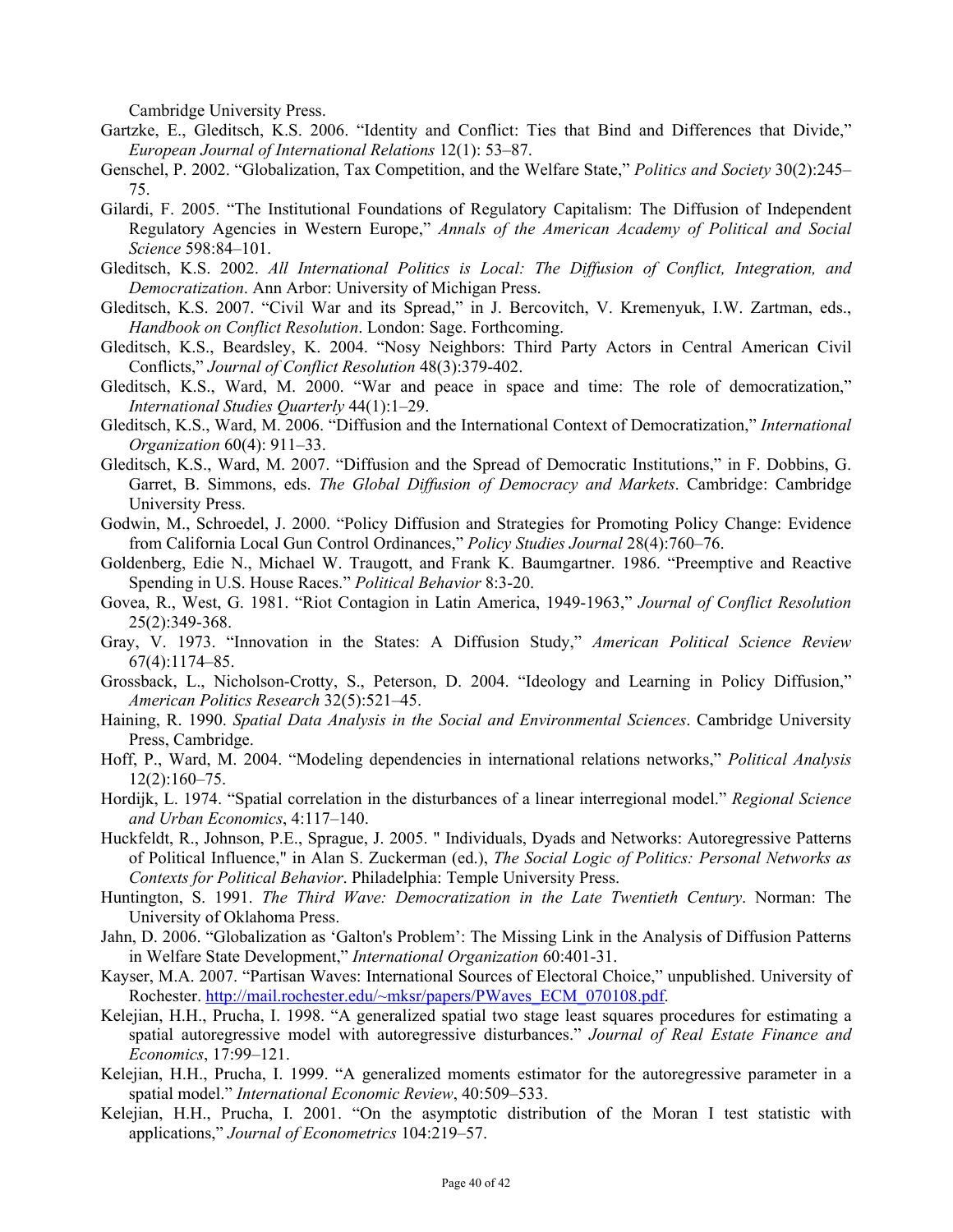- Kim, C.-W., Phipps, T. T., Anselin, L. 2003. "Measuring the benefits of air quality improvement: A spatial hedonic approach," *Journal of Environmental Economics and Management*, 45:24–39.
- Knill, C. 2005. "Introduction: Cross-National Policy Convergence: Concepts, Approaches and Explanatory Factors," *Journal of European Public Policy* 12(5):764–74.
- Knoke, D. 1982. "The Spread of Municipal Reform: Temporal, Spatial, and Social Dynamics," *American Journal of Sociology* 87(6):1314–39.
- Krasno, J., Green, D., Cowden, J. 1994. "The Dynamics of Campaign Fundraising in House Elections," *Journal of Politics* 56(2):459-474.
- Lacombe, D.J. 2004. "Does Econometric Methodology Matter? An Analysis of Public Policy Using Spatial Econometric Techniques." *Geographical Analysis* 36(2): 105-118.
- Lee, C-K., Strang, D. 2006. "The International Diffusion of Public-Sector Downsizing: Network Emulation and Theory-Driven Learning." *International Organization*, 60(4): 883-909.
- LeSage, J.P. 2000. "Bayesian Estimation of Limited Dependent Variable Spatial Autoregressive Models," *Geographical Analysis*, 32(1): 19-35.
- LeSage, J.P. 1999. Spatial Econometrics. http://rri.wvu.edu/WebBook/LeSage/spatial/spatial.html.
- Li, R., Thompson, W. 1975. "The 'Coup Contagion' Hypothesis," *Journal of Conflict Resolution* 19(1):63– 88.
- Lin, T. M., Wu, C. E., Lee, F. Y. 2006. "'Neighborhood' influence on the formation of national identity in Taiwan: Spatial regression with disjoint neighborhoods," *Political Research Quarterly* 59:35–46.
- Lutz, J. 1987. "Regional Leadership Patterns in the Diffusion of Public Policies," *American Politics Quarterly* 15(3):387–98.
- McMillen, D. P. 1992. "Probit with spatial autocorrelation." *Journal of Regional Science*, 32:335–348.
- Meseguer, C. 2004. "What Role for Learning? The Diffusion of Privatisation in OECD and Latin American Countries," *Journal of Public Policy* 24(3):299–325.
- Meseguer, C. 2005. "Policy Learning, Policy Diffusion, and the Making of a New Order, *The Annals of the American Academy of Political and Social Science* 598(1):67–82.
- Mintrom, M. 1997a. "Policy Entrepreneurs and the Diffusion of Innovation," *American Journal of Political Science* 41(3):738–70.
- Mintrom, M. 1997b. "The State-Local Nexus in Policy Innovation Diffusion: The Case of School Choice," *Publius: The Journal of Federalism* 27(3):41–59.
- Mintrom, M., Vergari, S. 1998. "Policy Networks and Innovation Diffusion: The Case of State Education Reforms," *Journal of Politics* 60(1):126– 48.
- Mooney, C. 2001. "Modeling Regional Effects on State Policy Diffusion," *Political Research Quarterly* 54(1):103–24.
- Mossberger, K. 1999. "State-Federal Diffusion and Policy Learning: From Enterprise Zones to Empowerment Zones," *Publius: The Journal of Federalism* 29(3):31–50.
- O'Loughlin, J., Ward, M., Lofdahl, C., Cohen, J., Brown, D., Reilly, D., Gleditsch, K., Shin, M. 1998. "The Diffusion of Democracy, 1946–1994," *Annals of the Association of American Geographers* 88(4):545– 74.
- Ord, J. K. 1975. "Estimation methods for models of spatial interaction." *Journal of the American Statistical Association*, 70:120–126.
- Paelinck, J., Klaassen, L. 1979. *Spatial Econometrics*. Saxon House, Farnborough.
- Ripley, B. D. 1981. *Spatial Statistics*. Wiley, New York.
- Rogers, E. 1995. *Diffusion of Innovations*. New York: Free Press.
- Rose, R. 1993. *Lesson-Drawing in Public Policy: A Guide to Learning across Time and Space*. Chatham: Chatham House.
- Salehyan, I., Gleditsch, K.S. 2006. "Refugees and the Spread of Civil War," *International Organization* 60(2):335-66.
- Schneider, A., Ingram, H. 1988. "Systematically 'Pinching' Ideas: A Comparative Approach to Policy Design," *Journal of Public Policy* 8(1):61–80.
- Shin, M., Ward, M. 1999. "Lost in space: Political geography and the defense-growth trade-off.," *Journal of Conflict Resolution* 43:793–816.
- Shipan, C., Volden, C. 2006. "Bottom-Up Federalism: The Diffusion of Antismoking Policies from U.S.